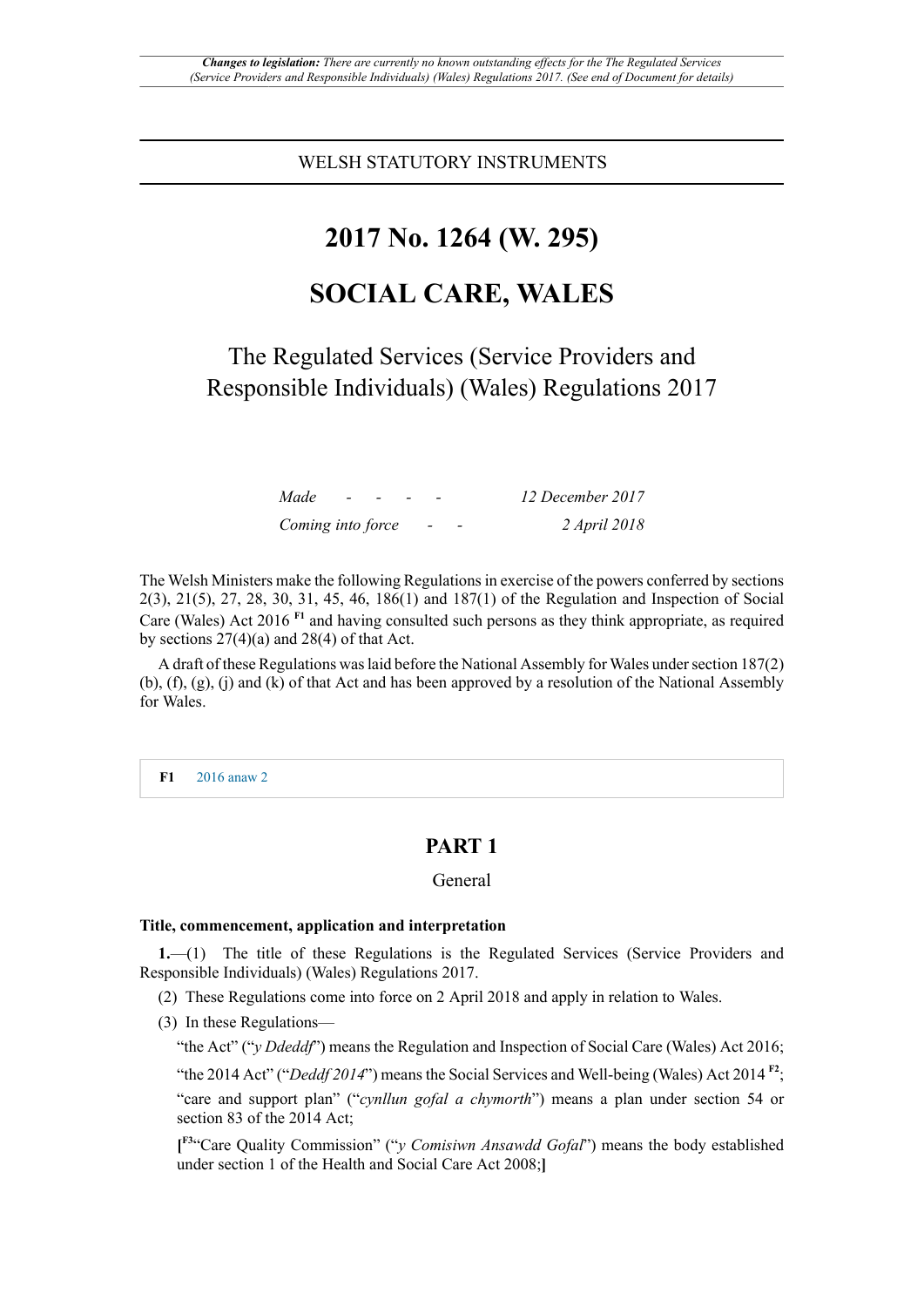"child" ("*plentyn*") means a person who is aged under 18;

"child who is looked after by a local authority" ("*plentyn sy'n derbyn gofal gan awdurdod lleol*") has the same meaning as in section 74 of the 2014 Act;

**[ F3**"coronavirus" ("*coronafeirws*") means severe acute respiratory syndrome coronavirus 2 (SARS-CoV-2);**]**

"general practitioner" ("*ymarferydd cyffredinol*") means a registered medical practitioner **F4** who—

- (a) provides primary medical services under Part 4 of the National Health Service (Wales) Act 2006 **F5**, or
- (b) provides services which correspond to services provided under Part 4 of the National Health Service (Wales) Act 2006, otherwise than in pursuance of that Act;

"health care professional" ("*proffesiynolyn gofal iechyd*") means a person who is registered as a member of any profession to which section  $60(2)$  of the Health Act 1999 <sup>F6</sup> applies;

**[ F7**"nurse" ("*nyrs*") means a qualified nurse or qualified midwife registered with the Nursing and Midwifery Council in accordance with article 5 of the Nursing and Midwifery Order 2001;**]**

"personal outcomes" ("*canlyniadau personol*")—

- (a) in relation to an adult, means the outcomes that the adult wishes to achieve in day to day life;
- (b) in relation to a child, means—
	- (i) the outcomes that the child wishes to achieve, or
	- (ii) the outcomes that any persons with parental responsibility wish to achieve in relation to the child;

"personal plan" ("*cynllun personol*") means the plan required to be prepared in accordance with regulation  $15(1)$ ;

"placing authority" ("*awdurdod lleoli*") in relation to a child provided with accommodation as part of a care home service or a secure accommodation service, means—

- (a) in the case of a child who is looked after by a local authority or local authority in England, that local authority;
- (b) in the case of a child who is not looked after by a local authority or local authority in England—
	- (i) if the child is being provided with accommodation by a voluntary organisation, that voluntary organisation;
	- (ii) if the child is accommodated in a qualifying school under arrangements made by a local authority (whether in the exercise of education functions within the meaning of section 579(1) of the Education Act 1996 **F8** or otherwise), that local authority;
	- (iii) in any other case, the child's parent;

and for the purposes of this definition "qualifying school" ("*ysgol gymhwysol*") means a school which is a care home service by virtue of the application of paragraph 1(3) of Schedule 1 to the Act;

"provider assessment" ("*asesiad darparwr*") means the assessment which is required to be carried out by the service provider under regulation 18;

"reasonable adjustments" ("*addasiadau rhesymol*") means such reasonable adjustments as would be required under the Equality Act 2010<sup>F9</sup>;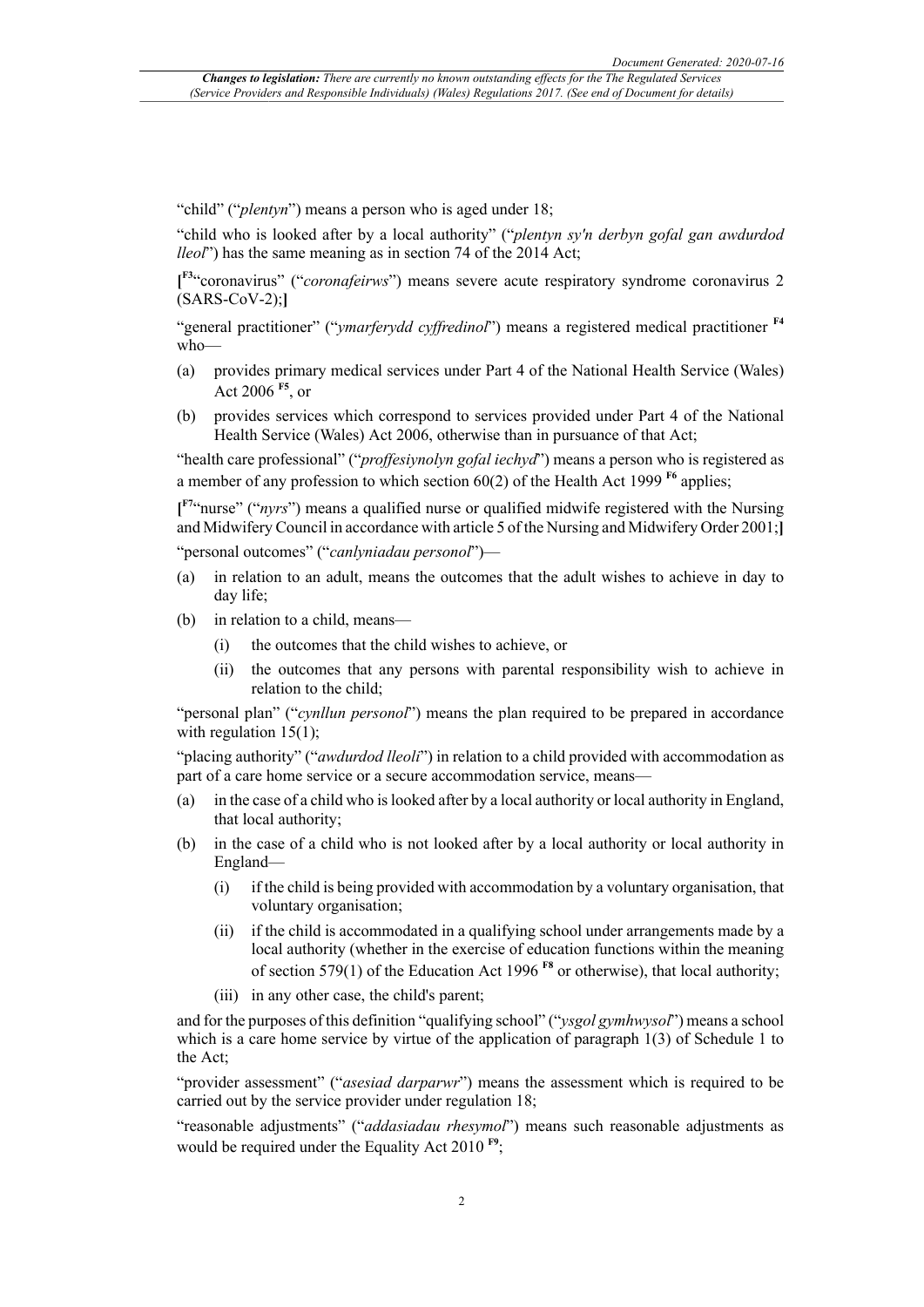"registered dental practitioner" ("*ymarferydd deintyddol cofrestredig*") means a person registered in the dentists register kept under the Dentists Act 1984 **F10** who—

- (a) provides primary dental services under Part 5 of the National Health Service (Wales) Act 2006, or
- (b) provides services which correspond to services provided under Part 5 of the National Health Service (Wales) Act 2006, otherwise than in pursuance of that Act;

**[ F7**"registered professional" ("*proffesiynolyn cofrestredig*") has the meaning given in paragraph 1 of Schedule 3 to the Health Professions Order 2001;**]**

**[ F11** "regulated services" ("*gwasanaethau rheoleiddiedig*") means care home services, domiciliary support services, secure accommodation services or residential family centre services;**]**

"representative" ("*cynrychiolydd*") means any person having legal authority, or the consent of the individual to act on the individual's behalf;

"service commissioner" ("*comisiynydd y gwasanaeth*") means the local authority or NHS body which is responsible for making arrangements with the provider for care and support to be provided to an individual;

"service provider" ("*darparwr gwasanaeth*") has the same meaning as in section 3(1)(c) of the Act;

"staff" ("*staff*") includes—

- (a) persons employed by the service provider to work at the service as an employee or a worker, and
- (b) persons engaged by the service provider under a contract for services,

but does not include persons who are allowed to work as volunteers.

For the purpose of this definition, "employee" ("*cyflogai*") and "worker" ("*gweithiwr*") have the same meanings as in section 230 of the Employment Rights Act 1996  $F12$ ;

"the individual" ("*yr unigolyn*") means, unless the context indicates otherwise, the child or adult who is receiving care and support;

"the responsible individual" ("*yr unigolyn cyfrifol*") has the same meaning as in section 21(1) of the Act;

"the service" ("*y gwasanaeth*") means—

- (a) in relation to a care home service, a secure accommodation service or a residential family centre service, the service which is provided at a specified location;
- (b) in relation to a domiciliary support service, the service which is provided in relation to a specified area.

For the purpose of this definition—

- (i) "specified location" ("*lleoliad penodedig*") means a location specified in a condition to the service provider's registration as a place at which the service is to be provided **F13**;
- (ii) "specified area" ("*ardal benodedig*") means an area specified in a condition to the service provider's registration as a place in relation to which the service is to be provided.

But this definition does not apply to references to "the service" ("*y gwasanaeth*") in Part 22;

"the service regulator" ("*y rheoleiddiwr gwasanaethau*") means the Welsh Ministers in the exercise of their regulatory functions  $F^{14}$ ;

"the statement of purpose" ("*y datganiad o ddiben*") means the statement of purpose for the place at, from or in relation to which the service is provided **F15**;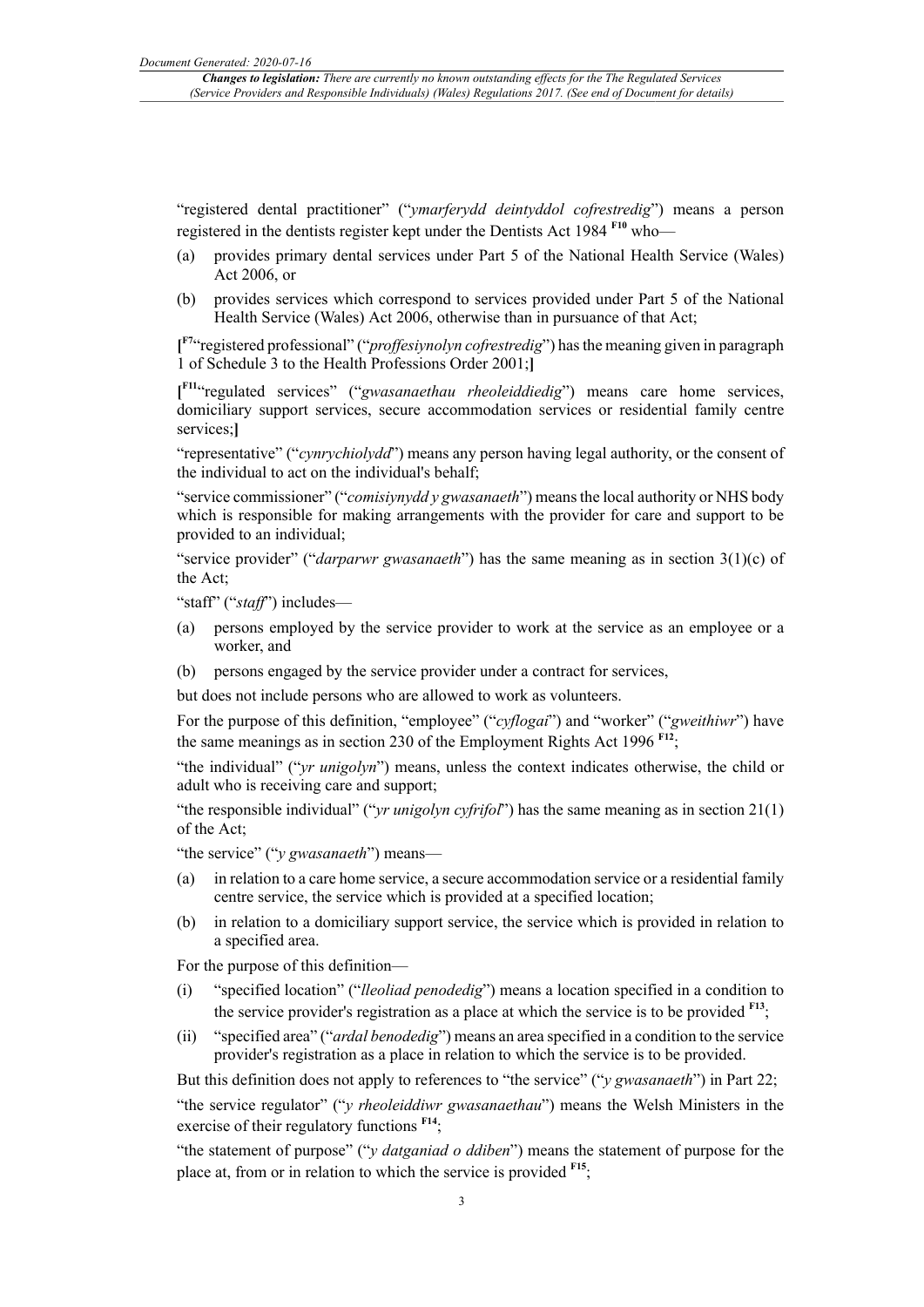"the workforce regulator" ("*rheoleiddiwr y gweithlu*") means Social Care Wales.

- **F3** Words in reg. 1(3) inserted (5.6.2020) by The Regulated Services (Service Providers and Responsible Individuals) (Wales) (Amendment) (Coronavirus) Regulations 2020 (S.I. 2020/570), regs. 1(2), **3**
- **F4** The definition of a "registered medical practitioner" in Schedule 1 to the Interpretation Act 1978 (c. 30) was substituted by S.I. 2002/3135, Schedule 1, paragraph 10 with effect from 16 November 2009.
- **F5** 2006 c. 42.
- **F6** 1999 c. 8.
- **F7** Words in reg. 1(3) inserted (1.4.2020) by The Regulation and Inspection of Social Care (Wales) Act 2016 and Regulated Services (Miscellaneous Amendments) Regulations 2020 (S.I. 2020/389), regs.  $1(2)$ , 11
- **F8** 1996 c. 56.
- **F9** 2010 c. 15.
- **F10** 1984 c. 24.
- **F11** Words in reg. 1(3) inserted (1.4.2019) by The Regulated Services (Service Providers and Responsible Individuals) (Wales) (Amendment) Regulations 2019 (S.I. 2019/757), regs. 1(2), **3**
- **F12** 1996 c. 18.
- **F13** Section 7(3)(a)(i) of the Act provides that the grant of an application under section 6 of the Act must be subject to a condition specifying the places at, from or in relation to which the service provider is to provide a regulated service.
- **F14** "Regulatory functions" is defined in section 3(1)(b) of the Act.
- **F15** Regulation 3 of the Regulated Services (Registration) (Wales) Regulations 2017 requires a person who wants to provide a care home service, secure accommodation service or residential family centre service to provide a statement of purpose for each place at which the service is to be provided; a person who wants to provide an adoption service, a fostering service, an adult placement services or an advocacy service must provide a statement of purpose for each place from which the service is to be provided; a person who wants to provide a domiciliary support service must provide a statement of purpose for each place in relation to which the service is to be provided.

# **PART 2**

# Exceptions

#### **Care home services**

**2.**—(1) The following things are not to be treated as a care home service, despite paragraph 1 of Schedule 1 to the Act (regulated services: definitions, care home services)—

(a) the provision of accommodation, together with nursing or care, to an adult—

- (i) in the course of a family or personal relationship, and
- (ii) for no commercial consideration;
- (b) the provision of accommodation, together with nursing or care, to adults for a period of less than 28 days in any 12 month period or for a number of periods which in total are less than 28 days in any 12 month period;
- (c) the provision of accommodation, together with nursing, where the accommodation is vested—
	- (i) in the Welsh Ministers for the purposes of their functions under the National Health Service (Wales) Act 2006;

**F2** 2014 anaw 4.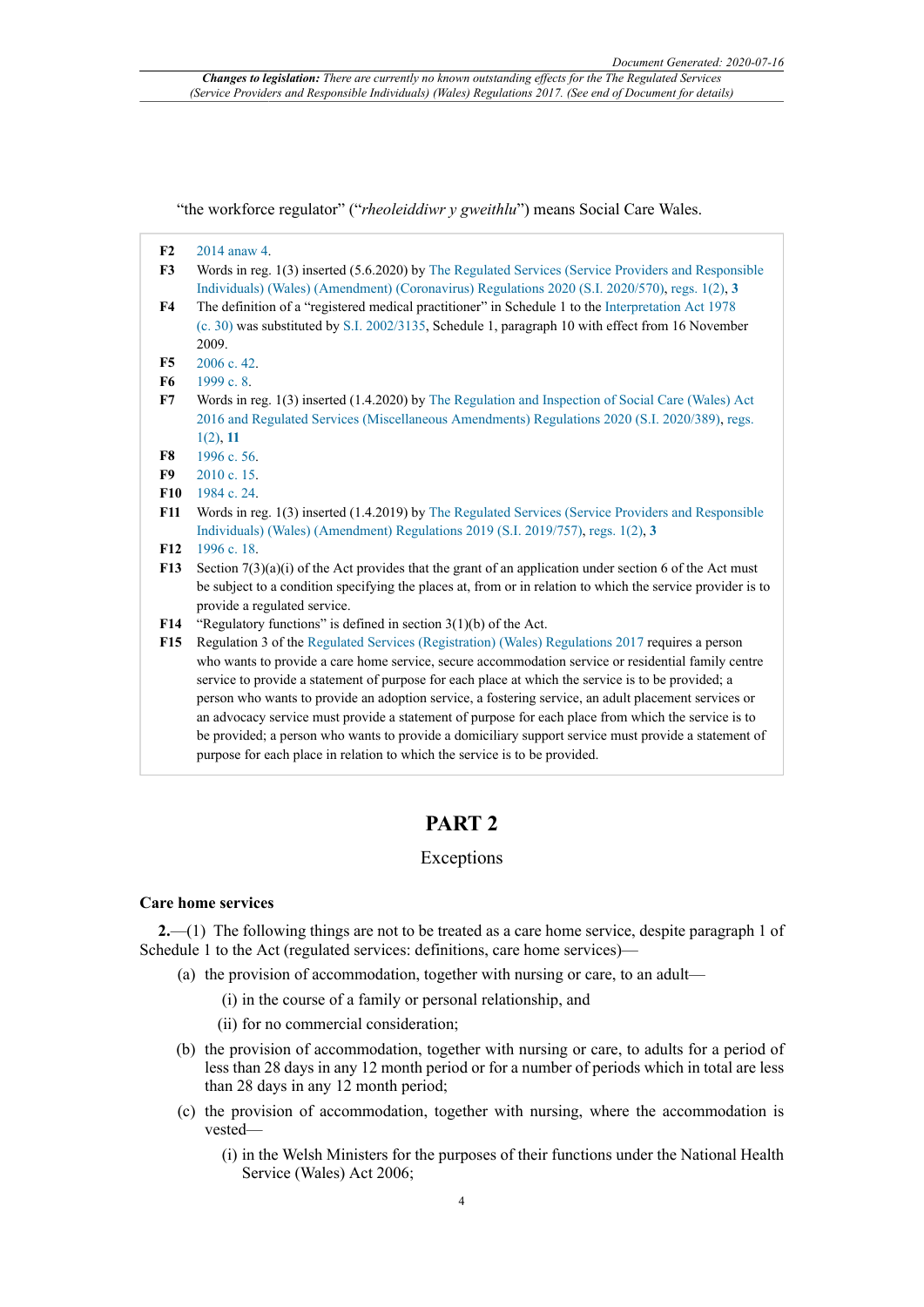(ii) in an NHS trust;

(iii) in a Local Health Board.

- (d) the provision of accommodation, together with care, where the accommodation is provided—
	- (i) by an institution within the further education sector; or

(ii) by a university.

But this exception does not apply if the number of persons to whom such accommodation is provided is more than one tenth of the number of students to whom it provides both education and accommodation.

For the purposes of this paragraph, "further education sector" ("*sector addysg bellach*") has the same meaning as in section 91(3) of the Further and Higher Education Act 1992 **F16**;

- **[ F17**(e) the provision of accommodation, together with care, where the care provided constitutes child minding within the meaning of section 19(2), or day care within the meaning of section 19(3) of the Children and Families (Wales) Measure 2010 but this exception does not apply if—
	- (i) in any 12 month period there are 28 or more periods of 24 hours during which more than 15 hours of child minding or day care are provided in relation to any one child; or
	- (ii) the care is provided wholly or mainly for disabled children;**]**
	- (f) the provision of accommodation, together with care, where the accommodation is provided for children aged 16 and over only for the purposes of enabling the children to undergo training or an apprenticeship.

But this exception does not apply if [<sup>F18</sup>care is provided wholly or mainly for disabled children**]**;

- (g) the provision of accommodation, together with care, where the accommodation is provided to children at an approved bail hostel or approved probation hostel;
- (h) the provision of accommodation, together with care, where the accommodation is an institution for young offenders provided under or by virtue of section 43(1) of the Prison Act 1952 **F19**;
- (i) the provision of accommodation, together with care, where the accommodation is provided to children **F20**... for the purposes of—

(i) a holiday;

(ii) a leisure, recreational, sporting, cultural or educational activity;

But this exception does not apply—

- (i) in any case where **[ F21**care is provided wholly or mainly for disabled children unless the service provider has first notified the Welsh Ministers of the arrangements in writing**]**;
- (ii) if the accommodation is provided to any one child for more than 28 days in any 12 month period, unless the accommodation is only provided to children over the age of 16 **[ F22**;**]**
- **[ F23**(j) the provision of accommodation, together with care, to a single child or to a sibling group by a person in that person's own home and where care and accommodation are not provided by that person for a total of more than 28 days in any 12 month period**][ F24**;**]**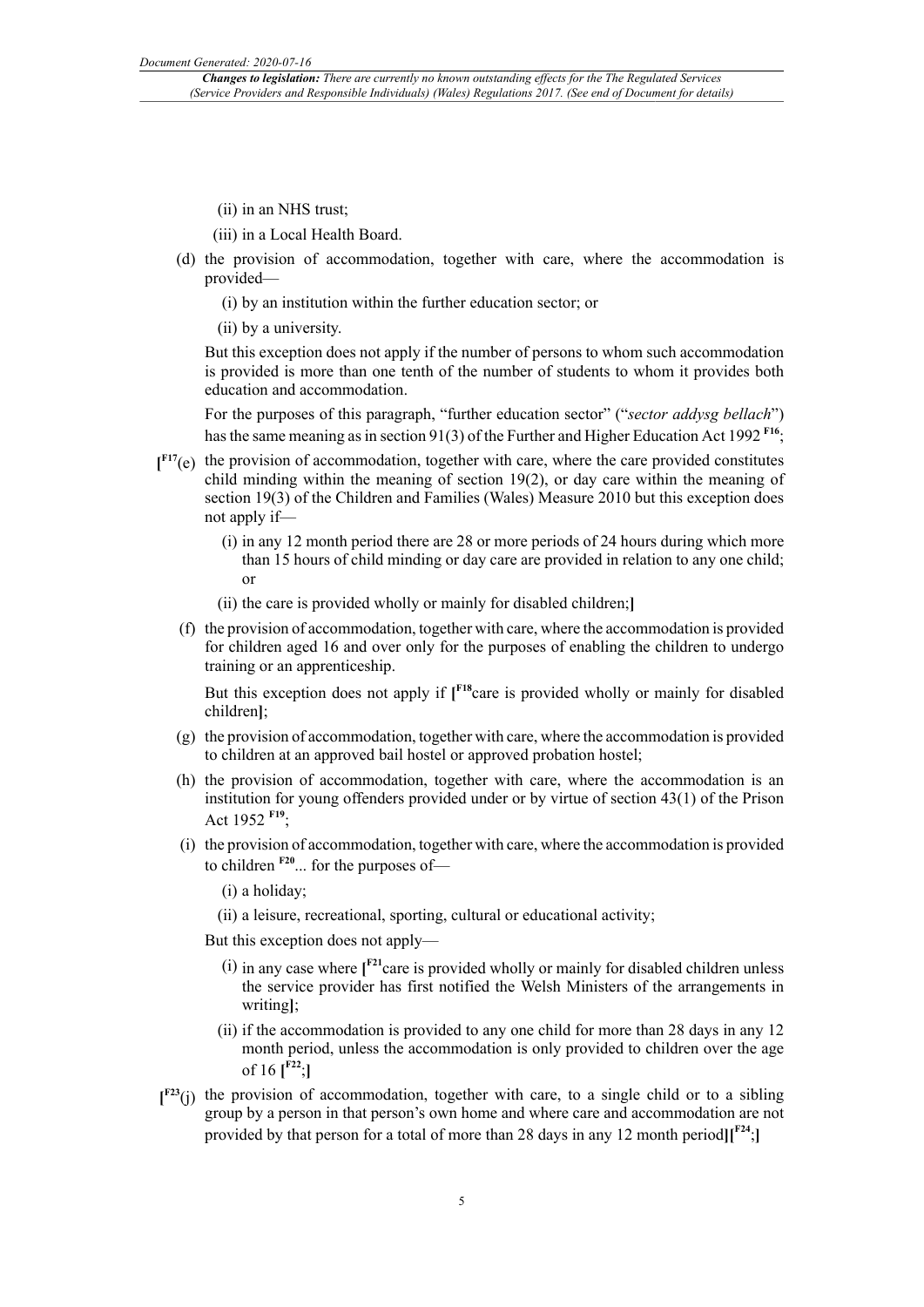**[ F25**(k) the provision of accommodation, together with nursing or care, where the accommodation and nursing or care are provided to adults and are needed as a result of the spread of coronavirus,

But this exception does not apply unless—

- (i) the accommodation and nursing or care are—
	- (aa) provided by a local authority,
	- (bb) provided by a Local Health Board, or
	- (cc) commissioned by a local authority or Local Health Board and provided either by a service provider who is registered to provide a care home service and provides that service wholly or mainly for adults, or by a person who is registered with the Care Quality Commission under Chapter 2 of Part 1 of the Health and Social Care Act 2008 in respect of a care home in England within the meaning of Part 1 of the Care Standards Act 2000, and
- (ii) the person providing the accommodation and nursing or care has first notified the Welsh Ministers using a form provided by the Welsh Ministers.**]**

(2) For the purposes of paragraph  $(1)(e)$ ,  $(f)$  and  $(i)$  of this regulation, a child is "disabled" if the child has a disability for the purposes of the Equality Act 2010.

(3) See regulation 5 for the meaning of family or personal relationship.

**[ F26**(4) In subparagraph (1)(j) of this regulation, "sibling group" includes both brothers and sisters, and half-brothers and half-sisters.**]**

#### **F16** 1992 c. 13.

- **F17** Reg. 2(1)(e) substituted (1.4.2019) by The Regulated Services (Service Providers and Responsible Individuals) (Wales) (Amendment) Regulations 2019 (S.I. 2019/757), regs. 1(2), **4(a)**
- **F18** Words in reg. 2(1)(f) substituted (1.4.2019) by The Regulated Services (Service Providers and Responsible Individuals) (Wales) (Amendment) Regulations 2019 (S.I. 2019/757), regs. 1(2), **4(b)**
- **F19** 1952 c. 52.
- **F20** Words in reg. 2(1)(i) omitted (1.4.2019) by virtue of The Regulated Services (Service Providers and Responsible Individuals) (Wales) (Amendment) Regulations 2019 (S.I. 2019/757), regs. 1(2), **4(c)(i)**
- **F21** Words in reg. 2(1)(i) substituted (1.4.2019) by The Regulated Services (Service Providers and Responsible Individuals) (Wales) (Amendment) Regulations 2019 (S.I. 2019/757), regs. 1(2), **4(c)(ii)**
- **F22** Punctuation in reg. 2(1)(i) substituted (1.4.2019) by The Regulated Services (Service Providers and Responsible Individuals) (Wales) (Amendment) Regulations 2019 (S.I. 2019/757), regs. 1(2), **4(d)**
- **F23** Reg. 2(1)(j) inserted (1.4.2019) by The Regulated Services (Service Providers and Responsible Individuals) (Wales) (Amendment) Regulations 2019 (S.I. 2019/757), regs. 1(2), **4(e)**
- **F24** Punctuation in reg. 2(1)(j) substituted (5.6.2020) by The Regulated Services (Service Providers and Responsible Individuals) (Wales) (Amendment) (Coronavirus) Regulations 2020 (S.I. 2020/570), regs. 1(2), **4(a)**
- **F25** Reg. 2(1)(k) inserted (5.6.2020) by The Regulated Services (Service Providers and Responsible Individuals) (Wales) (Amendment) (Coronavirus) Regulations 2020 (S.I. 2020/570), regs. 1(2), **4(b)**

#### **Domiciliary support services**

**3.**—(1) The following things are not to be treated as a domiciliary support service, despite paragraph 8 of Schedule 1 to the Act (regulated services: definitions, domiciliary support services)—

(a) the provision of support only;

**F26** Reg. 2(4) inserted (1.4.2019) by The Regulated Services (Service Providers and Responsible Individuals) (Wales) (Amendment) Regulations 2019 (S.I. 2019/757), regs. 1(2), **4(f)**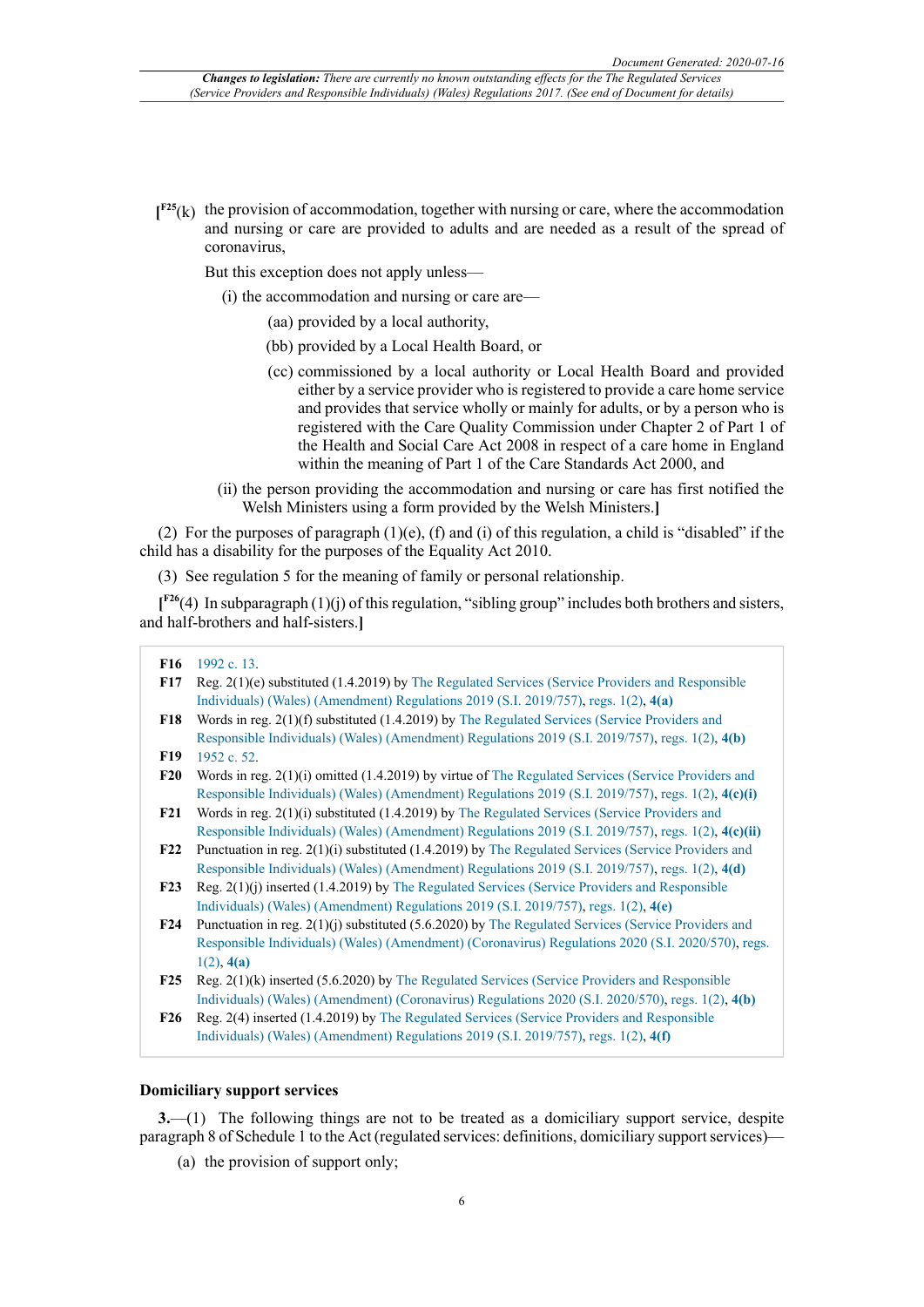- (b) the provision of care and support to four or fewer individuals at any one time;
- (c) the provision of care and support for an adult—
	- (i) in the course of a family or personal relationship, and
	- (ii) for no commercial consideration;
- (d) the provision of care and support for a child by a parent, relative or foster parent;
- (e) the provision of care and support by a carer where such care and support is provided without the involvement of an undertaking acting as an employment agency or employment business (within the meaning given to those expressions by section 13 of the Employment Agencies Act 1973 **F27**), and where the carer works wholly under the direction and control of a related third party;
- (f) arrangements for the supply of carers to a service provider by an undertaking acting as an employment agency or employment business for the purpose of the provision of a regulated service by the service provider;
- (g) the provision of care and support where the care and support is provided by a person managing a prison or other similar custodial establishment**[ F28**;**]**
- **[ F29**(h) the provision of nursing care by a registered nurse;
	- (i) the provision of care and support by a Local Health Board to meet needs which are related to the needs of individuals for nursing care**][ F30**;**]**
- **[ F31**(j) the provision of care and support for adults where the care and support is needed as a result of the spread of coronavirus,

But this exception does not apply unless—

- (i) the care and support is—
	- (aa) provided by a local authority,
	- (bb) provided by a Local Health Board, or
	- (cc) commissioned by a local authority or Local Health Board and provided either by a service provider registered to provide a domiciliary support service, or by a person registered with the Care Quality Commission under Chapter 2 of Part 1 of the Health and Social Care Act 2008 in respect of a domiciliary care agency within the meaning of Part 1 of the Care Standards Act 2000, and
- (ii) the person providing the care and support hasfirst notified the Welsh Ministers using a form provided by the Welsh Ministers.**]**

(2) In paragraph  $(1)(e)$  and  $(f)$ , "carer" means an individual who provides care to a person referred to in paragraph 8(1) of Schedule 1 to the Act.

(3) In paragraph  $(1)(e)$ , "related third party" means—

- (a) an individual with parental responsibility (within the meaning of section 3 of the Children Act 1989 **F32**) for a child to whom care and support is to be provided;
- (b) an individual with power of attorney or other lawful authority to make arrangements on behalf of the individual to whom care and support is to be provided;
- (c) a group of individuals mentioned in either of sub-paragraphs (a) or (b) making arrangements on behalf of no more than four named individuals to whom care and support is to be provided;
- (d) a trust established for the purpose of providing services to meet the care and support needs of a named individual.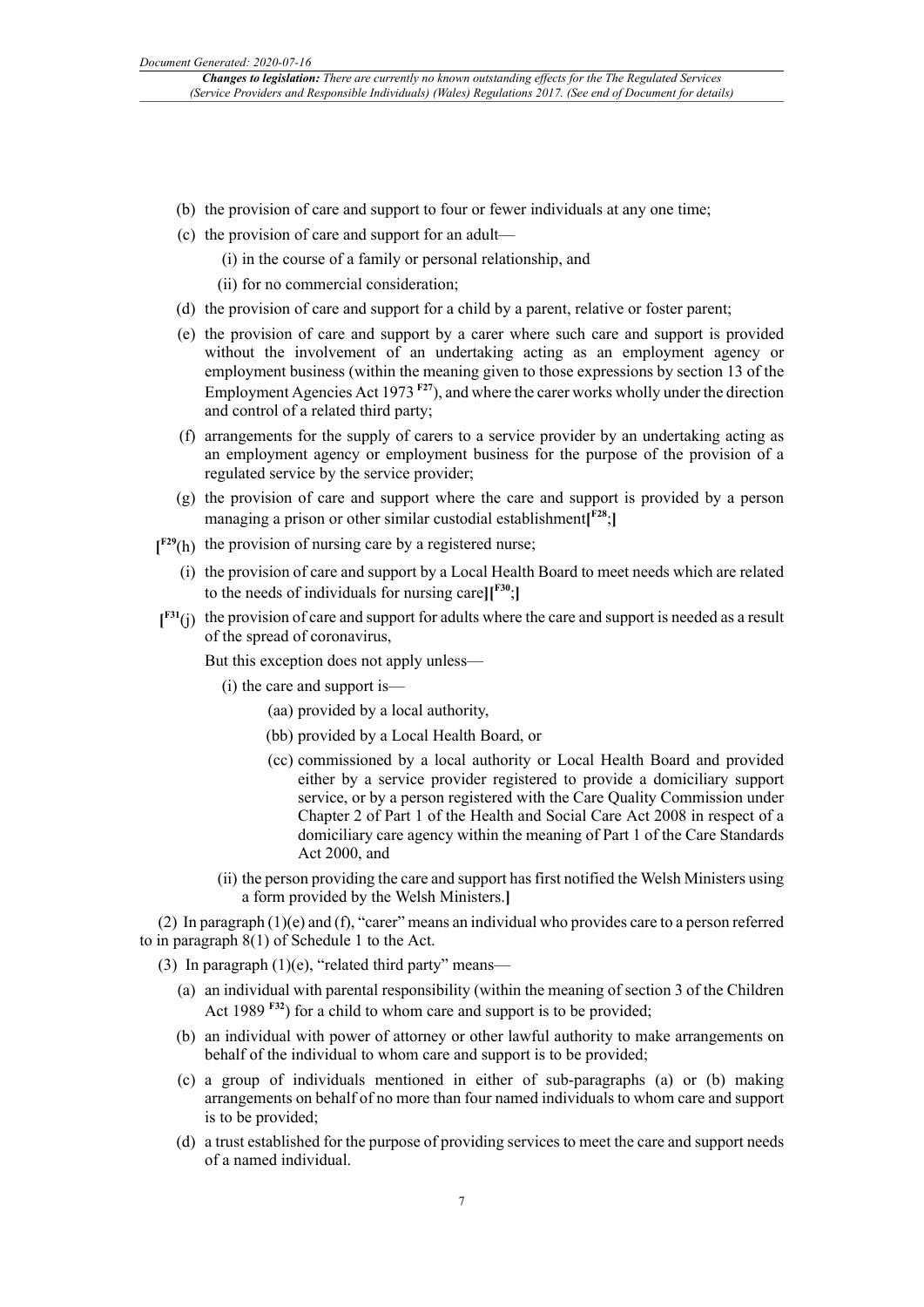(4) See regulation 5 for the meaning of family or personal relationship.

|            | F27 1973 c. 35.                                                                                       |
|------------|-------------------------------------------------------------------------------------------------------|
| <b>F28</b> | Punctuation in reg. $3(1)(g)$ substituted (1.4.2019) by The Regulated Services (Service Providers and |
|            | Responsible Individuals) (Wales) (Amendment) Regulations 2019 (S.I. 2019/757), regs. 1(2), 5(a)       |
| <b>F29</b> | Reg. $3(1)(h)(i)$ inserted $(1.4.2019)$ by The Regulated Services (Service Providers and Responsible  |
|            | Individuals) (Wales) (Amendment) Regulations 2019 (S.I. 2019/757), regs. 1(2), 5(b)                   |
| <b>F30</b> | Punctuation in reg. 3(1)(i) substituted (5.6.2020) by The Regulated Services (Service Providers and   |
|            | Responsible Individuals) (Wales) (Amendment) (Coronavirus) Regulations 2020 (S.I. 2020/570), regs.    |
|            | $1(2)$ , 5(a)                                                                                         |
| <b>F31</b> | Reg. $3(1)(j)$ inserted $(5.6.2020)$ by The Regulated Services (Service Providers and Responsible     |

Individuals) (Wales) (Amendment) (Coronavirus) Regulations 2020 (S.I. 2020/570), regs. 1(2), **5(b) F32** 1989 c. 41.

#### **Residential family centre services**

**4.** The following things are not to be treated as a residential family centre service, despite paragraph 3 of Schedule 1 to the Act (regulated services: definitions, residential family centre services)—

- (a) the provision of accommodation for children and their parents where the accommodation is provided in a hospital **F33**;
- (b) the provision of accommodation for children and their parents where the accommodation is provided in a hostel or a domestic violence refuge;
- (c) in any other case, the provision of accommodation for children and their parents the main purpose of which is the provision of accommodation together with other services and facilities to adult individuals and the fact that those individuals may be parents, or may be accompanied by their children, is incidental to the main purpose of the provision of the accommodation.

**F33** "Hospital" is defined in paragraph 9 of Schedule 1 to the Act and includes an independent clinic.

### **Meaning of family or personal relationship**

- **5.** For the purposes of this Part—
	- (a) a family relationship includes a relationship between two persons who—
		- (i) live in the same household, and
		- (ii) treat each other as though they were members of the same family;
	- (b) a personal relationship is a relationship between or among friends;
	- (c) a friend of a person (A) includes a person who is a friend of a member of A's family.

# **PART 3**

General requirements on service providers

#### **Requirements in relation to the provision of the service**

**6.** The service provider must ensure that the service is provided with sufficient care, competence and skill, having regard to the statement of purpose.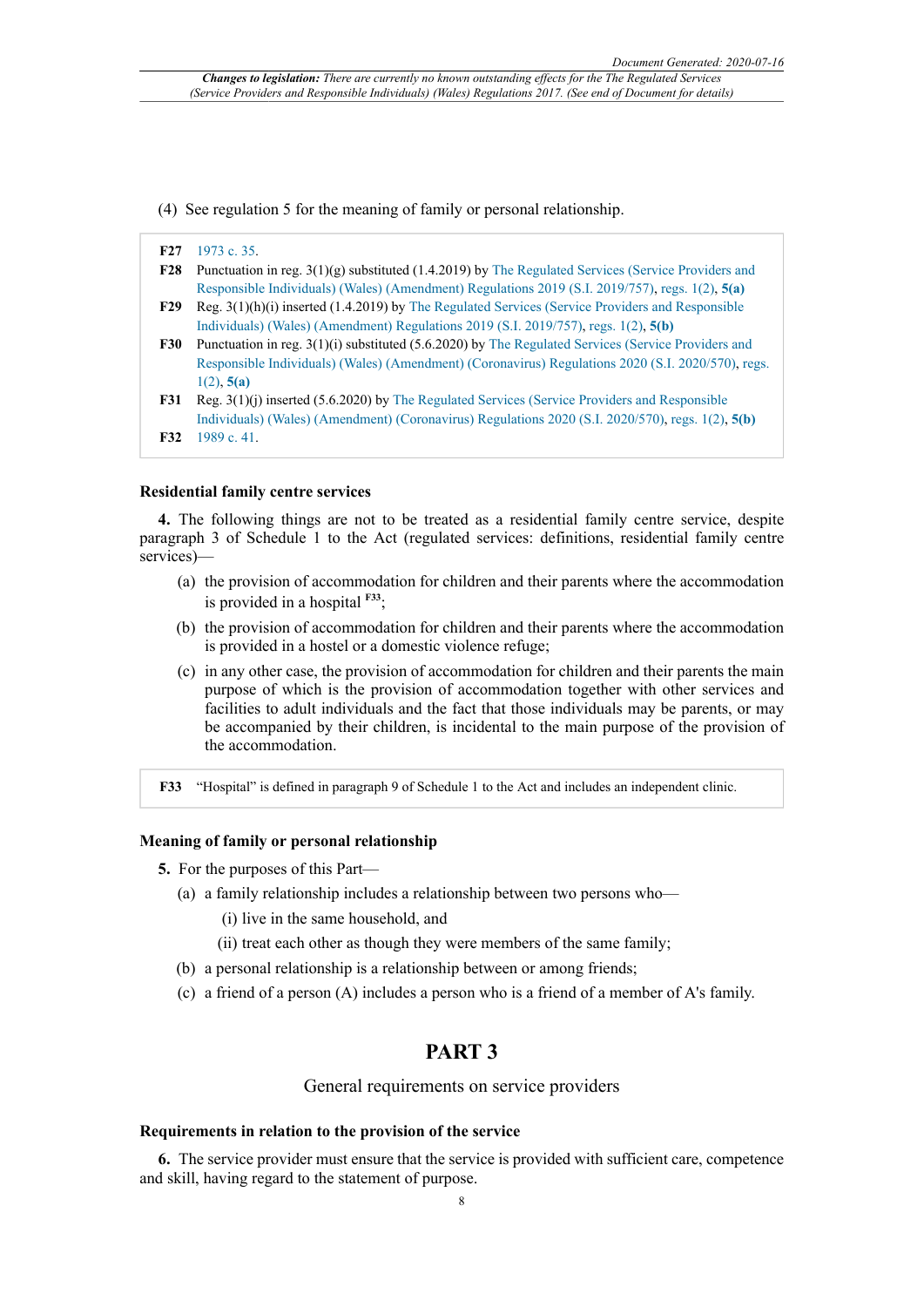#### **Requirements in relation to the statement of purpose**

**7.**—(1) The service provider must provide the service in accordance with the statement of purpose.

- (2) The service provider must—
	- (a) keep the statement of purpose under review, and
	- (b) where appropriate, revise the statement of purpose.

(3) Unless paragraph (4) applies, the service provider must notify the persons listed in paragraph (6) of any revision to be made to the statement of purpose at least 28 days before it is to take effect.

(4) This paragraph applies in cases where it is necessary to revise the statement of purpose with immediate effect.

(5) If paragraph (4) applies, the service provider must, without delay, notify the persons listed in paragraph (6) of any revision made to the statement of purpose.

(6) The persons who must be notified of any revision to the statement of purpose in accordance with paragraph  $(3)$  or  $(5)$  are—

- (a) the service regulator,
- (b) the individuals,
- (c) the placing authority (where relevant), and
- (d) any representative, unless it is not appropriate to do so or would be inconsistent with the well-being of an individual.

(7) The service provider must provide the up to date statement of purpose to any person on request, unless it is not appropriate to do so or would be inconsistent with the well-being of an individual.

#### **Requirements in relation to monitoring and improvement**

**8.**—(1) The service provider must ensure that there are effective arrangements in place for monitoring, reviewing and improving the quality of care and support provided by the service.

(2) Those arrangements must include arrangements for seeking the views of—

- (a) individuals,
- (b) any representatives, unless this is not appropriate or would be inconsistent with the individual's well-being,
- (c) in the case of an individual who is a child provided with accommodation as part of a care home service, the placing authority,
- (d) service commissioners, and
- (e) staff,

on the quality of care and support provided by the service and how this can be improved.

(3) When making any decisions on plans for improvement of the quality of care and support provided by the service, the service provider must—

- (a) take into account the views of those persons consulted in accordance with paragraph (2), and
- (b) have regard to the quality of care report prepared by the responsible individual in accordance with regulation 80(4).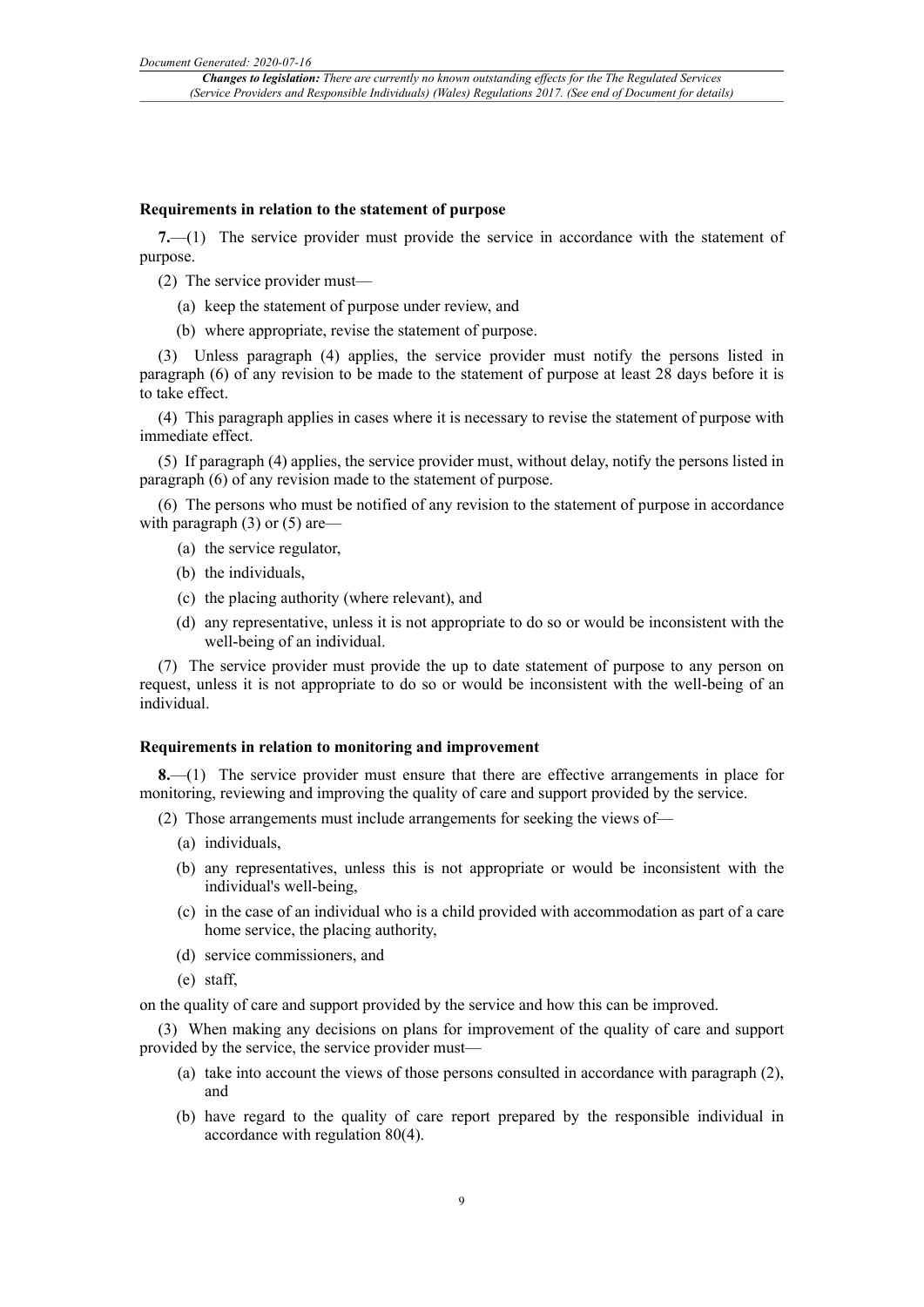#### **Requirements in relation to the responsible individual**

**9.**—(1) This regulation does not apply to a service provider who is an individual.

(2) A service provider to whom this regulation applies must ensure that the person who is designated as the responsible individual—

- (a) is supported to carry out their duties effectively, and
- (b) undertakes appropriate training.

(3) In the event that the service provider has reason to believe that the responsible individual has not complied with a requirement imposed by the regulations in Parts 16 to 20, the provider must—

- (a) take such action as is necessary to ensure that the requirement is complied with, and
- (b) notify the service regulator.

(4) During any time when the responsible individual is unable to fulfil their duties, the service provider must ensure that there are arrangements in place for—

- (a) the effective management of the service,
- (b) the effective oversight of the service,
- (c) the compliance of the service with the requirements of the regulations in Parts 3 to 15, and
- (d) monitoring, reviewing and improving the quality of the care and support provided by the service.

(5) If the responsible individual is unable to fulfil their duties for a period of more than 28 days, the service provider must—

- (a) notify the service regulator, and
- (b) inform the service regulator of the interim arrangements.

# **Requirements in relation to the responsible individual where the service provider is an individual**

**10.**—(1) This regulation applies where the service provider is an individual.

(2) If this regulation applies, the individual must undertake appropriate training for the proper discharge of his or her duties as the responsible individual.

(3) During any time when the individual is absent, he or she must ensure that there are arrangements in place for—

- (a) the effective management of the service,
- (b) the effective oversight of the service,
- (c) the compliance of the service with the requirements of the regulations in Parts 3 to 15, and
- (d) monitoring, reviewing and improving the quality of the care and support provided by the service.

(4) If the individual is unable to fulfil their duties as a responsible individual for a period of more than 28 days, he or she must—

- (a) notify the service regulator, and
- (b) inform the service regulator of the interim arrangements.

#### **Requirements in relation to the financial sustainability of the service**

**11.**—(1) The service provider must take reasonable steps to ensure that the service is financially sustainable for the purpose of achieving the aims and objectives set out in the statement of purpose.

(2) The service provider must maintain appropriate and up to date accounts for the service.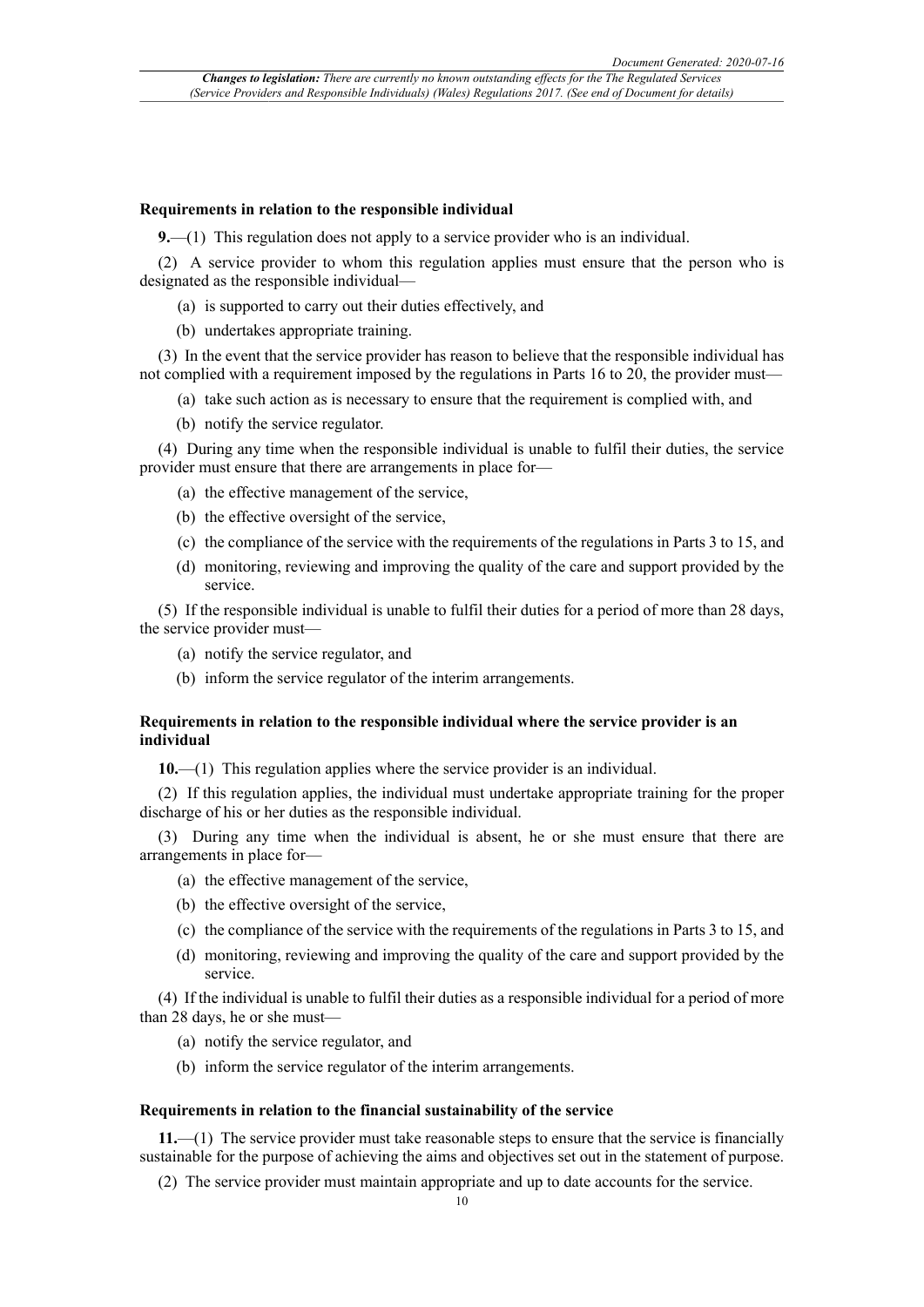(3) The service provider must provide copies of the accounts to the Welsh Ministers within 28 days of being requested to do so.

(4) The Welsh Ministers may require accounts to be certified by an accountant.

### **Requirements to provide the service in accordance with policies and procedures**

**12.**—(1) The service provider must ensure that the following policies and procedures are in place for the service—

Admissions and commencement of the service (see **[ F34**Part 4**]**, regulation 14)

Safeguarding (see Part 8, regulation 27)

Supporting individuals to manage their money (see Part 8, regulation 28)

Use of control or restraint (see Part 8, regulation 29)

Staff support and development (see Part 10. regulation 36)

Staff discipline (see Part 10, regulation 39)

Infection control (see Part 14, regulation 56)

Medication (see Part 14, regulation 58)

Complaints (see Part 15, regulation 64)

Whistleblowing (see Part 15, regulation 65)

(2) Where the service includes the provision of accommodation for children, the service provider must have a policy in place on the prevention of bullying, procedures for dealing with an allegation of bullying and a procedure to be followed when any child for whom accommodation is provided is absent without permission (see regulation 27(5)).

(3) The service provider must have such other policies and procedures in place as are reasonably necessary to support the aims and objectives of the regulated service set out in the statement of purpose.

(4) The service provider must ensure that the content of the policies and procedures which are required to be in place by virtue of paragraphs (1) to (3) is—

- (a) appropriate to the needs of individuals for whom care and support is provided,
- (b) consistent with the statement of purpose, and
- (c) kept up to date.

(5) The service provider must ensure that the service is provided in accordance with those policies and procedures.

**F34** Words in reg. 12(1) substituted (1.4.2019) by The Regulated Services (Service Providers and Responsible Individuals) (Wales) (Amendment) Regulations 2019 (S.I. 2019/757), regs. 1(2), **6**

### **Duty of candour**

**13.** The service provider must act in an open and transparent way with—

- (a) individuals who are receiving care and support,
- (b) any representatives of those individuals, and
- (c) in the case of a child who is provided with accommodation, the placing authority.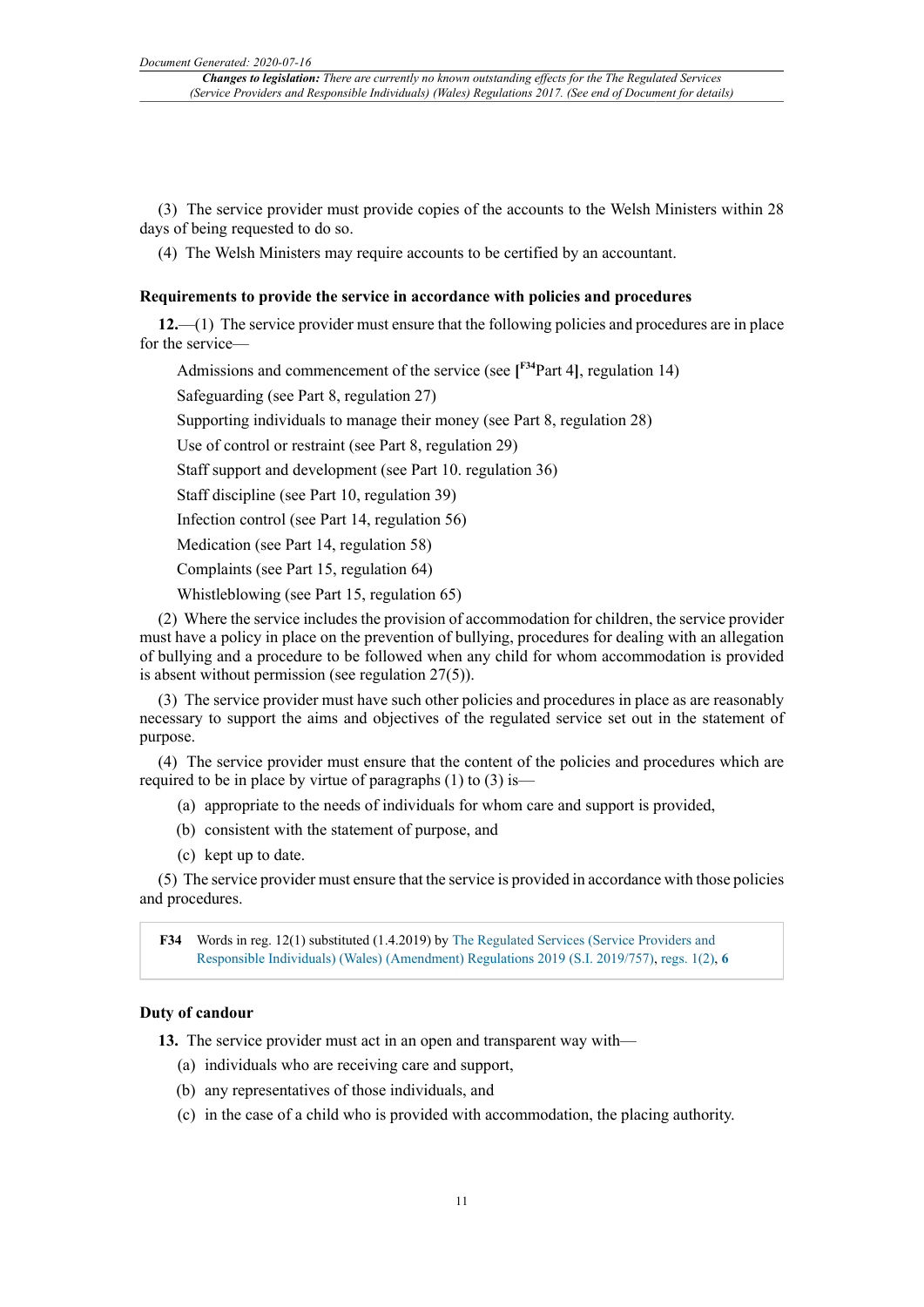# **PART 4**

# Requirements on service providers as to the steps to be taken before agreeing to provide care and support

#### **Suitability of the service**

**14.**—(1) The service provider must not provide care and support for an individual unless the service provider has determined that the service is suitable to meet the individual's care and support needs and to support the individual to achieve their personal outcomes.

(2) The service provider must have in place a policy and procedures on admissions and commencement of the service.

- (3) The determination under paragraph (1) must take into account—
	- (a) the individual's care and support plan,
	- (b) if there is no care and support plan, the service provider's assessment under paragraph (4),
	- (c) any health or other relevant assessments,
	- (d) the individual's views, wishes and feelings,
	- (e) any risks to the individual's well-being,
	- (f) any risks to the well-being of other individuals to whom care and support is provided,
	- (g) any reasonable adjustments which the service provider could make to enable the individual's care and support needs to be met, and
	- (h) the service provider's policy and procedures on admissions and commencement of the service.

(4) In a case where the individual does not have a care and support plan, the service provider must—

- (a) assess the individual's care and support needs, and
- (b) identify their personal outcomes.

(5) The assessment required by paragraph (4) must be carried out by a person who—

- (a) has the skills, knowledge and competence to carry out the assessment, and
- (b) has received training in the carrying out of assessments.

(6) In making the determination in paragraph (1), the service provider must involve the individual, the placing authority (if applicable) and any representative. But the service provider is not required to involve a representative if—

- (a) the individual is an adult or a child aged 16 or over and the individual does not wish the representative to be involved, or
- (b) involving the representative would not be consistent with the individual's well-being.

# **PART 5**

Requirements on service providers as to the steps to be taken on commencement of the provision of care and support

#### **Personal plan**

**15.**—(1) The service provider must prepare a plan for the individual which sets out—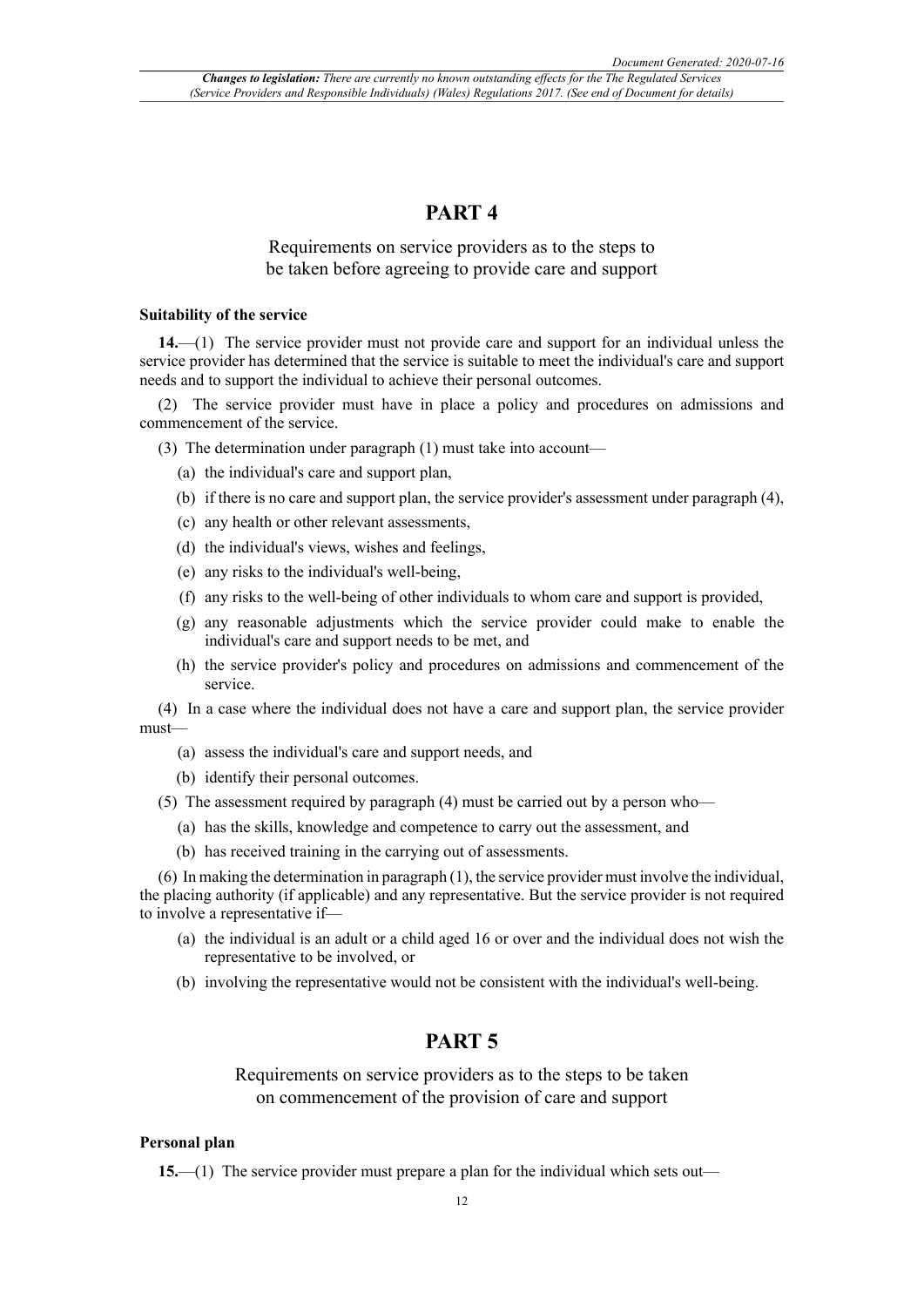- (a) how on a day to day basis the individual's care and support needs will be met,
- (b) how the individual will be supported to achieve their personal outcomes,
- (c) the steps which will be taken to mitigate any identified risks to the individual's well-being, and
- (d) the steps which will be taken to support positive risk-taking and independence, where it has been determined this is appropriate.

(2) The plan which is required to be prepared under paragraph (1) is referred to in these Regulations as a personal plan.

(3) The personal plan must be prepared prior to commencement of the provision of care and support to the individual, unless paragraph (4) applies.

(4) This paragraph applies in a case where the individual is in urgent need of care and support and there has been no time to prepare a personal plan prior to the commencement of the provision of care and support to the individual.

(5) If paragraph (4) applies, the personal plan must be prepared within 24 hours of the commencement of the provision of care and support to the individual.

(6) When preparing a personal plan, the service provider must involve the individual, the placing authority (if applicable) and any representative. But the service provider is not required to involve a representative if—

- (a) the individual is an adult or a child aged 16 or over and the individual does not wish the representative to be involved, or
- (b) involving the representative would not be consistent with the individual's well-being.
- (7) In preparing the personal plan, the service provider must take into account—
	- (a) the individual's care and support plan,
	- (b) if there is no care and support plan, the service provider's assessment under regulation 14(4),
	- (c) any health or other relevant assessments,
	- (d) the individual's views, wishes and feelings,
	- (e) any risks to the individual's well-being, and
	- (f) any risks to the well-being of other individuals to whom care and support is provided.

### **Review of personal plan**

**16.**—(1) The personal plan must be reviewed as and when required but at least every three months.

(2) In the case of a looked after child, any review of the personal plan must be aligned with the reviews required to be carried out by the local authority under the Care Planning, Placement and Case Review (Wales) Regulations 2015 **F35** .

(3) Reviews of a personal plan must include a review of the extent to which the individual has been able to achieve their personal outcomes.

(4) When carrying out a review under this regulation, the service provider must involve the individual, the placing authority (if applicable) and any representative. But the service provider is not required to involve a representative if—

- (a) the individual is an adult or a child aged 16 or over and the individual does not wish the representative to be involved, or
- (b) involving the representative would not be consistent with the individual's well-being.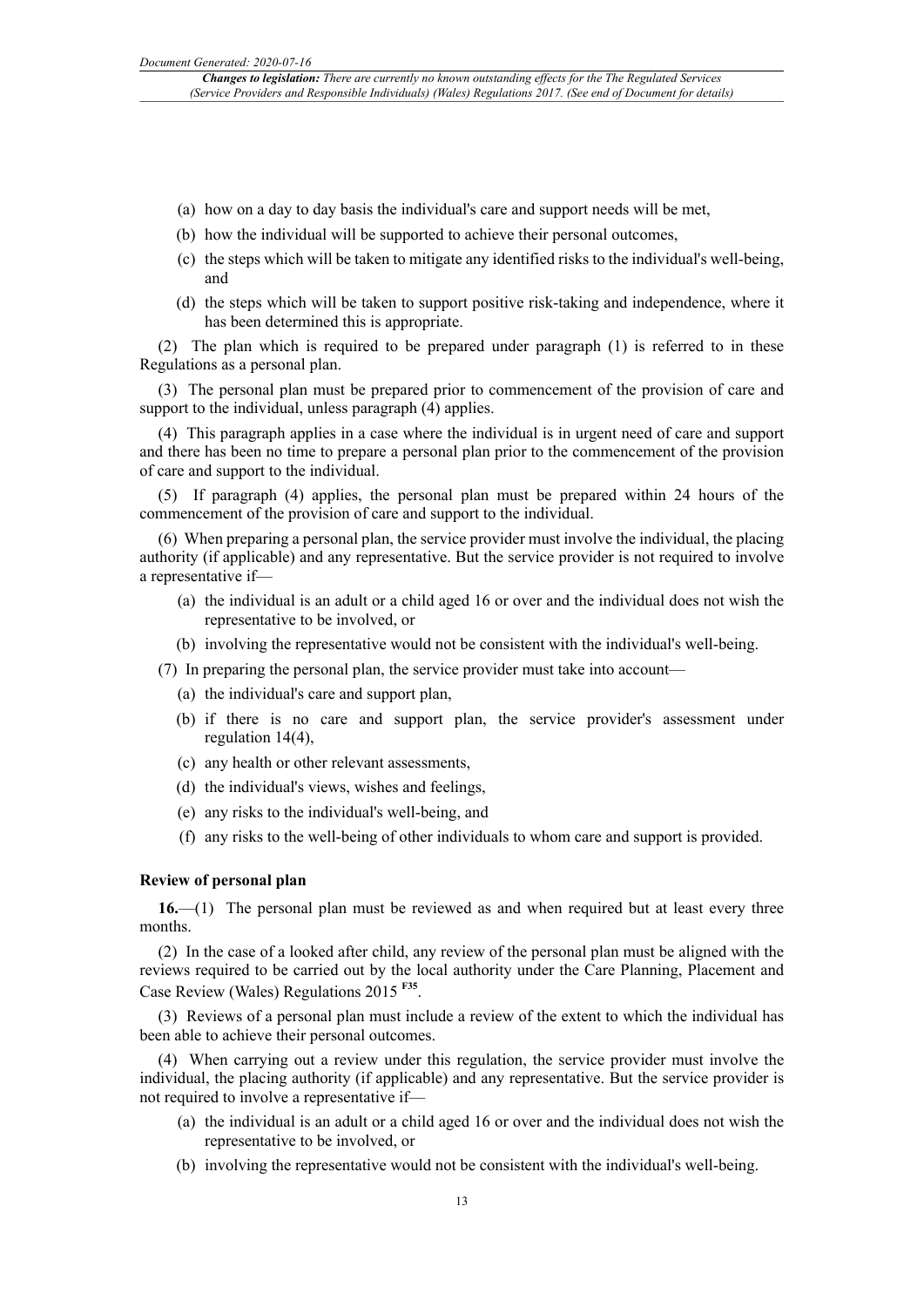(5) Following the completion of any review required by this regulation, the service provider must consider whether the personal plan should be revised and revise the plan as necessary.

**F35** S.I. 2015/1818 (W. 261).

### **Records of personal plans**

**17.** The service provider must—

- (a) keep a record of—
	- (i) the personal plan and any revised plan, and
	- (ii) the outcome of any review, and
- (b) give a copy of the personal plan and any revised plan to—
	- (i) the individual,
	- (ii) any representative, unless this is not appropriate or would be inconsistent with the individual's well-being, and
	- (iii) where a child is provided with accommodation as part of a care home service, the placing authority.

### **Provider assessment**

**18.**—(1) Within 7 days of the commencement of the provision of care and support for an individual, the service provider must—

- (a) assess how the individual's care and support needs can best be met,
- (b) assess how the individual can best be supported to achieve their personal outcomes,
- (c) ascertain the individual's views, wishes and feelings,
- (d) assess any risks to the individual's well-being, and
- (e) assess any risks to the well-being of other individuals to whom care and support is provided.

(2) The assessment under paragraph (1) is referred to in these Regulations as a provider assessment.

- (3) A provider assessment must be carried out by a person who—
	- (a) has the skills, knowledge and competence to carry out the assessment, and
	- (b) has received training in the carrying out of assessments.
- (4) A provider assessment must take into account—
	- (a) the individual's care and support plan, if available,
	- (b) the service provider's assessment under regulation 14(4), if applicable,
	- (c) any health or other relevant assessments,
	- (d) the individual's views, wishes and feelings,
	- (e) any risks to the individual's well-being, and
	- (f) the service provider's policy and procedures on admissions and commencement of the service.

(5) When carrying out or revising a provider assessment, the service provider must involve the individual, the placing authority (if applicable) and any representative. But the service provider is not required to involve a representative if—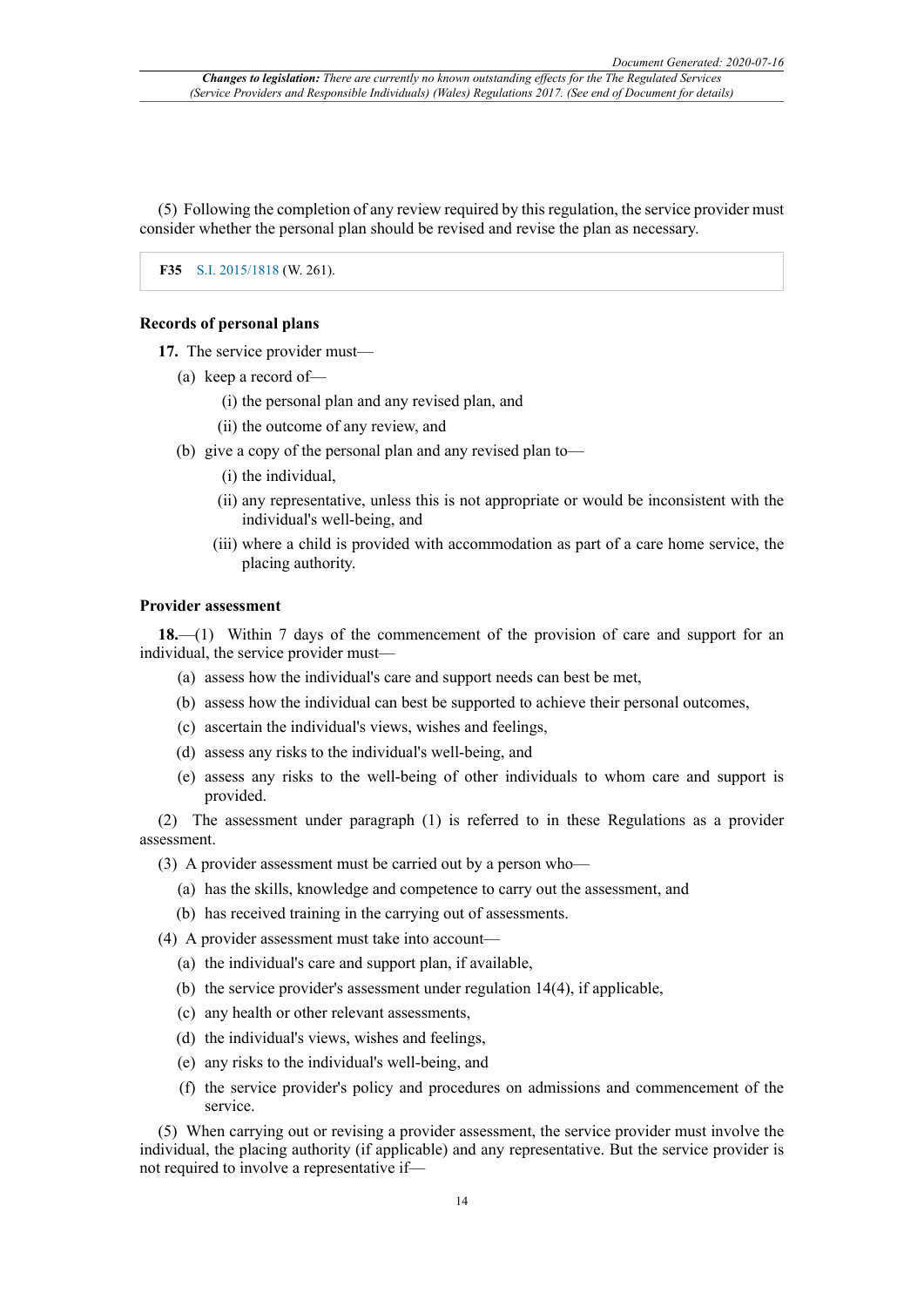- (a) the individual is an adult or a child aged 16 or over and the individual does not wish the representative to be involved, or
- (b) involving the representative would not be consistent with the individual's well-being.
- (6) A provider assessment must be kept under review and revised as necessary.

(7) Following the completion of the provider assessment and any revised assessment, the personal plan must be reviewed and revised as necessary.

(8) The service provider must keep a record of a provider assessment and give a copy of the assessment to the individual, any representative and, where the child is provided with accommodation by a care home service, the placing authority.

# **PART 6**

Requirements on service providers as to the information to be provided to individuals on commencement of the provision of care and support

### **Information about the service**

**19.**—(1) The service provider must prepare a written guide to the service.

- (2) The guide must be—
	- (a) dated, reviewed at least annually and updated as necessary,
	- (b) in an appropriate language, style, presentation and format, having regard to the statement of purpose for the service,
	- (c) given to all individuals who are receiving care and support,
	- (d) in the case of child who is looked after by a local authority, given to the placing authority, and
	- (e) made available to others on request, unless this is not appropriate or would be inconsistent with the well-being of an individual.

(3) The guide must contain the following information—

- (a) information about how to raise a concern or make a complaint;
- (b) information about the availability of advocacy services.

(4) The service provider must ensure that all individuals receive such support as is necessary to enable them to understand the information contained in the guide.

#### **Service agreement**

**20.**—(1) The service provider must ensure that every individual is given a signed copy of any agreement relating to—

- (a) the care and support provided to the individual;
- (b) any other services provided to the individual.

(2) The service provider must ensure that individuals receive such support as is necessary to enable them to understand the information contained in any such agreement.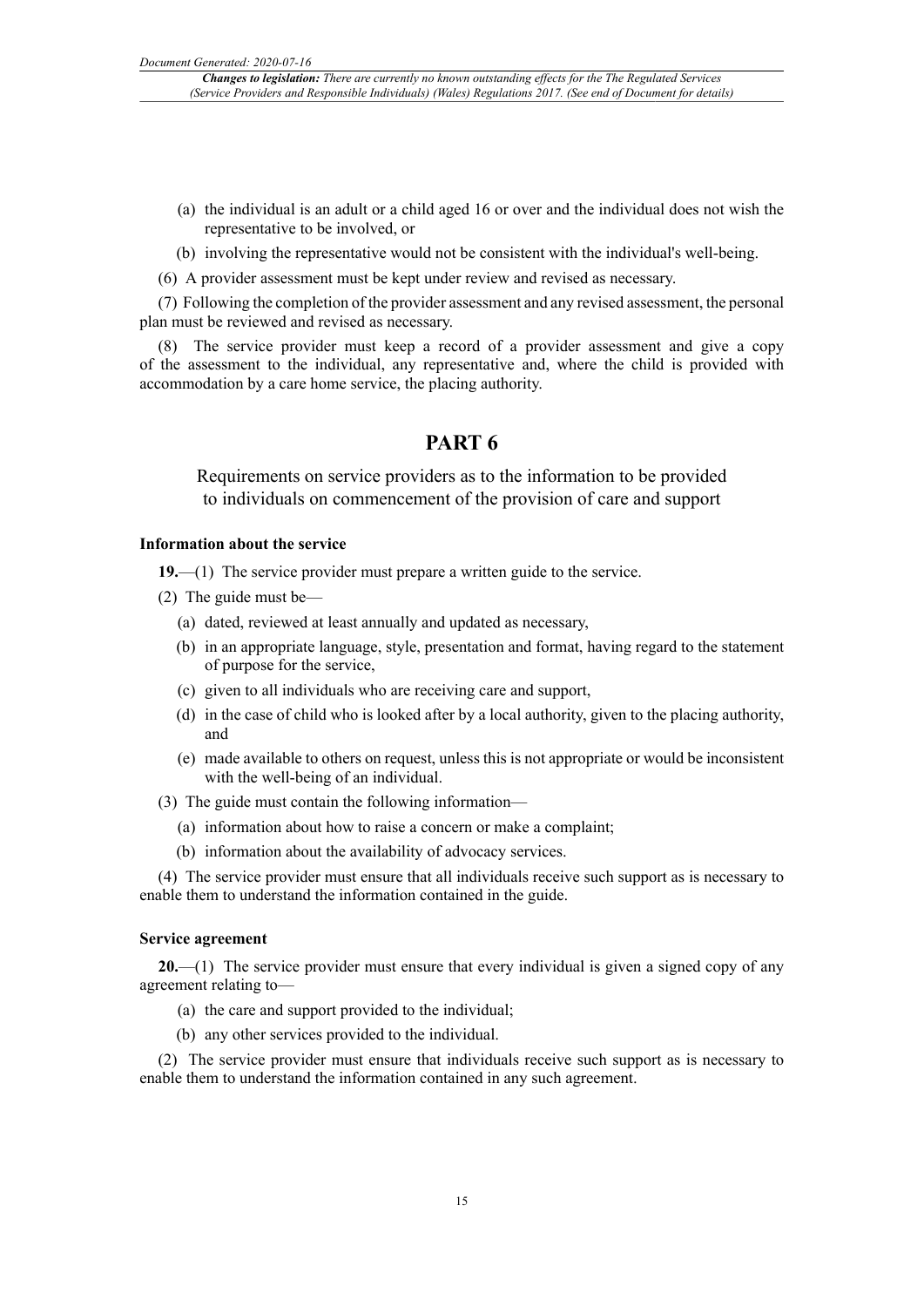# **PART 7**

# Requirements on service providers as to the standard of care and support to be provided

#### **Standards of care and support - overarching requirements**

**21.**—(1) The service provider must ensure that care and support is provided in a way which protects, promotes and maintains the safety and well-being of individuals.

(2) The service provider must ensure that care and support is provided to each individual in accordance with the individual's personal plan.

- (3) The service provider must ensure that care and support is provided in way which—
	- (a) maintains good personal and professional relationships with individuals and staff; and
	- (b) encourages and assists staff to maintain good personal and professional relationships with individuals.

(4) If, as a result of a change in the individual's assessed needs, the service provider is no longer able to meet those needs, even after making any reasonable adjustments, the provider must immediately give written notification of this to the individual, any representative, the service commissioner and the placing authority.

### **Continuity of care**

**22.** The service provider must put arrangements in place to ensure that individuals receive such continuity of care as is reasonable to meet their needs for care and support.

#### **Information**

**23.**—(1) The service provider must ensure that individuals have the information they need to make or participate in assessments, plans and day to day decisions about the way care and support is provided to them and how they are supported to achieve their personal outcomes.

(2) Information provided must be available in the appropriate language, style, presentation and format, having regard to—

- (a) the nature of the service as described in the statement of purpose;
- (b) the level of the individual's understanding and ability to communicate;
- (c) in the case of a child, the child's age.

(3) The service provider must ensure that the individual receives such support as is necessary to enable them to understand the information provided.

#### **Language and communication**

**24.**—(1) The service provider must take reasonable steps to meet the language needs of individuals.

(2) The service provider must ensure that individuals are provided with access to such aids and equipment as may be necessary to facilitate the individual's communication with others.

### **Respect and sensitivity**

**25.**—(1) The service provider must ensure that individuals are treated with respect and sensitivity.

(2) This includes, but is not limited to,—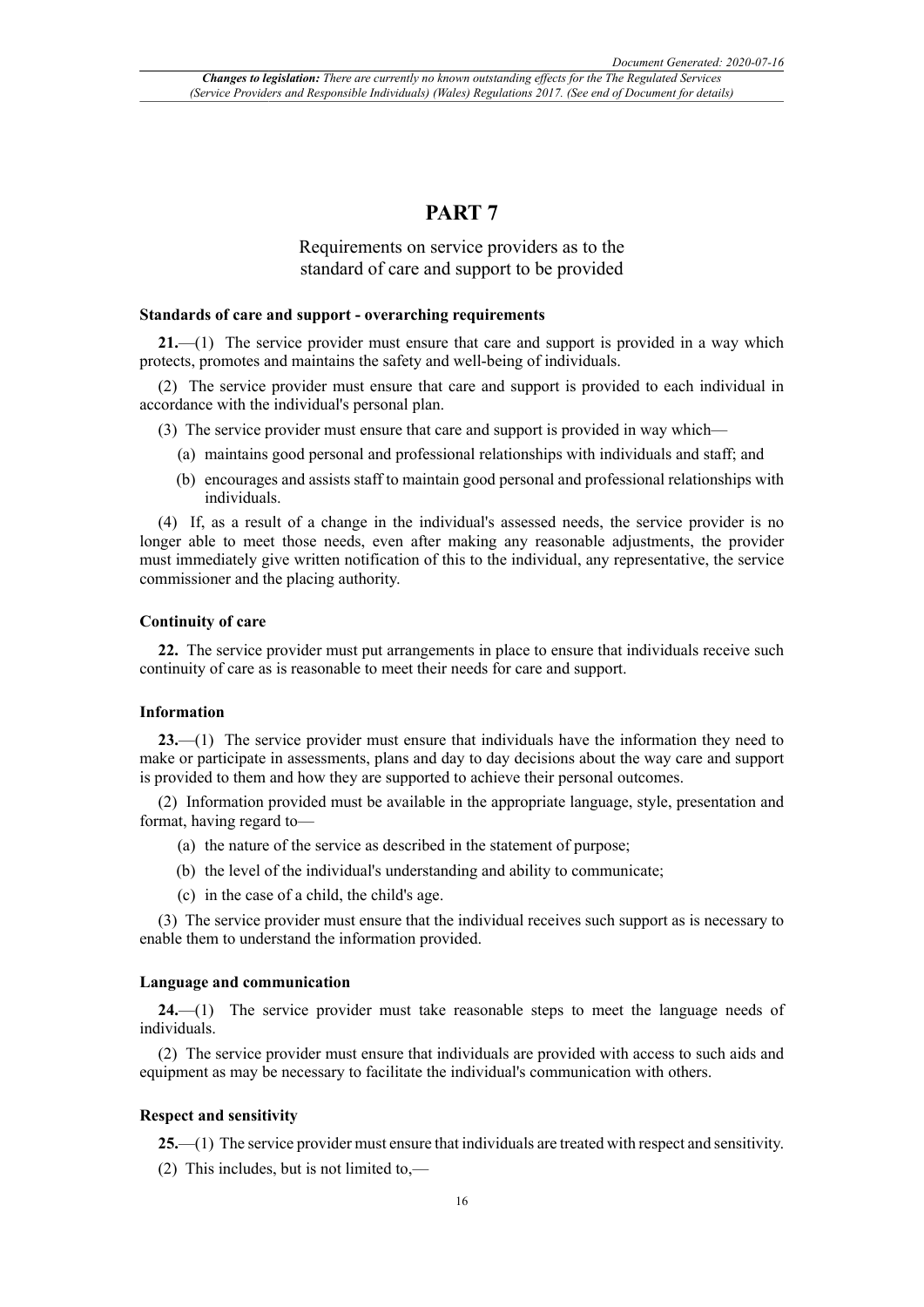- (a) respecting the individual's privacy and dignity;
- (b) respecting the individual's rights to confidentiality;
- (c) promoting the individual's autonomy and independence;
- (d) having regard to any relevant protected characteristics (as defined in section 4 of the Equality Act 2010) of the individual.

# **PART 8**

### Requirements on service providers -safeguarding

### **Safeguarding - overarching requirement**

**26.** The service provider must provide the service in a way which ensures that individuals are safe and are protected from abuse, neglect and improper treatment.

#### **Safeguarding policies and procedures**

**27.**—(1) The service provider must have policies and procedures in place—

- (a) for the prevention of abuse, neglect and improper treatment, and
- (b) for responding to any allegation or evidence of abuse, neglect or improper treatment.

(2) In this regulation, such policies and procedures are referred to as safeguarding policies and procedures.

(3) The service provider must ensure that their safeguarding policies and procedures are operated effectively.

(4) In particular, where there is an allegation or evidence of abuse, neglect or improper treatment, the service provider must—

- (a) act in accordance with their safeguarding policies and procedures,
- (b) take immediate action to ensure the safety of all individuals for whom care and support is provided,
- (c) make appropriate referrals to other agencies, and
- (d) keep a record of any evidence or the substance of any allegation, any action taken and any referrals made.

(5) Where the service includes the provision of accommodation for children, the service provider must have the following policies and procedures in place—

- (a) a policy on the prevention of bullying;
- (b) procedures for dealing with an allegation of bullying;
- (c) the procedure to be followed when any child for whom accommodation is provided is absent without permission.

#### **Supporting individuals to manage their money**

**28.**—(1) The service provider must have a policy and procedures in place about supporting individuals to manage their money and must ensure that the service is provided in accordance with such policy and procedures.

(2) The policy and procedures which are required by this regulation to be in place must set out the steps which are to be taken to enable and support people to manage their own money and to protect individuals from financial abuse.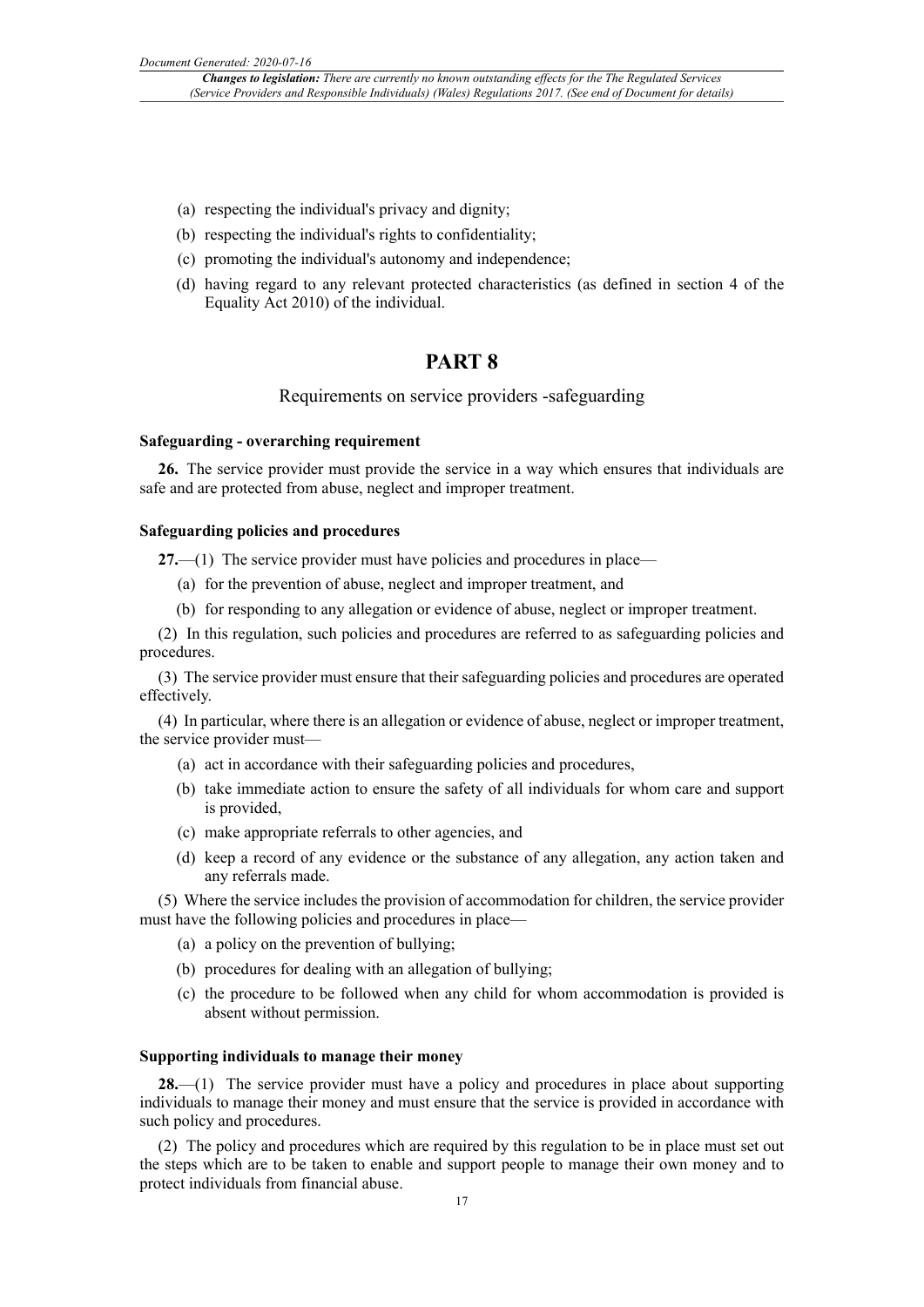**[ F36**(2A) Where a service provides accommodation for children, the policy and procedures required by this regulation must set out the steps which the service provider will take to ensure adequate oversight and monitoring of savings made by or on behalf of children including arrangements for keeping records of savings (and expenditure from savings) and passing on these records when a placement comes to an end.**]**

(3) Where an individual's money is held by the service provider for any purpose (apart from moneys held for the purpose of paying charges payable by the individual in accordance with any agreement with the service provider), the policy and procedures required by this regulation must provide—

- (a) that the money is held in an account in the individual's name or in an account which enables clear demarcation of each individual's money;
- (b) any such account is not used in connection with the management of the service.

(4) The service provider must ensure so far as practicable that persons working at the service do not act as the agent of an individual.

**F36** Reg. 28(2A) added (1.4.2019) by The Regulated Services (Service Providers and Responsible Individuals) (Wales) (Amendment) Regulations 2019 (S.I. 2019/757), regs. 1(2), **7**

#### **The appropriate use of control and restraint**

**29.**—(1) Care and support must not be provided in a way which includes acts intended to control or restrain an individual unless those acts—

- (a) are necessary to prevent a risk of harm posed to the individual or another individual, and
- (b) are a proportionate response to such a risk.

(2) Control or restraint must not be used unless it is carried out by staff who are trained in the method of control or restraint used.

(3) The service provider must have a policy on the use of control or restraint and ensure that any control or restraint used is carried out in accordance with this policy.

(4) A record of any incident in which control or restraint is used must be made within 24 hours.

(5) For the purposes of this regulation, a person controls or restrains an individual if that person—

- (a) uses, or threatens to use, force to secure the doing of an act which the individual resists, or
- (b) restricts the individual's liberty of movement, whether or not the individual resists, including by the use of physical, mechanical or chemical means.

#### **Prohibition on the use of corporal punishment**

**30.**—(1) A service provider who provides a care home service, a secure accommodation service or a residential family centre service must ensure that persons working at the service use no form of corporal punishment at any time against any child to whom accommodation is provided.

(2) A service provider who provides a domiciliary support service must ensure that persons working at the service use no form of corporal punishment at any time against any child to whom care and support is provided.

#### **Deprivation of liberty**

**31.** An individual must not be deprived of their liberty for the purpose of receiving care and support without lawful authority.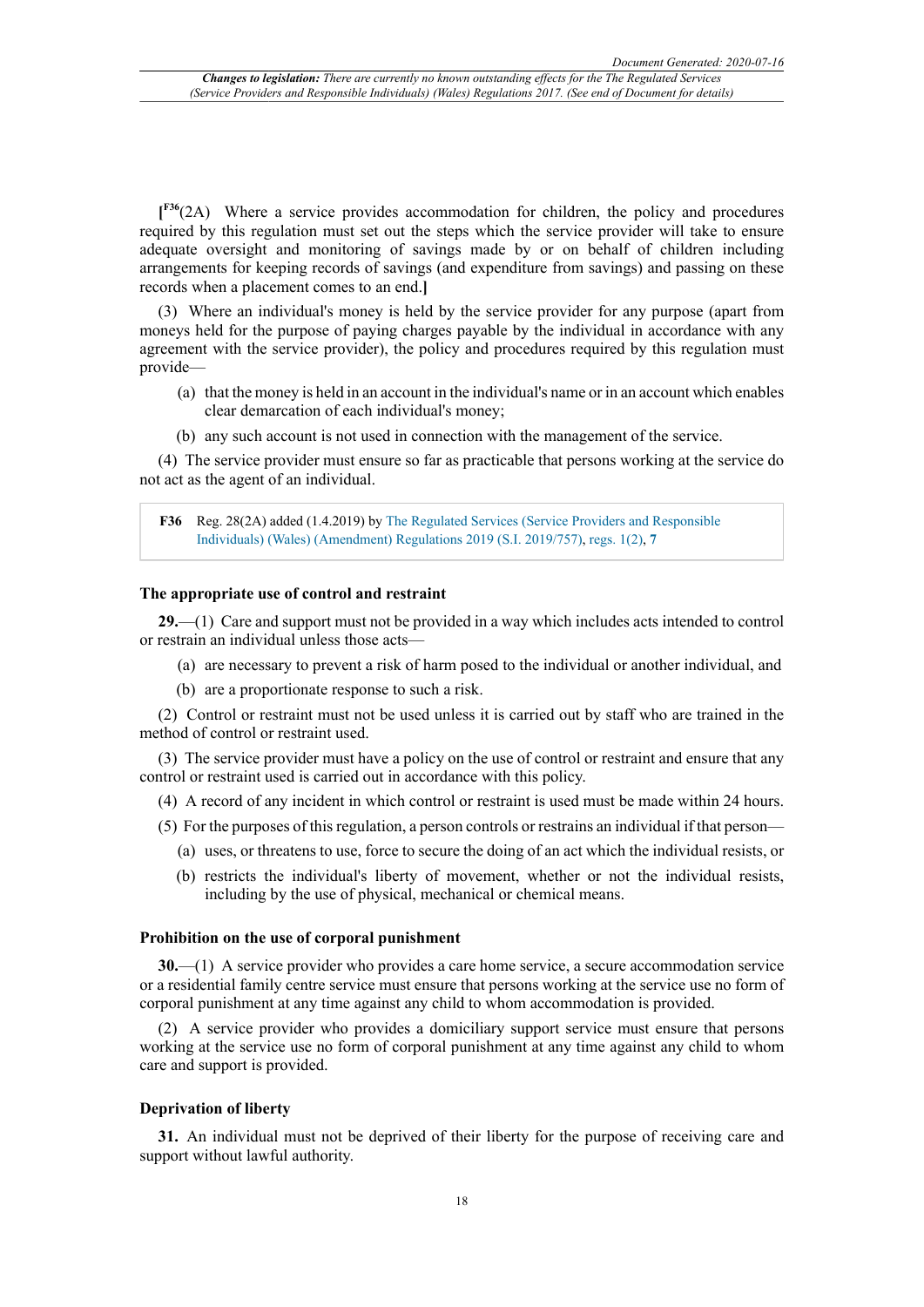#### **Interpretation of Part 8**

#### **32.** In this Part—

"abuse" ("*camdriniaeth*") means physical, sexual, psychological, emotional or financial abuse and, in relation to a child, any other harm.

For the purposes of this definition—

- (a) "financial abuse" ("*camdriniaeth ariannol*") includes—
	- (i) having money or other property stolen;
	- (ii) being defrauded;
	- (iii) being put under pressure in relation to money or other property;
	- (iv) having money or other property misused;
- (b) "harm" ("*niwed*") has the same meaning as in section 197(1) of the 2014 Act;

"improper treatment" ("*triniaeth amhriodol*") includes discrimination or unlawful restraint, including inappropriate deprivation of liberty under the terms of the Mental Capacity Act 2005 **F37**;

"neglect" ("*esgeulustod*") has the same meaning as in section 197(1) of the 2014 Act.

**F37** 2005 c. 9.

# **PART 9**

# Requirements on service providers which only apply where accommodation is provided

### **Access to health and other services**

**33.**—(1) This regulation applies to a service provider in respect of a care home service, a secure accommodation service or a residential family centre service which the provider is registered to provide.

(2) A service provider to whom this regulation applies must put arrangements in place for individuals—

- (a) to be registered with a general practitioner,
- (b) to be placed under the care of a registered dental practitioner,
- (c) to be able to access treatment, advice and other services from any health care professional as necessary, and
- (d) to be supported to access such services.

(3) In the case of a care home service which provides accommodation wholly or mainly for children or in the case of secure accommodation service, the service provider must designate a member of staff to be the "link worker" for each child and must ensure that—

- (a) a child's link worker participates in any review involving consideration of the child's educational progress, whether conducted under regulations made under section 102 of the 2014 Act, the Care Planning, Placement and Case Review (Wales) Regulations 2015 or otherwise;
- (b) a child's link worker participates in any review involving consideration of any aspect of a child's health, whether conducted under regulations made under section 102 of the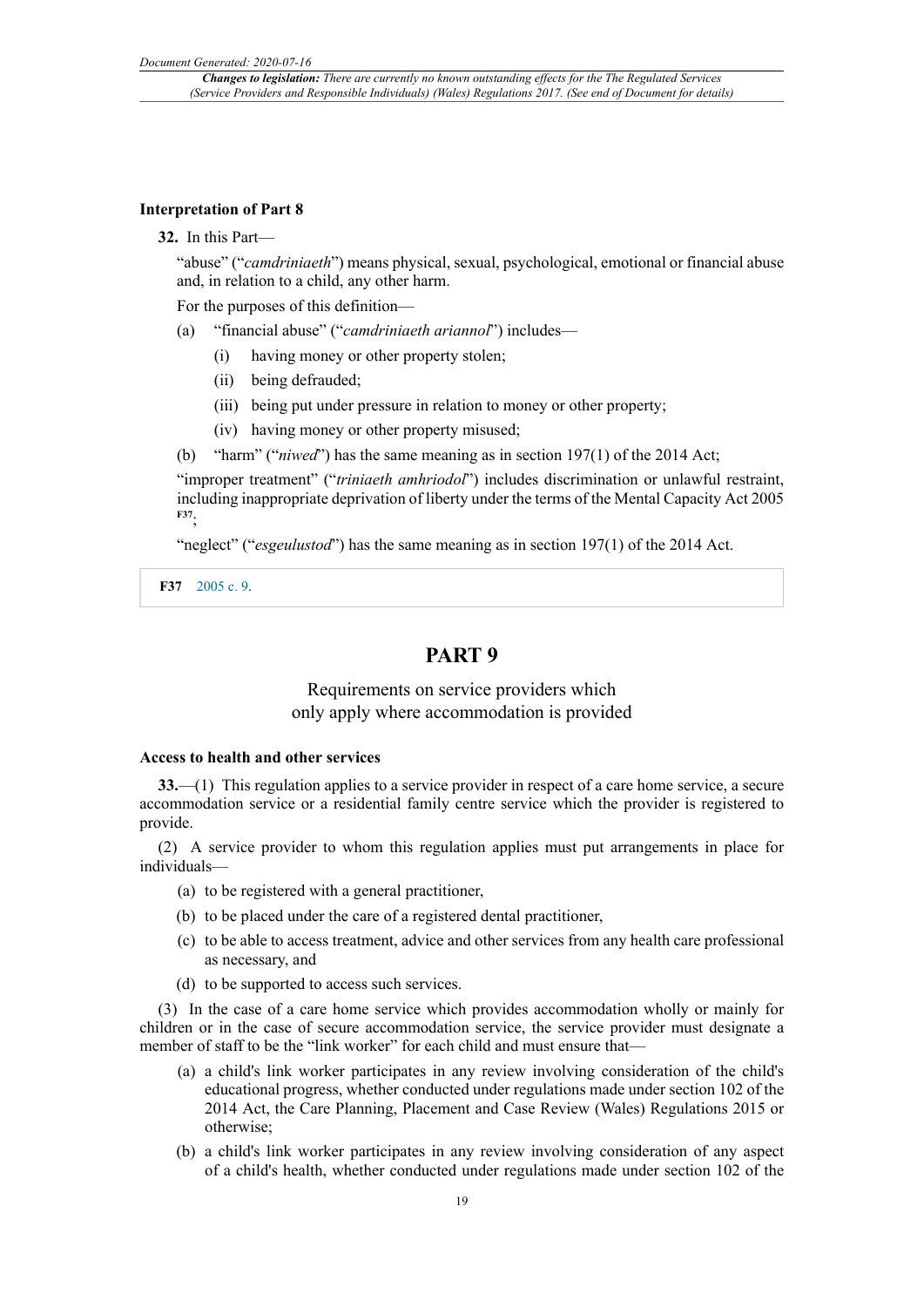2014 Act, the Care Planning, Placement and Case Review (Wales) Regulations 2015, or otherwise.

(4) In paragraph (3) of this regulation "link worker" means a staff member of a care home service for children who is of appropriate seniority with particular responsibility for protecting and promoting the health and educational welfare of an individual child and for liaison with education and health care providers on that child's behalf.

# **PART 10**

# Requirements on service providers as to staffing

#### **Staffing - overarching requirements**

**34.**—(1) The service provider must ensure that at all times a sufficient number of suitably qualified, trained, skilled, competent and experienced staff are deployed to work at the service, having regard to—

- (a) the statement of purpose for the service;
- (b) the care and support needs of the individuals;
- (c) supporting individuals to achieve their personal outcomes;
- (d) the requirements of the regulations in Parts 3 to 15.

(2) In the case of a care home service where any individual to whom accommodation is provided has been assessed as needing 24 hour nursing care, the service provider must ensure that there is a sufficient number of suitably qualified registered nurses deployed to work at the service at all times.

(3) The service provider must be able to demonstrate the way in which the determination has been made as to—

- (a) the types of staff deployed, and
- (b) the numbers of staff of each type deployed.

(4) The service provider must ensure that arrangements are made for the support and development of staff.

(5) The service provider must ensure that the employment or engagement of any persons on a temporary basis or on a non-guaranteed hours contract does not prevent individuals receiving such continuity of care as the provider has determined in accordance with regulation 22 **F38**... is reasonable to meet their needs for care and support.

(6) In paragraph (5) of this regulation, "non-guaranteed hours contract" has the same meaning as in regulation 42.

**F38** Word in reg. 34(5) revoked (1.4.2019) by The Regulated Services (Service Providers and Responsible Individuals) (Wales) (Amendment) Regulations 2019 (S.I. 2019/757), regs. 1(2), **8**

# **Fitness of staff**

**35.**—(1) The service provider must not—

- (a) employ a person under a contract of employment to work at the service unless that person is fit do so;
- (b) allow a volunteer to work at the service unless that person is fit to do so;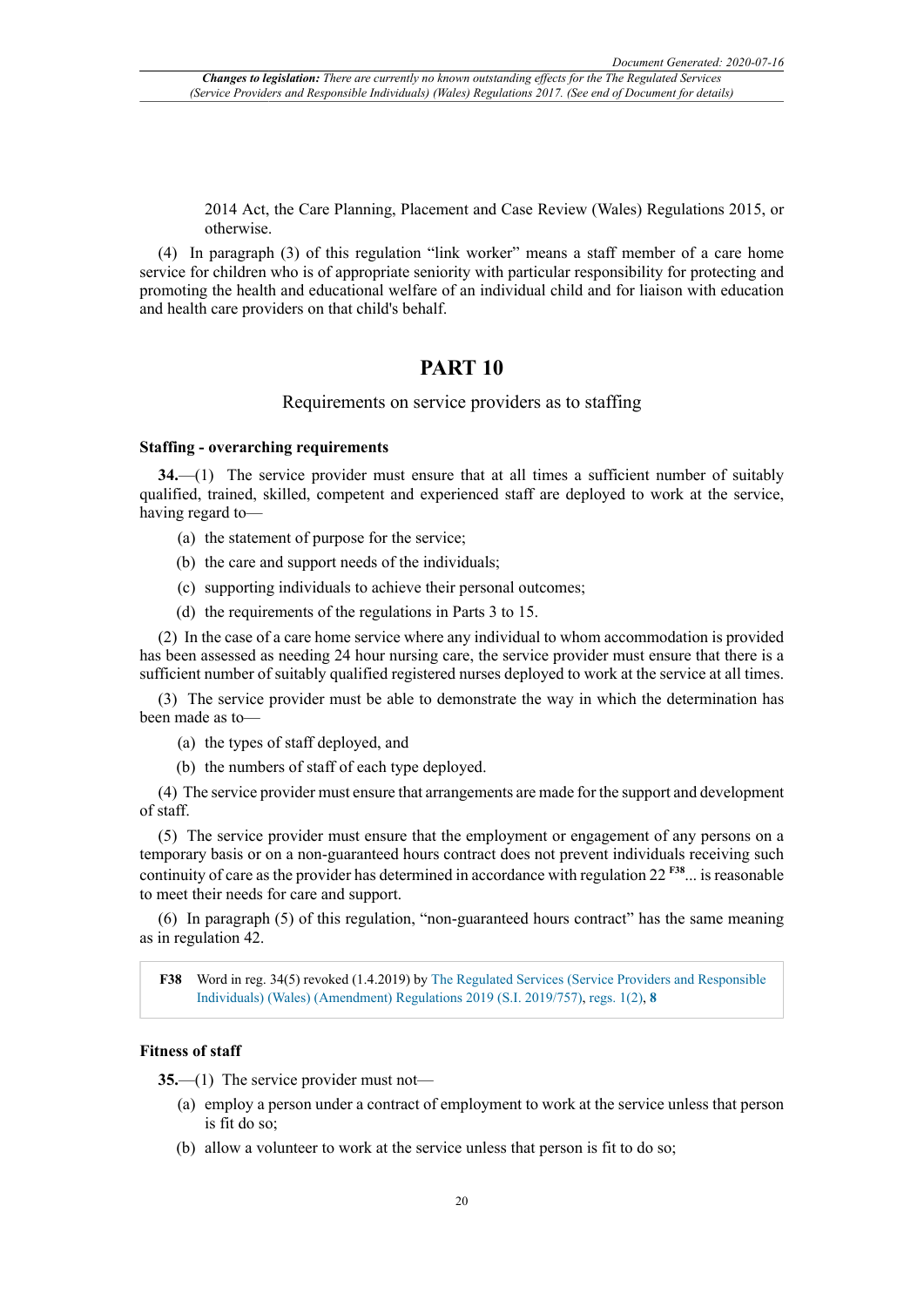- (c) allow any other person to work at the service in a position in which he or she may in the course of his or her duties have regular contact with individuals who are receiving care and support or with other persons who are vulnerable unless that person is fit to do so.
- (2) For the purposes of paragraph (1), a person is not fit to work at the service unless—
	- (a) the person is of suitable integrity and good character;
	- (b) the person has the qualifications, skills, competence and experience necessary for the work he or she is to perform;
	- (c) the person is able by reason of their health, after reasonable adjustments are made, of properly performing the tasks which are intrinsic to the work for which he or she is employed or engaged;
	- (d) **[ F39**subject to paragraph (9A) of this regulation,**]** the person has provided full and satisfactory information or documentation, as the case may be, in respect of each of the matters specified in Part 1 of Schedule 1 and this information or documentation is available at the service for inspection by the service regulator;
	- (e) **[ F40**subject to paragraph (10) of this regulation**]** where the person is employed by the service provider to manage the service, the person is registered as a social care manager with Social Care Wales;
- $\mathbf{f}^{\text{F41}}(f)$  subject to paragraph (11) of this regulation, where the person is employed by the service provider (whether as an employee or worker) other than as a manager in order to provide care and support to any person in connection with—
	- (i) a care home service provided wholly or mainly for children,
	- (ii) a secure accommodation service, or
	- (iii) a domiciliary support service in order to provide care and support to a person referred to in paragraph 8(1) of Schedule 1 to the Act,

the person is registered as a social care worker with Social Care Wales no later than the relevant date (see paragraph (8) for meaning of "the relevant date");**]**

- **[ F42**(g) subject to paragraph (11) of this regulation, where the person is engaged under a contract for services, other than as manager, to provide care and support to any person in connection with—
	- (i) a care home service provided wholly or mainly to children,
	- (ii) a secure accommodation service, or
	- (iii) a domiciliary support service in order to provide care and support to a person referred to in paragraph 8(1) of Schedule 1 to the Act,

the person is registered as a social care worker with Social Care Wales no later than the relevant date (see paragraph (8A) for meaning of "the relevant date").**]**

(3) The certificate referred to in paragraphs 2 and 3 of Schedule 1 (referred to in this regulation as a DBS certificate) must be applied for by, or on behalf of the service provider, for the purpose of assessing the suitability of a person for the post referred to in paragraph (1). But this requirement does not apply if the person working at the service is registered with the Disclosure and Barring Service update service (referred to in this regulation as the DBS update service).

(4) Where a person being considered for a post referred to in paragraph (1) is registered with the DBS update service, the service provider must check the person's DBS certificate status for the purpose of assessing the suitability of that person for that post.

(5) Where a person appointed to a post referred to in paragraph (1) is registered with the DBS update service, the service provider must check the person's DBS certificate status at least annually.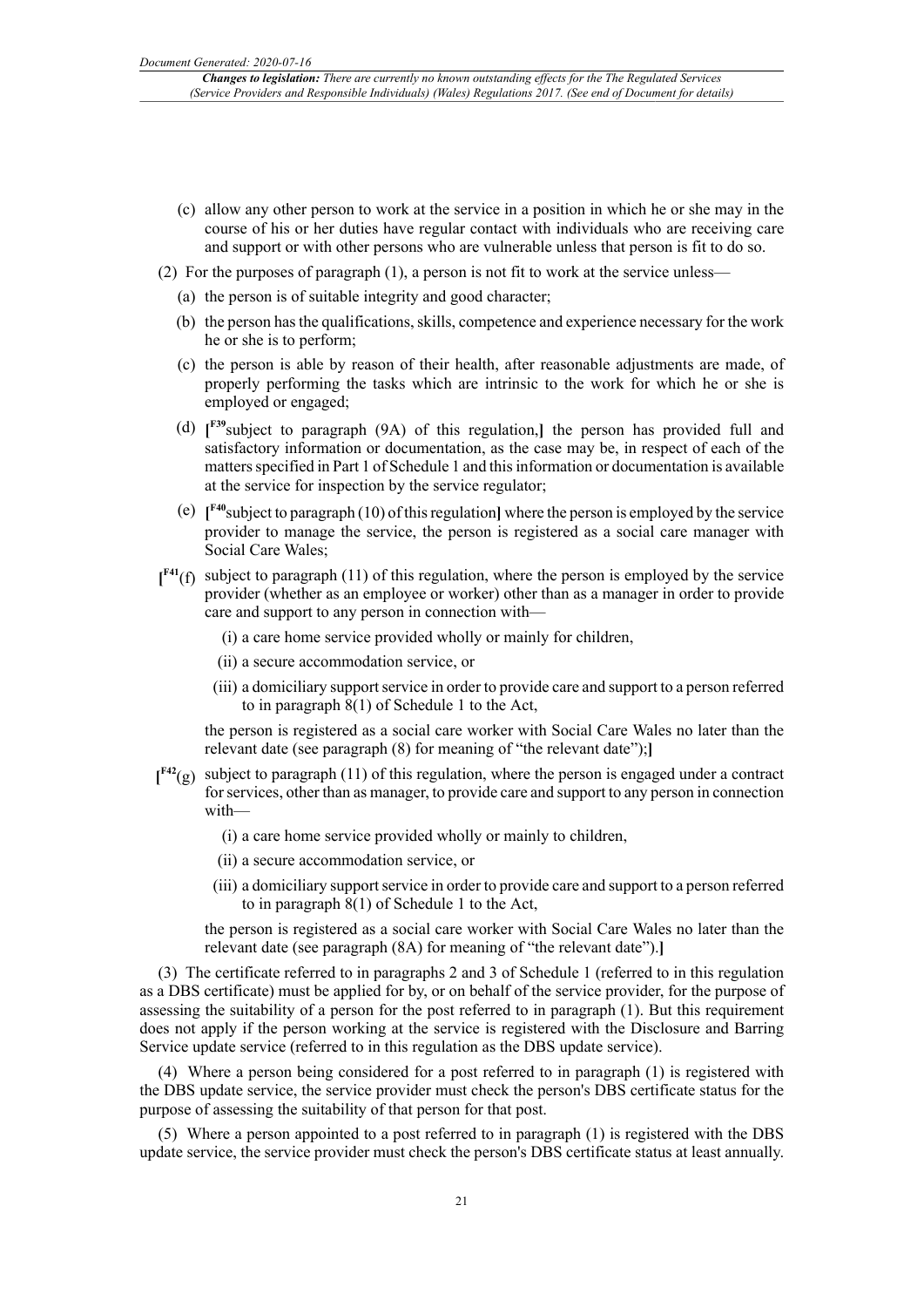(6) Where a person appointed to a post referred to in paragraph (1) is not registered with the DBS update service, the service provider must apply for a new DBS certificate in respect of that person within three years of the issue of the certificate applied for in accordance with paragraph (3) and thereafter further such applications must be made at least every three years.

(7) If any person working at the service is no longer fit to work at the service as a result of one or more of the requirements in paragraph (2) not being met, the service provider must—

- (a) take necessary and proportionate action to ensure that the relevant requirements are complied with;
- (b) where appropriate, inform—
	- (i) the relevant regulatory or professional body;
	- (ii) the Disclosure and Barring Service.
- (8) In paragraph  $(2)(f)$  of this regulation, "the relevant date" is either—
	- (a) six months from the date on which the person commenced their employment, or
	- (b) such later date as the service regulator may in exceptional circumstances agree.

**[ F43**(8A) In paragraph (2)(g) of this regulation, "the relevant date" is either—

- (a) 6 months from the date a person is first engaged under a contract for services to provide care and support in connection with–
	- (i) a care home service provided wholly or mainly to children,
	- (ii) a secure accommodation service,
	- (iii) a domiciliary support service in order to provide care and support to a person referred to in paragraph 8(1) of Schedule 1 to the Act, or
- (b) such later date as the service regulator may in exceptional circumstances agree.**]**

(9) In this regulation, "the Disclosure and Barring Service" ("*y Gwasanaeth Datgelu a Gwahardd*") and "DBS" ("*GDG*") mean the body established by [<sup>F44</sup> section 87(1) of the Protection of Freedoms Act 2012**]**.

**[ F45**(9A) Where the service provider provides a care home service wholly or mainly for adults or a domiciliary support service to adults, the requirement in paragraph  $(2)(d)$  is to be treated as being met despite the person mentioned in that paragraph failing to provide full and satisfactory information or documentation in respect of any of the matters specified in paragraphs 4, 6, 8 and 9 of Part 1 of Schedule 1 if—

- (a) the person cannot reasonably provide full and satisfactory information or documentation in respect of those matters as a result of the spread of coronavirus,
- (b) the person provides as full and satisfactory information or documentation in respect of those matters as is reasonably practicable, and
- (c) the information or documentation provided is available at the service for inspection by the service regulator.**]**

**[ F46**(10) Until 1 April 2020, the requirement under paragraph (2)(e) for a manager to be registered with Social Care Wales does not apply to a manager who is appointed to manage an undertaking—

- (a) in respect of which a person is registered, or has applied to register, as the provider of a domiciliary support service, and
- (b) in respect of which a person was registered as carrying on a nurses agency under Part 2 of the Care Standards Act 2000 immediately before 2 April 2018 but was not also registered as carrying on a domiciliary care agency.**]**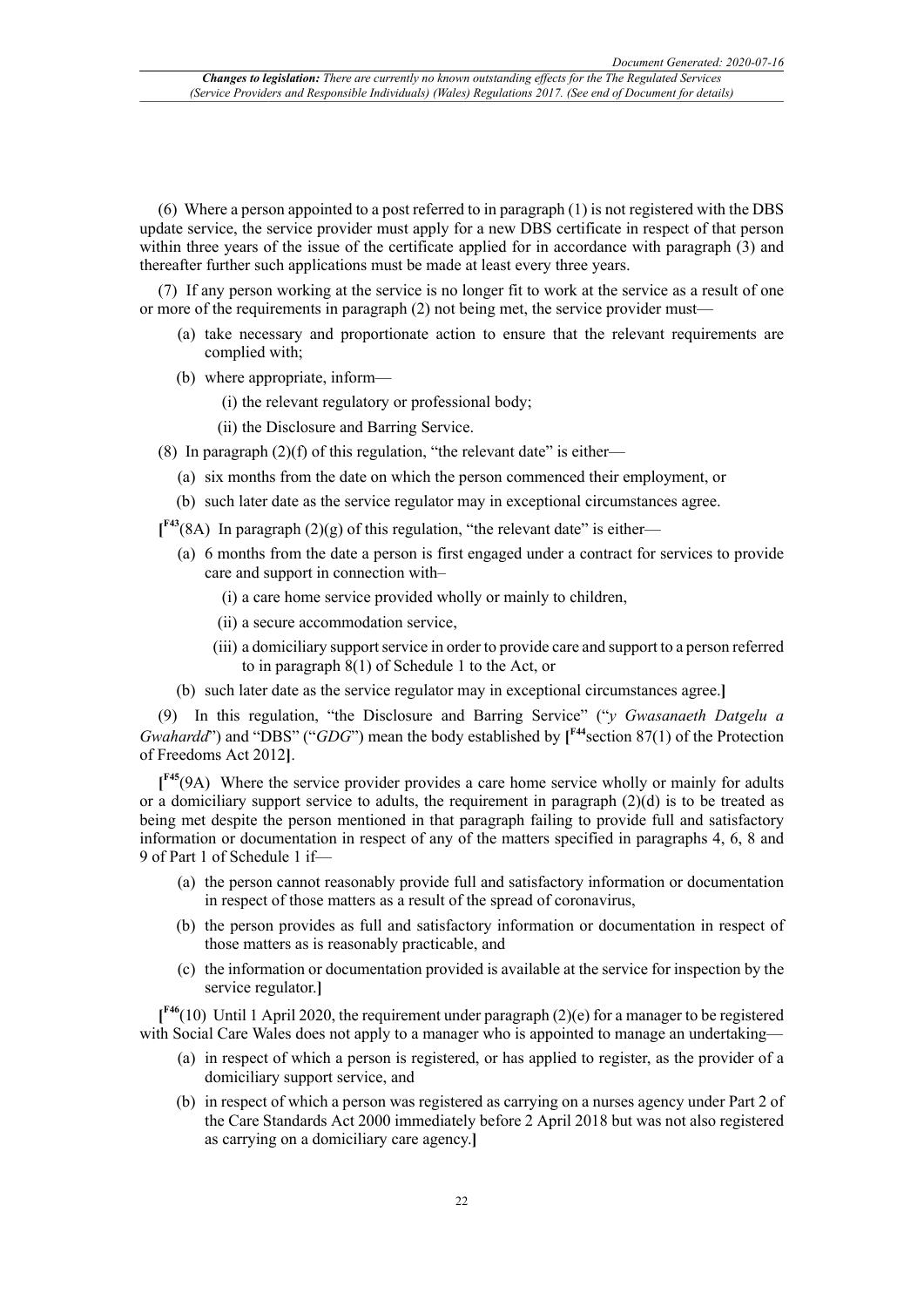$[$ <sup>F47</sup>(11) The requirement that a person is registered as a social care worker with Social Care Wales in accordance with paragraph  $(2)(f)$  and  $(g)$ , does not apply where the person is employed (whether as an employee or worker) or engaged under a contract for services to work as a—

- (a) nurse, or
- (b) registered professional.**]**
- **F39** Words in reg. 35(2)(d) inserted (5.6.2020) by The Regulated Services (Service Providers and Responsible Individuals) (Wales) (Amendment) (Coronavirus) Regulations 2020 (S.I. 2020/570), regs. 1(2), **6(a)**
- **F40** Words in reg. 35(2)(e) inserted (1.4.2019) by The Regulated Services (Service Providers and Responsible Individuals) (Wales) (Amendment) Regulations 2019 (S.I. 2019/757), regs. 1(2), **9(a)**
- **F41** Reg. 35(2)(f) substituted (1.4.2020) by The Regulation and Inspection of Social Care (Wales) Act 2016 and Regulated Services (Miscellaneous Amendments) Regulations 2020 (S.I. 2020/389), regs. 1(2), **12(a)**
- **F42** Reg. 35(2)(g) inserted (1.4.2020) by The Regulation and Inspection of Social Care (Wales) Act 2016 and Regulated Services (Miscellaneous Amendments) Regulations 2020 (S.I. 2020/389), regs. 1(2), **12(b)**
- **F43** Reg. 35(8A) inserted (1.4.2020) by The Regulation and Inspection of Social Care (Wales) Act 2016 and Regulated Services (Miscellaneous Amendments) Regulations 2020 (S.I. 2020/389), regs. 1(2), **12(c)**
- **F44** Words in reg. 35(9) substituted (1.4.2019) by The Regulated Services (Service Providers and Responsible Individuals) (Wales) (Amendment) Regulations 2019 (S.I. 2019/757), regs. 1(2), **9(b)**
- **F45** Reg. 35(9A) inserted (5.6.2020) by The Regulated Services (Service Providers and Responsible Individuals) (Wales) (Amendment) (Coronavirus) Regulations 2020 (S.I. 2020/570), regs. 1(2), **6(b)**
- **F46** Reg. 35(10) inserted (1.4.2019) by The Regulated Services (Service Providers and Responsible Individuals) (Wales) (Amendment) Regulations 2019 (S.I. 2019/757), regs. 1(2), **9(c)**
- **F47** Reg. 35(11) inserted (1.4.2020) by The Regulation and Inspection of Social Care (Wales) Act 2016 and Regulated Services (Miscellaneous Amendments) Regulations 2020 (S.I. 2020/389), regs. 1(2), **12(d)**

#### **Supporting and developing staff**

**36.**—(1) The service provider must have a policy in place for the support and development of staff.

(2) The service provider must ensure that any person working at the service (including a person allowed to work as a volunteer)—

- (a) receives an induction appropriate to their role;
- (b) is made aware of his or her own responsibilities and those of other staff.
- (c) receives appropriate supervision and appraisal;
- (d) receives core training appropriate to the work to be performed by them;
- (e) receives specialist training as appropriate;
- (f) receives support and assistance to obtain such further training as is appropriate to the work they perform.

(3) The service provider must ensure that any person employed to work at the service is supported to maintain their registration with the appropriate regulatory or occupational body.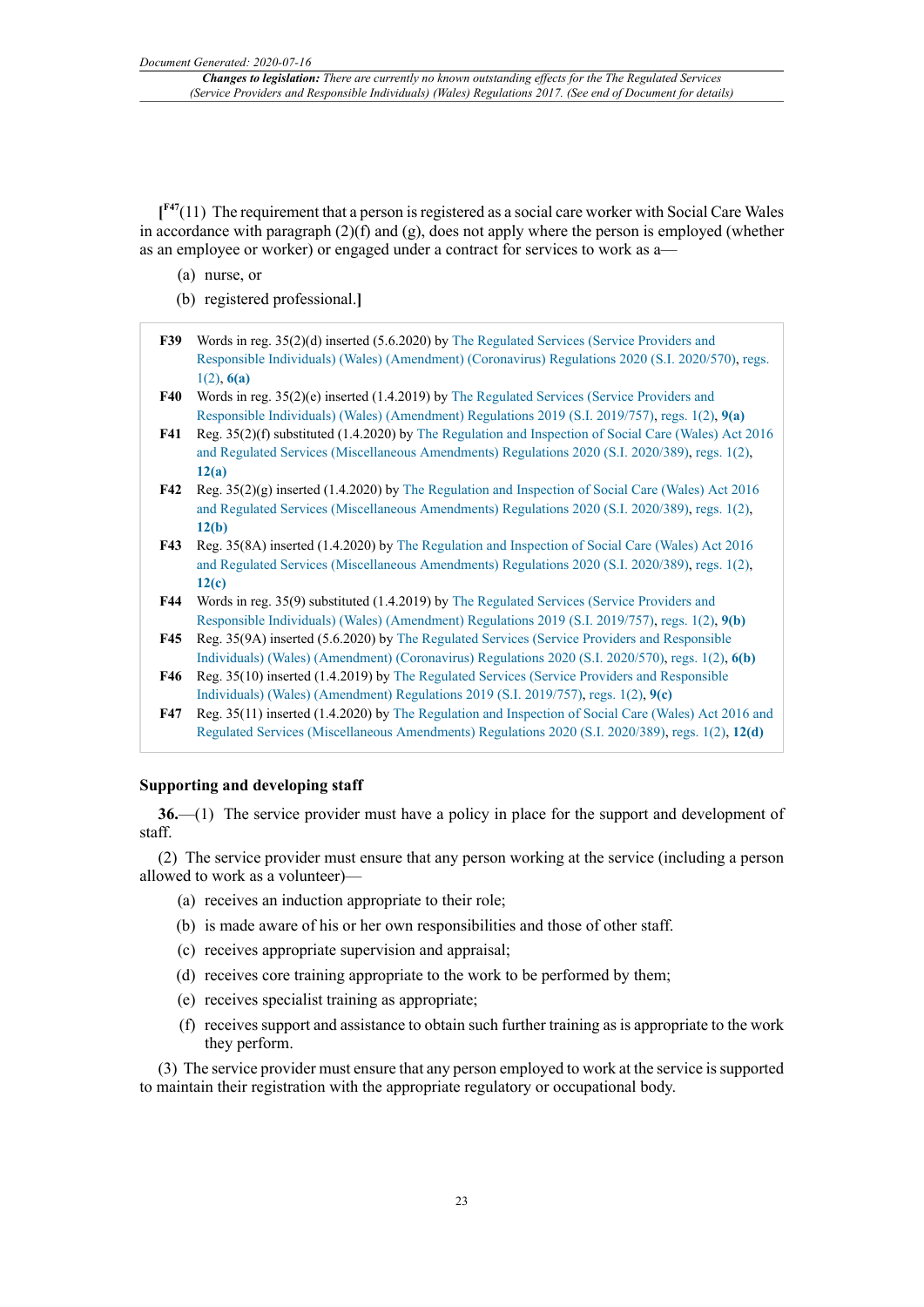#### **Compliance with employer's code of practice**

**37.** The service provider must adhere to the code of practice on the standards of conduct and practice expected of persons employing or seeking to employ social care workers, which is required to be published by Social Care Wales under section 112(1)(b) of the Act.

#### **Information for staff**

**38.**—(1) The service provider must ensure that all persons working at the service (including any person allowed to work as a volunteer) are provided with information about the service and the way it is provided.

(2) The service provider must ensure that there are arrangements in place to make staff aware of any codes of practice about the standards of conduct expected of social care workers, which is required to be published by Social Care Wales under section 112(1)(a) of the Act.

#### **Disciplinary procedures**

**39.**—(1) The service provider must put in place and operate a disciplinary procedure.

- (2) The disciplinary procedure must include—
	- (a) provision for the suspension, and the taking of action short of suspension, of an employee, in the interests of the safety or well-being of people using the service;
	- (b) provision that a failure on the part of an employee to report an incident of abuse, or suspected abuse, to an appropriate person, is grounds on which disciplinary proceedings may be instituted.
- (3) For the purpose of paragraph  $(2)(b)$ , an appropriate person is—
	- (a) the service provider,
	- (b) the responsible individual,
	- (c) an officer of the service regulator,
	- (d) an officer of the local authority for the area in which the service is provided,
	- (e) in the case of an incident of abuse or suspected abuse of a child, an officer of the National Society for the Prevention of Cruelty to Children, or
	- (f) a police officer.

# **PART 11**

Requirements on service providers in respect of domiciliary support services

### **Application of regulations in this Part**

**40.** The regulations in this Part only apply to a service provider in respect of the provision of a domiciliary support service which the provider is registered to provide.

#### **Delineation of travel time and care time**

**41.**—(1) A service provider to whom this regulation applies must—

- (a) prepare a schedule of visits in respect of each domiciliary care worker working at the service; and
- (b) provide a copy of the relevant schedule of visits to the domiciliary care worker to whom that schedule relates.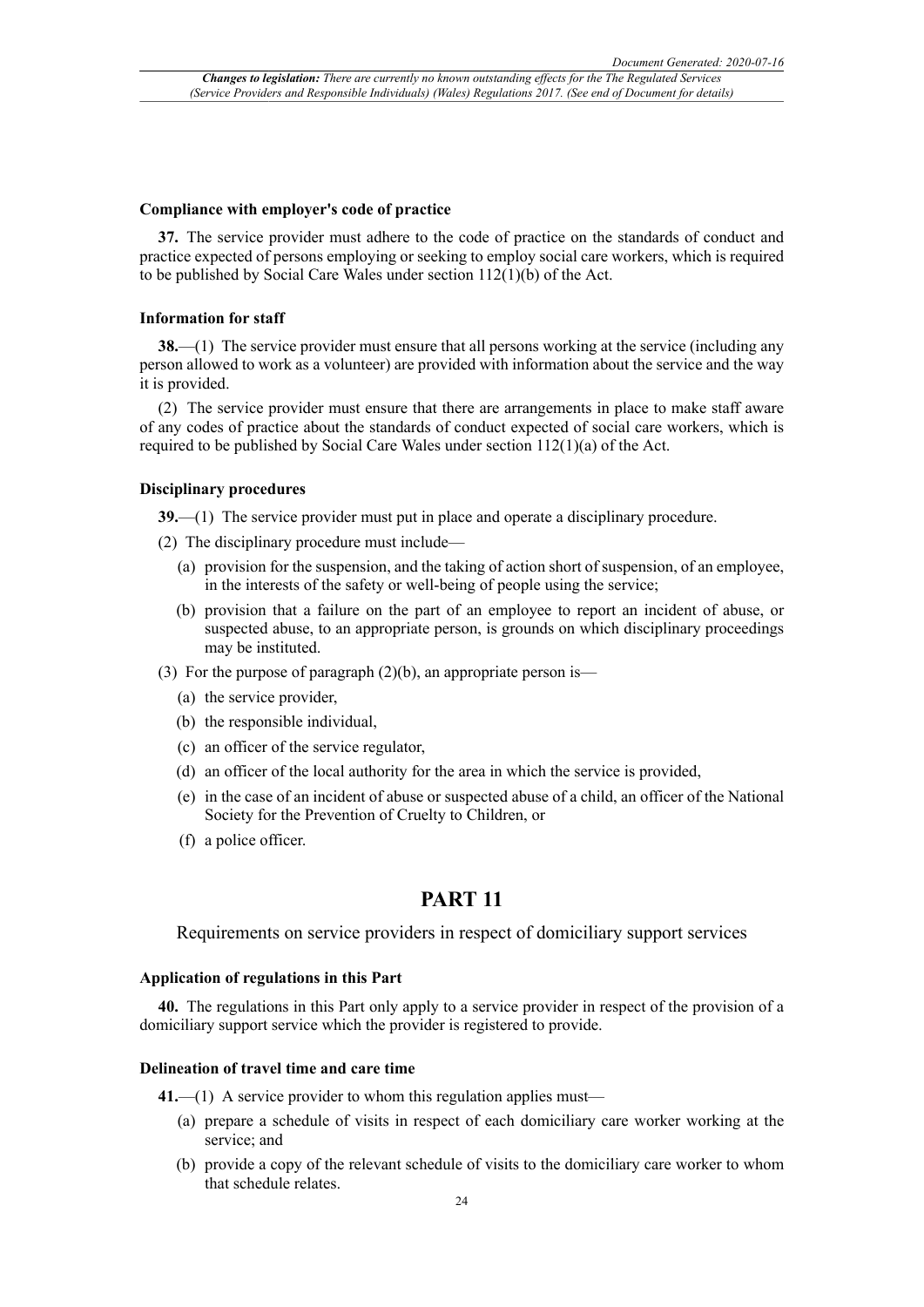(2) The schedule of visits must delineate the time allocated for travel time, the time allocated for each visit and (if applicable) the time allocated for rest breaks.

(3) The time allocated for travel time must be sufficient having regard to—

- (a) the distance between the location of one scheduled visit and the next scheduled visit; and
- (b) any other factors which might reasonably be expected to affect travel time, such as traffic congestion and the availability of parking at the location of the scheduled visits.
- (4) The time allocated for each visit—
	- (a) must be sufficient to enable care and support to be provided to the individual in accordance with their personal plan; and
	- (b) must not be less than 30 minutes unless either condition A, B or C, as described in section 8 of the Act, is met.

(5) A service provider to whom this regulation applies must ensure that a record is kept of the time spent by each domiciliary care worker on travel time, visits and rest breaks.

(6) For the purposes of this regulation—

"domiciliary care worker" ("*gweithiwr gofal cartref*") means a person who provides care and support to individuals as part of a domiciliary support service and includes-

(a) a person employed by the service provider as an employee or a worker; and

(b) a person engaged by the service provider under a contract for services.

For the purposes of this definition, the terms "employed" ("*a gyflogir*"), "employee" ("*cyflogai*") and "worker" ("*gweithiwr*") have the same meanings as in section 230 of the Employment Rights Act 1996;

"schedule of visits" ("*amserlen ymweliadau*") means a schedule of the visits which a domiciliary care worker is required to make during the course of a day or a week;

"travel time" ("*amser teithio*") includes the time spent travelling between the location of one scheduled visit and the location of the next scheduled visit but does not include any time spent travelling from the home of the domiciliary care worker to the location of the first scheduled visit or any time spent travelling from the location of the last scheduled visit to the home of the domiciliary care worker;

"visit" ("*ymweliad*") means a visit to an individual for the purpose of providing a domiciliary support service.

### **Offering domiciliary care workers on non-guaranteed hours contracts the choice of alternative contractual arrangements**

**42.**—(1) If the conditions in paragraph (2) are met, a service provider to whom this regulation applies must offer a domiciliary care worker the choice of continuing to be employed under either of the following types of contractual arrangement—

- (a) a contract of employment where the number of hours required to be worked per week is at least the average number of hours worked per week during the preceding three months;
- (b) a contract of employment where the number of hours required to be worked per week is less than the average number of hours worked per week during the preceding three months.

But this requirement does not prevent the service provider employing a domiciliary care worker on any other type of contractual arrangement which has been agreed between the provider and the worker, including a further non-guaranteed hours contract.

(2) The conditions referred to in paragraph (1) are—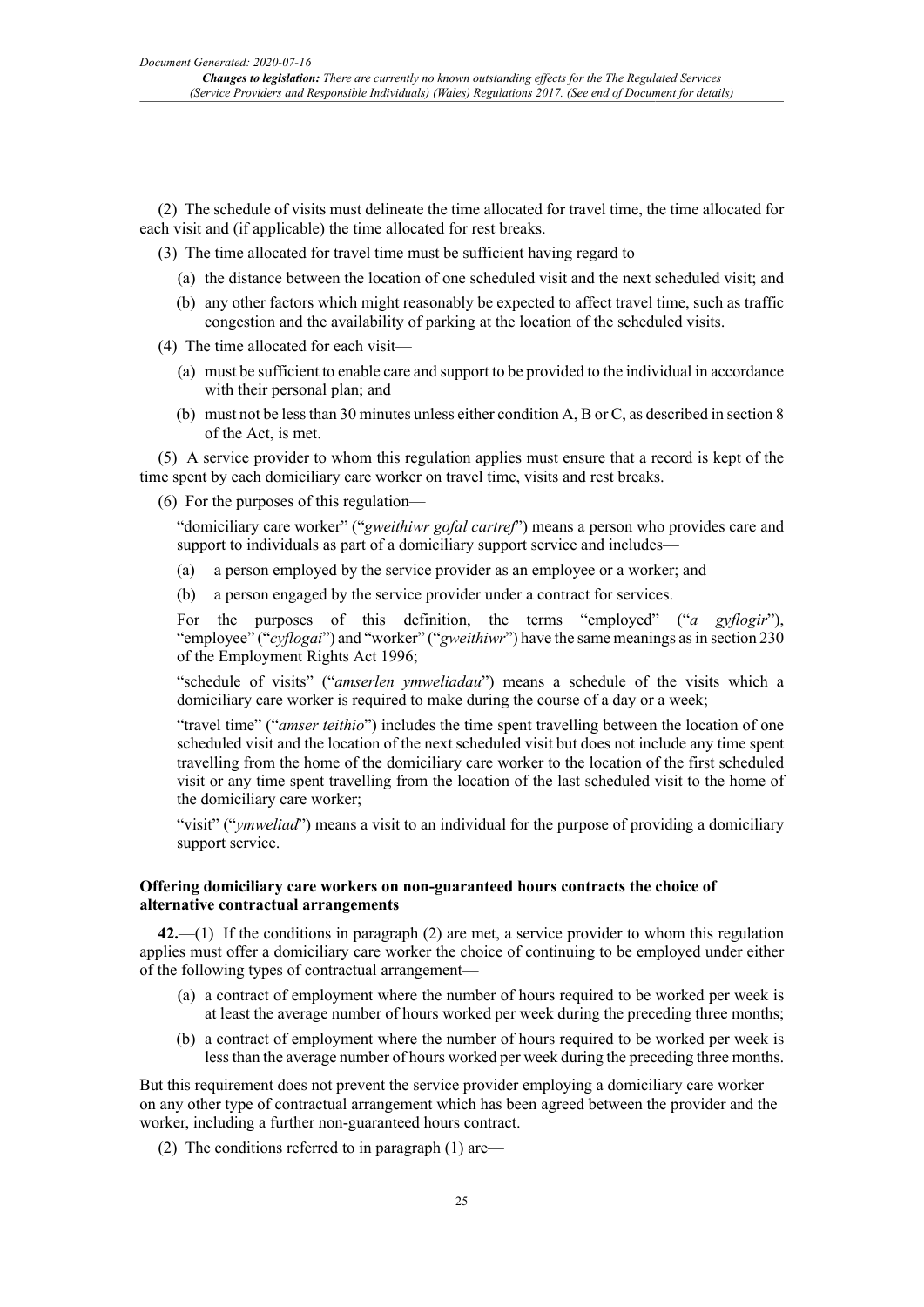- (a) the domiciliary care worker has been employed by the service provider under a nonguaranteed hours contract for the qualifying period,
- (b) the domiciliary care worker has worked regular hours during the three months preceding the end of the qualifying period,
- (c) the provider has decided that there is a continuing need for the hours to be worked on an ongoing basis, and
- (d) the domiciliary care worker has performed satisfactorily during the qualifying period.
- (3) For the purposes of this regulation—

"domiciliary care worker" ("*gweithiwr gofal cartref*") means a person who provides care and support to individuals as part of a domiciliary support service and includes a person employed by the service provider as an employee or a worker but does not include a person engaged by the service provider under a contract for services;

"non-guaranteed hours contract" ("*contract oriau heb eu gwarantu*") means a contract of employment or other worker's contract under which—

- (a) the undertaking to do work or perform services is an undertaking to do so conditionally on the employer making work or services available to the worker, and
- (b) there is no certainty that any such work or services will be made available to the worker. For the purpose of this definition, an employer makes work or services available to a worker if the employer requests or requires the worker to do the work or perform the services;

"the qualifying period" ("*y cyfnod cymhwysol*") is—

- (a) in any case where the worker has commenced employment after the relevant date, the period of three months from the date the employment commenced;
- (b) in any case where the worker commenced employment before the relevant date, the period of three months ending with the commencement date;
- (c) in any case where the worker has previously been offered the choice of an alternative contractual arrangement in accordance with the requirements of this regulation and has chosen to remain on a non-guaranteed hours contract, the period of three months from the date any such choice was made.

For the purposes of this definition—

"the commencement date" ("*y dyddiad cychwyn*") is the date on which this regulation comes into force;

"the relevant date" ("*y dyddiad perthnasol*") is the date which falls three months before the commencement date.

- (4) For the purposes of this regulation—
	- (a) the terms "contract of employment" ("*contract cyflogaeth*"), "employer" ("*cyflogwr*"), "employee" ("*cyflogai*"), "employment" ("*cyflogaeth*") and "employed" ("*cael ei gyflogi*", "*wedi ei gyflogi*", "*a gyflogir*") have the same meanings as in section 230 of the Employment Rights Act 1996;
	- (b) "worker" ("*gweithiwr*") has the same meaning as in section 230 of the Employment Rights Act 1996, except that a person engaged under a contract for services is not a worker for the purpose of this regulation. Any reference to a worker's contract is to be construed accordingly.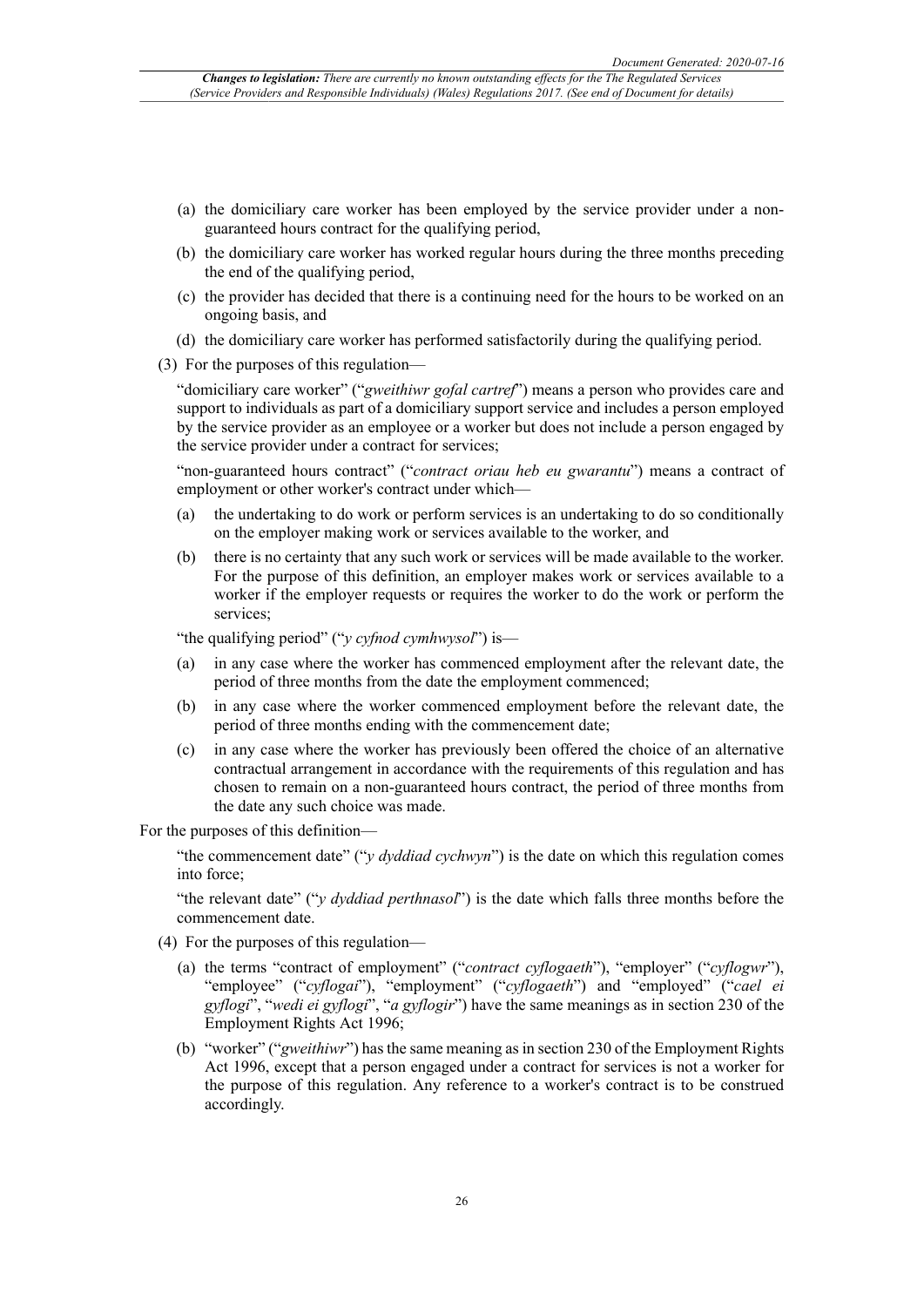# **PART 12**

Requirements on service providers as to premises, facilities and equipment

#### **Overarching requirement**

**43.** The service provider must ensure that the premises, facilities and equipment are suitable for the service, having regard to the statement of purpose for the service.

#### **Premises – accommodation-based services only**

**44.**—(1) The requirements in this regulation only apply to service providers who are registered to provide a care home service, secure accommodation service or residential family centre service.

(2) The service provider must ensure that the physical design, layout and location of the premises used for the provision of the service is suitable to—

- (a) achieve the aims and objectives set out in the statement of purpose;
- (b) meet the care and support needs of the individuals;
- (c) support individuals to achieve their personal outcomes.

(3) In particular, the service provider must ensure that the premises used for the provision of the service meet the requirements of paragraphs (4) to (6) of this regulation.

- (4) Premises must be—
	- (a) accessible, adequately lit, heated and ventilated;
	- (b) secure from unauthorised access;
	- (c) suitably furnished and equipped;
	- (d) of sound construction and kept in good structural repair externally and internally;
	- (e) fitted and adapted as necessary, in order to meet the needs of individuals;
	- (f) organised so that equipment used for the provision of the service is appropriately located;
	- (g) free from hazards to the health and safety of individuals and any other persons who may be at risk, so far as is reasonably practicable;
	- (h) properly maintained;
	- (i) kept clean to a standard which is appropriate for the purpose for which they are being used.
- (5) Premises must have bedrooms which—
	- (a) include appropriate facilities to meet the care and support needs of the individual (if the room is single occupancy) or individuals (if the room is shared) occupying the bedroom;
	- (b) are of an adequate size, having regard to
		- (i) whether the room is shared or single occupancy;
		- (ii) the layout and furniture;
		- (iii) the equipment required to meet the needs of the individual (if the room is single occupancy) or individuals (if the room is shared);
		- (iv) the number of staff required to meet the needs of the individual (if the room is single occupancy) or individuals (if the room is shared);
	- (c) are comfortable for the individual (if the rooms is single occupancy) or individuals (if the room is shared);
	- (d) allow the individual (if the room is single occupancy) or individuals (if the room is shared) both freedom of movement and privacy.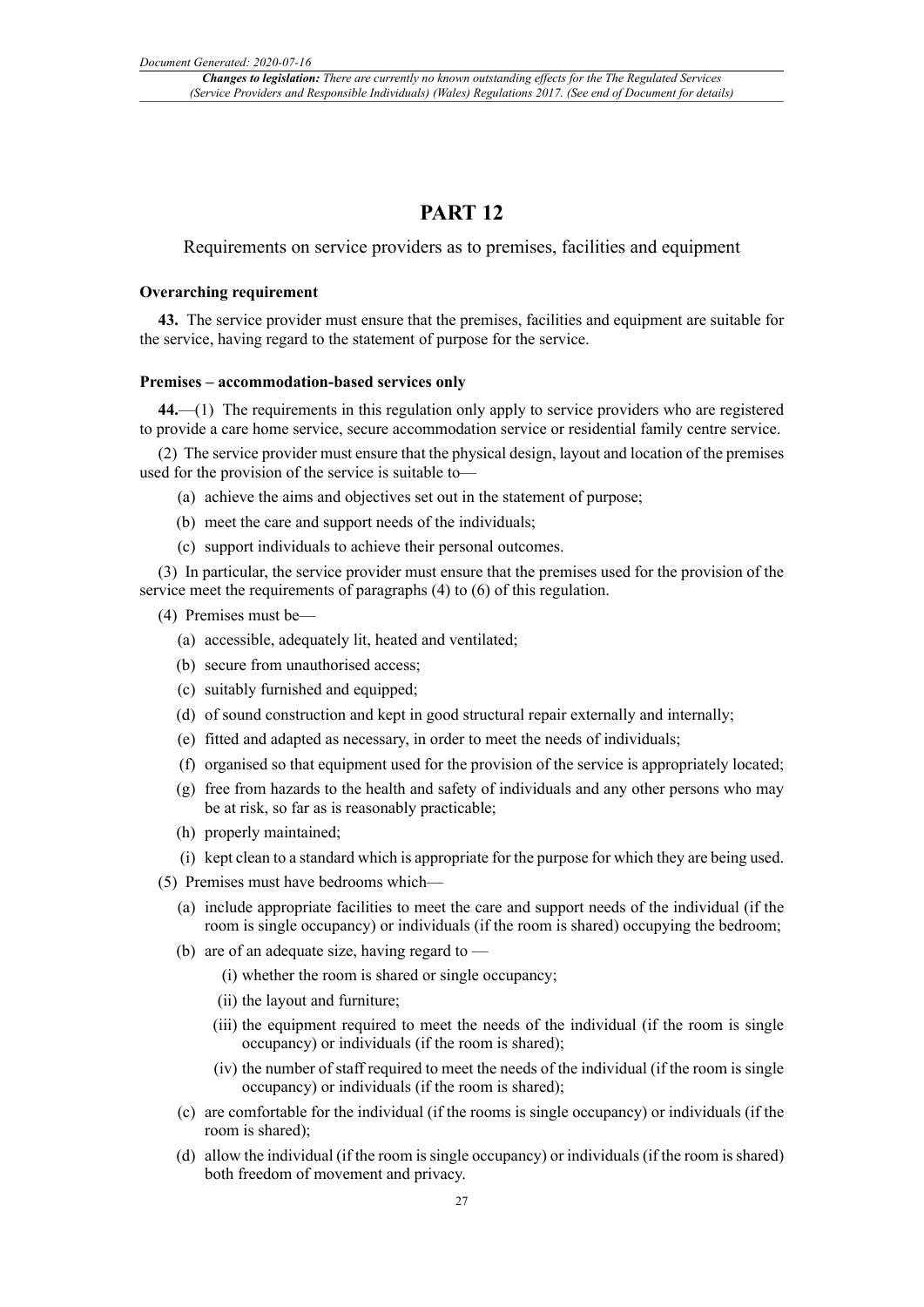(6) Premises must have sitting, recreational and dining space which is provided separately from the individual's own private rooms and any such space must be—

- (a) suitable and sufficient, having regard to the statement of purpose;
- (b) located so as to enable all persons using the space to access any such space easily and safely.

(7) Any communal space used for the provision of the service must be suitable for the provision of social, cultural and religious activities appropriate to the circumstances of the individuals.

(8) Suitable facilities must be provided for individuals to meet visitors in private in a space which is separate from the individual's own private rooms.

(9) Premises must have toilets, bathrooms and showers which are—

- (a) of sufficient number and of a suitable type to meet the needs of the individuals;
- (b) appropriately equipped;
- (c) located so as to enable all persons to access them easily and safely.

(10) Premises must have external grounds which are accessible, suitable for, and safe for use by, individuals and appropriately maintained.

(11) Premises must have suitable facilities for staff which must include—

- (a) suitable storage facilities, and
- (b) where appropriate, suitable sleeping accommodation and changing facilities.

#### **Single occupancy and shared rooms - adults**

**45.**—(1) Where the service provider is providing a care home service which includes the provision of accommodation for individuals who are adults, the service provider must ensure that all adults are accommodated in single rooms. But this requirement does not apply if either—

- (a) the conditions in paragraph (2) are met, or
- (b) paragraph (3) applies.

(2) The conditions are —

- (a) an adult agrees to sharing a room with another adult;
- (b) sharing a room is consistent with the well-being of both adults;
- (c) the personal plans of both adults have been reviewed and revised as necessary;
- (d) the number of adults who are accommodated in shared rooms does not exceed 15% of the total number of adults accommodated by the service.

**[ F48**(2A) The condition in paragraph (2)(d) will continue to be met despite the number of adults accommodated in shared rooms on or after 5 June 2020 exceeding 15% of the total number of adults accommodated by the service where the limit is exceeded only as a consequence of accommodation which is needed as a result of the spread of coronavirus being provided in rooms which were unoccupied immediately before 5 June 2020.**]**

(3) This paragraph applies if the following conditions are met—

- (a) the care home service was registered as a care home under the Care Standards Act 2000;
- (b) the number of adults accommodated in shared rooms at the relevant time exceeded 15% of the total number of adults accommodated by the service at the relevant time;
- (c) all the adults who are accommodated in shared rooms **[ F49**—

(i) were sharing a room with another adult at the relevant time, or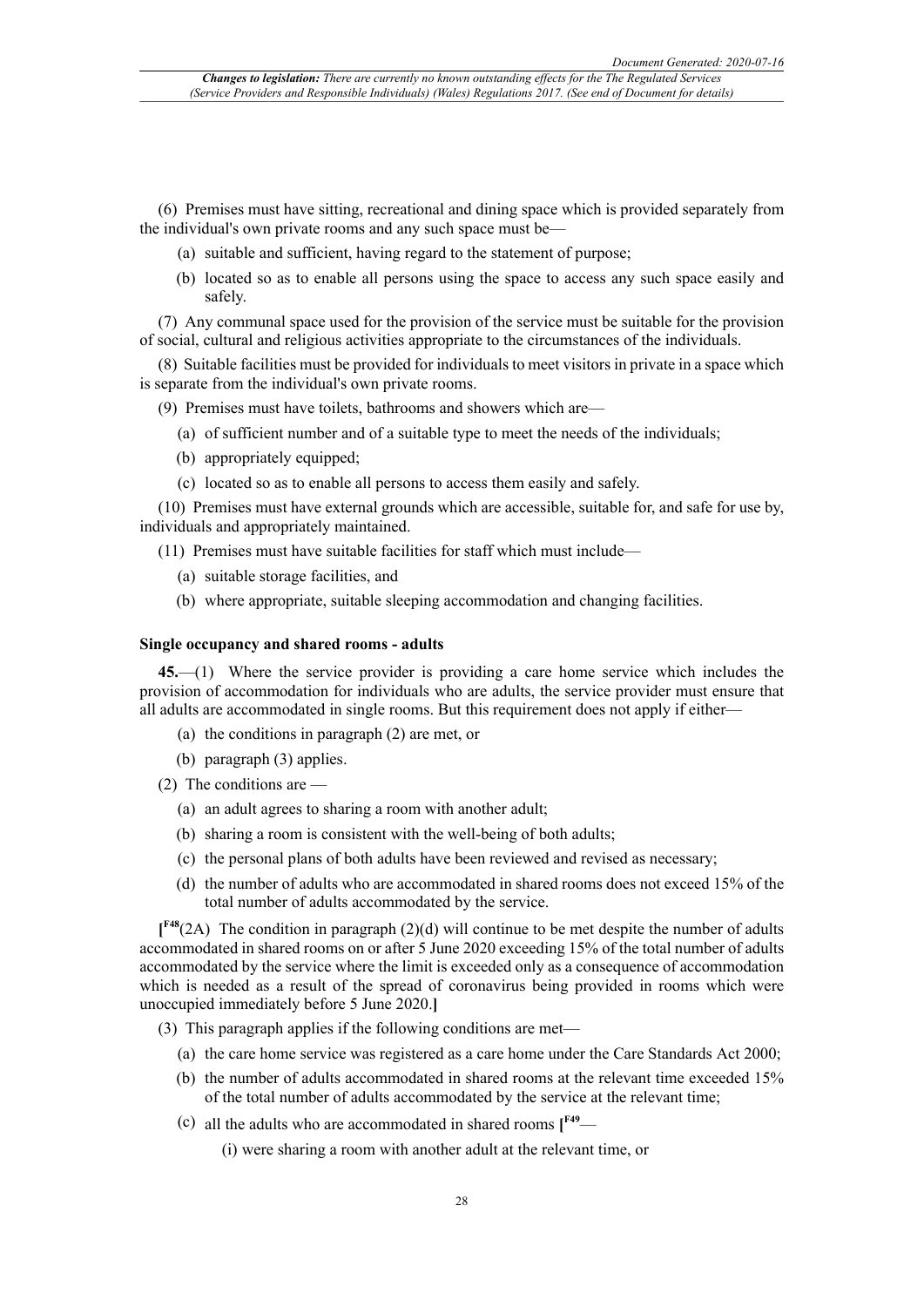(ii) were provided with the accommodation on or after 5 June 2020 in rooms that were unoccupied immediately before 5 June 2020 and the accommodation is needed as a result of the spread of coronavirus.**]**

(4) In paragraph (3) of this regulation, "the relevant time" means the time the service provider was registered under the Act as the provider of the care home service.

- **F48** Reg. 45(2A) inserted (5.6.2020) by The Regulated Services (Service Providers and Responsible Individuals) (Wales) (Amendment) (Coronavirus) Regulations 2020 (S.I. 2020/570), regs. 1(2), **7(a)**
- **F49** Reg.  $45(3)(c)(i)(ii)$  substituted for words in reg.  $45(3)(c)(5.6.2020)$  by The Regulated Services (Service Providers and Responsible Individuals) (Wales) (Amendment) (Coronavirus) Regulations 2020 (S.I. 2020/570), regs. 1(2), **7(b)**

#### **Single occupancy and shared rooms – children**

**46.**—(1) This regulation applies where the service provider is providing—

- (a) a care home service which includes the provision of accommodation for individuals who are children, or
- (b) a secure accommodation service.

(2) If this regulation applies, the service provider must ensure that each child is accommodated in a single room. But this requirement does not apply if the conditions in paragraph (3) are met.

- (3) The conditions are—
	- (a) the accommodation is provided in a care home service which was registered as a children's home under the Care Standards Act 2000,
	- (b) the accommodation provided was occupied at the time the service provider was registered under the Act,
	- (c) the child is sharing a room with no more than one other child,
	- (d) (except in the case of siblings) the other child is not of the opposite sex or of a significantly different age to him or her, and
	- (e) sharing a room will promote the child's well-being, is provided for in the child's care and support plan and wherever practicable is agreed with the child.

### **Premises – all services**

**47.** The service provider must ensure that the premises used for the operation of the service have adequate facilities for—

- (a) the supervision of staff;
- (b) the secure storage of records.

#### **Facilities and equipment**

**48.** The service provider must ensure that the facilities and equipment used for the provision of the service are—

- (a) suitable and safe for the purpose for which they are intended to be used;
- (b) used in a safe way;
- (c) properly maintained;
- (d) kept clean to a standard which is appropriate for the purpose for which they are being used;
- (e) stored appropriately.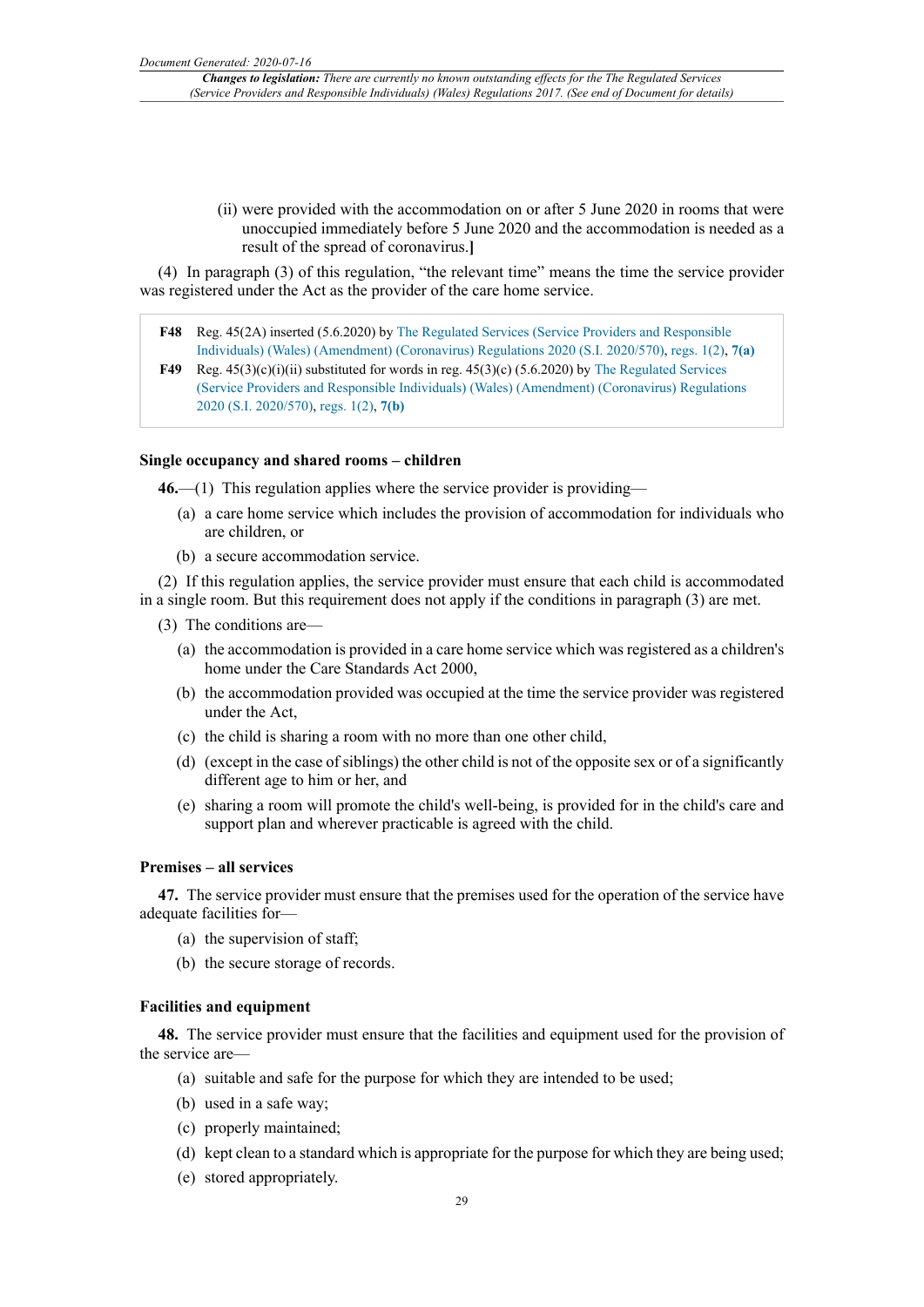# **PART 13**

# Additional requirements on service providers in respect of premises – new accommodation

### **Application of Part 13**

**49.**—(1) This Part applies to service providers who are registered to provide an accommodationbased service and the premises used for the provision of the service fall within one of the categories in paragraph (2). But this Part does not apply if the service involves the provision of accommodation to four or fewer individuals.

(2) The categories are—

Category A: The premises used for the provision of the service consist of a new building or an existing building which has been converted for the purpose of providing the service, and, in either case, the building has not previously been used for the purpose of providing an accommodation-based service.

Category B: The premises consist of **[ F50**a building or buildings to which an extension is added and the extension**]** is used for the purpose of providing the service at a place specified as a condition to the service provider's registration.

Category C: The premises consist of a building which was unoccupied immediately prior to the service provider's registration but was previously used for the purpose of providing an accommodation-based service at a place specified as a condition to the registration of another service provider.

(3) If this Part applies, the service provider must ensure that the requirements of regulations 50 to 54 are complied with **[ F51**but in the case of Category B premises, the requirements only apply to the part of the premises comprising the extension (or in the case of regulation 53, to any parts of the external grounds developed in conjunction with the extension)**]**.

(4) In this regulation, "accommodation-based service" means a care home service, a secure accommodation service or a residential family centre service.

**F50** Words in reg. 49(2) substituted (1.4.2019) by The Regulated Services (Service Providers and Responsible Individuals) (Wales) (Amendment) Regulations 2019 (S.I. 2019/757), regs. 1(2), **10(a)**

**F51** Words in reg. 49(3) inserted (1.4.2019) by The Regulated Services (Service Providers and Responsible Individuals) (Wales) (Amendment) Regulations 2019 (S.I. 2019/757), regs. 1(2), **10(b)**

### **Additional requirements – en-suite bathrooms**

**50.** All bedrooms used for the provision of the service must have an en suite bathroom which includes an accessible wash hand basin, lavatory and shower.

#### **Additional requirements – room sizes**

**51.**—(1) All bedrooms used for the provision of the service must have a minimum of 12 square metres of useable floor space unless paragraph (2) or (3) applies.

(2) This paragraph applies where the person living in the room has to use a wheelchair on a permanent and constant basis because of the nature of their disability.

(3) This paragraph applies where a bedroom is shared.

(4) If paragraph (2) applies, the bedroom must have a minimum of 13.5 square metres of useable floor space.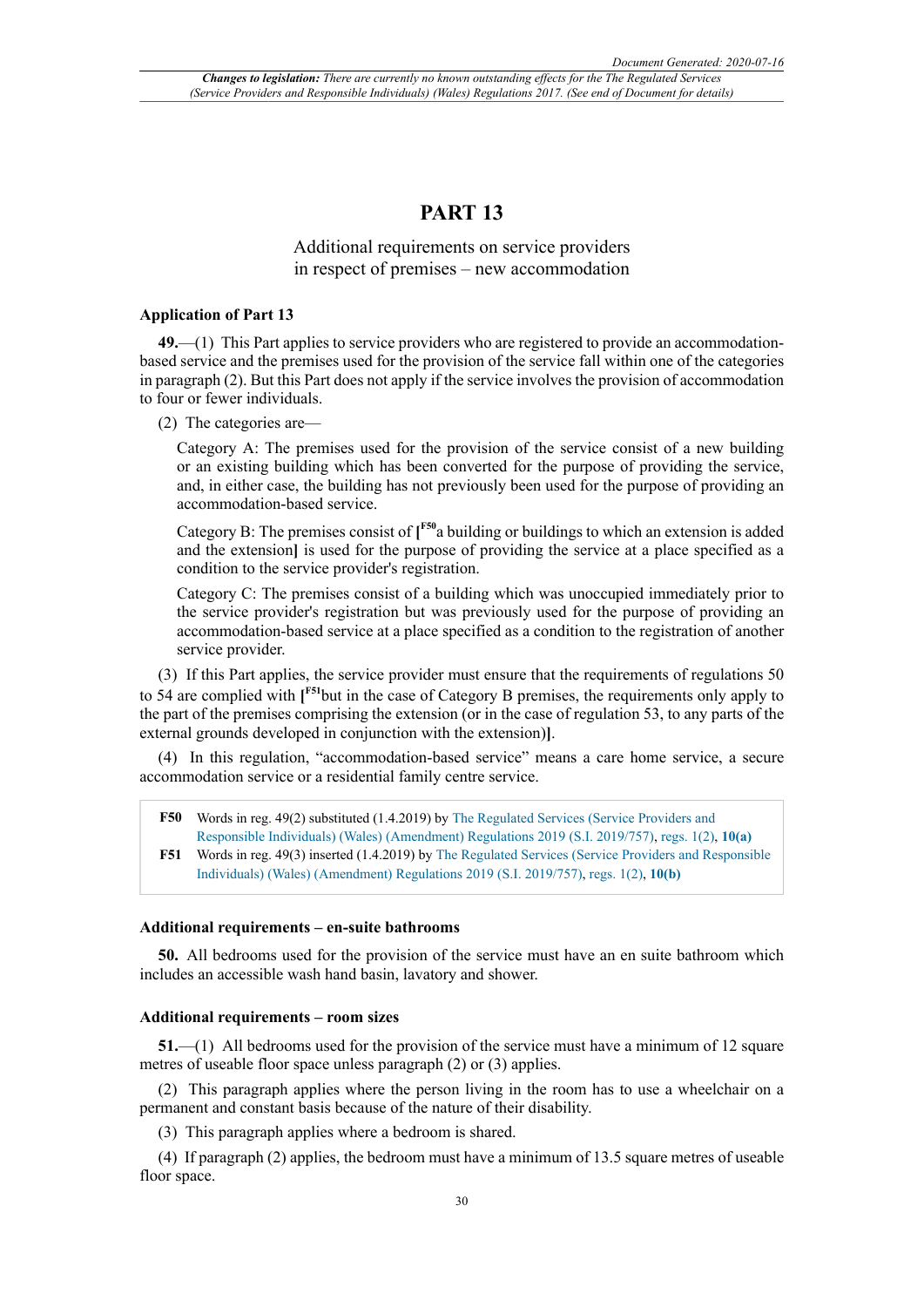(5) If paragraph (3) applies, the bedroom must have a minimum of 16 square metres of useable floor space.

# **Additional requirements – communal space**

**52.**—**[ F52**(1) Subject to paragraph (2), the**]** amount of sitting, recreational and dining space which is used for the provision of the service in accordance with regulation 44(6) must be at least—

- (a) 4.1 square metres for each individual;
- (b) 5.1 square metres for wheelchair users.

**[ F53**(2) For Category B premises, this regulation applies so that the space requirement must be met in relation to any additional rooms for individuals.**]**

- **F52** Words in reg. 52 substituted (1.4.2019) by The Regulated Services (Service Providers and Responsible Individuals) (Wales) (Amendment) Regulations 2019 (S.I. 2019/757), regs. 1(2), **11(a)**
- **F53** Reg. 52(2) added (1.4.2019) by The Regulated Services (Service Providers and Responsible Individuals) (Wales) (Amendment) Regulations 2019 (S.I. 2019/757), regs. 1(2), **11(b)**

#### **Additional requirements – outdoor space**

**53.** The external grounds **[ F54**(or, in the case of Category B premises, any part of the external grounds developed in conjunction with the building of the extension)**]** which are used for the provision of the service in accordance with regulation 44(10) must—

- (a) be accessible to individuals in wheelchairs or with other mobility problems,
- (b) have sufficient and suitable seating, and
- (c) be designed to meet the needs of all individuals including those with physical, sensory and cognitive impairments.

**F54** Words in reg. 53 inserted (1.4.2019) by The Regulated Services (Service Providers and Responsible Individuals) (Wales) (Amendment) Regulations 2019 (S.I. 2019/757), regs. 1(2), **12**

## **Additional requirements – passenger lift**

**54.** Where the accommodation used for the provision of the service is on more than one floor and this is consistent with the statement of purpose for the service, there must be a passenger lift.

# **PART 14**

Requirements on service providers as to supplies, hygiene, health and safety and medicines

#### **Supplies**

**55.** The service provider must ensure that supplies are available of a sufficient quantity and of a suitable type to deliver the service effectively and to meet the care and support needs of the individuals.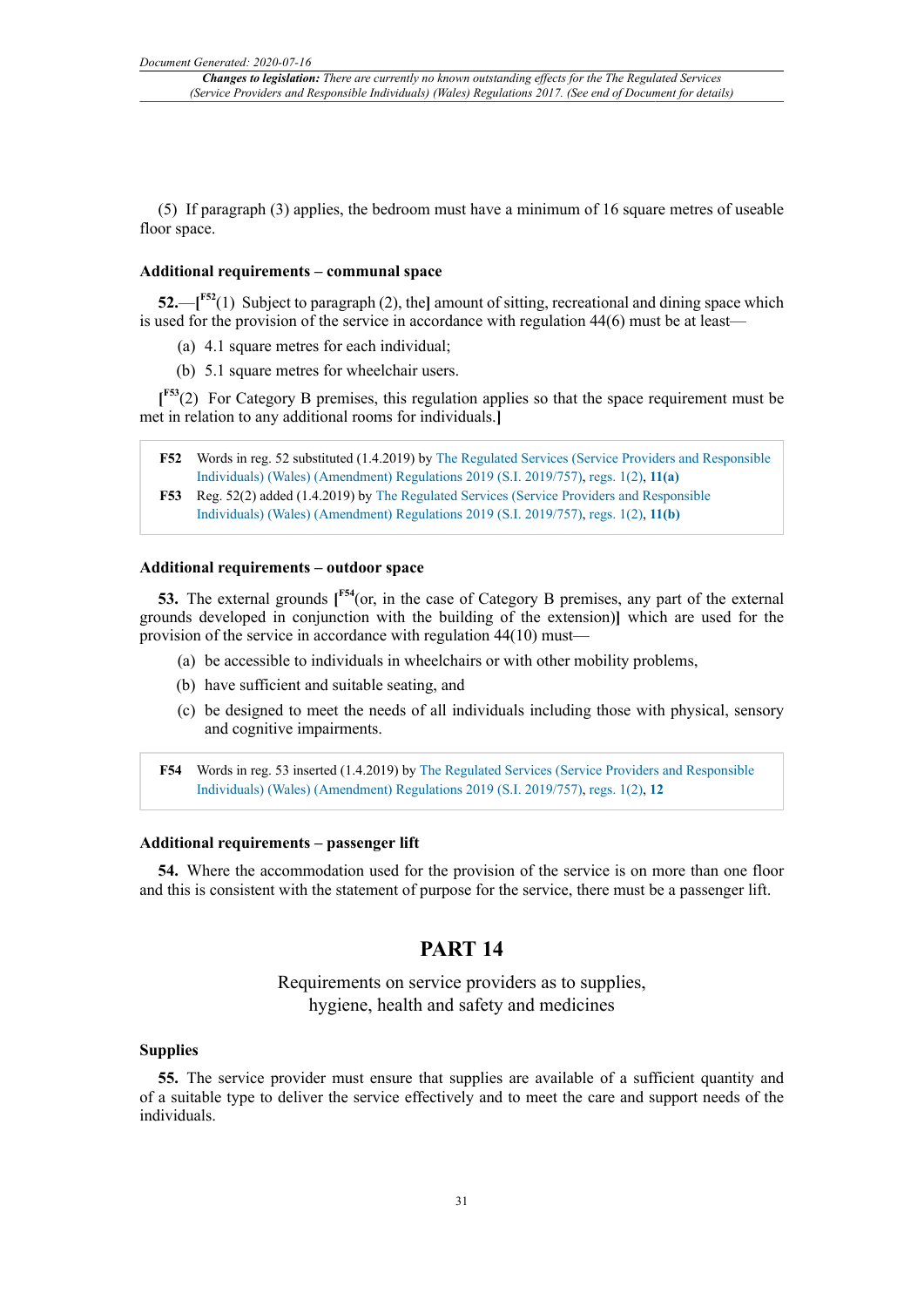#### **Hygiene and infection control**

**56.**—(1) The service provider must have arrangements in place to ensure—

- (a) satisfactory standards of hygiene in the delivery of the service;
- (b) the appropriate disposal of general and clinical waste.

(2) The service provider must have policies and procedures in place for the control of infection and to minimise the spread of infection and must ensure that the service is provided in accordance with these policies and procedures.

### **Health and safety**

**57.** The service provider must ensure that any risks to the health and safety of individuals are identified and reduced so far as reasonably practicable.

#### **Medicines**

**58.**—(1) The service provider must have arrangements in place to ensure that medicines are stored and administered safely.

(2) These arrangements must include the arrangements for—

- (a) maintaining a sufficient supply of medicines;
- (b) the effective ordering, re-ordering, recording, handling and disposal of medicines;
- (c) regular auditing of the storage and administration of medicines.

(3) The service provider must have a policy and procedures in place in relation to the safe storage and administration of medicines and must ensure that the service is provided in accordance with this policy and these procedures.

# **PART 15**

#### Other requirements on service providers

### **Records**

**59.**—(1) The service provider must keep and maintain the records specified in Part 1 of Schedule 2 in respect of each place at, from or in relation to which the service is provided.

Where the service provider is registered to provide a care home service, a secure accommodation service or a residential family centre service, the service provider must in addition keep and maintain the records specified in Part 2 of Schedule 2 in respect of each place at which such a service is provided.

(3) The service provider must—

- (a) ensure that records relating to individuals are accurate and up to date;
- (b) keep all records securely;
- (c) make arrangements for the records to continue to be kept securely in the event the service closes;
- (d) in the case of records about a child accommodated in a care home service provided wholly or mainly for children, ensure that the records are delivered to the placing authority when the service ceases to be provided in respect of the child to whom the records relate;
- (e) make the records available to the service regulator on request;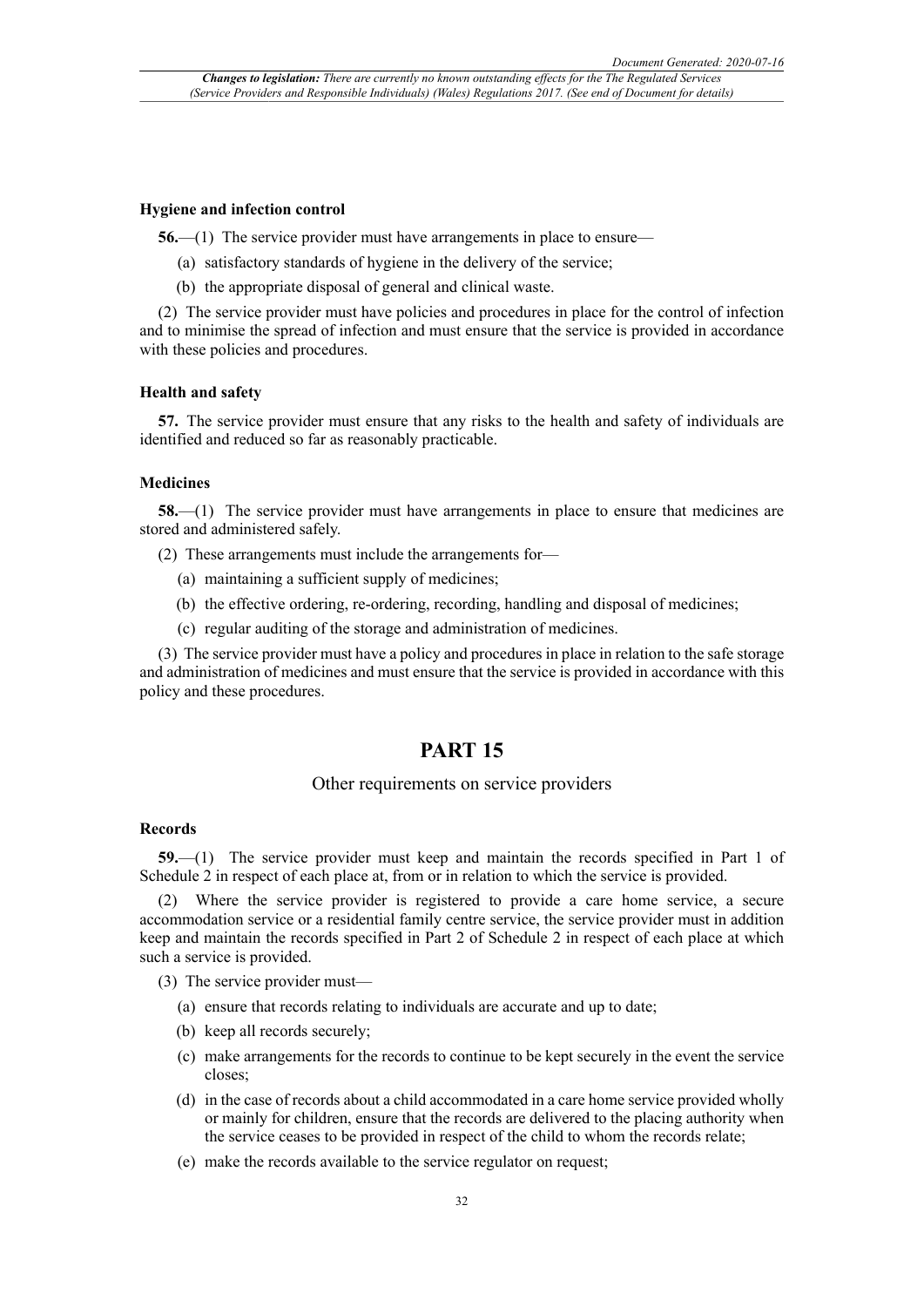- (f) retain records relating to adults for three years from the date of the last entry;
- (g) retain records relating to children for fifteen years from the date of the last entry, unless the records are returned to the placing authority in accordance with sub-paragraph (d);
- (h) ensure that individuals who use the service—
	- (i) can have access to their records; and
	- (ii) are made aware they can access their records.

### **Notifications**

**60.**—(1) The service provider must notify the service regulator of the events specified in Parts 1 and 2 of Schedule 3.

- (2) Where the service provider is providing a care home service for children, the provider must—
	- (a) notify the placing authority of the events specified in Part 3 of Schedule 3;
	- (b) notify the local authority for the area in which the home is situated of the events specified in Part 4 of Schedule 3;
	- (c) notify the appropriate police officer of the events specified in Part 5 of Schedule 3;
	- (d) notify the health board in whose area the home is situated of the events specified in Part 6 of Schedule 3.
- (3) The notifications required by paragraphs (1) and (2) must include details of the event.
- (4) Unless otherwise stated, notifications must be made without delay and in writing.

(5) Notifications must be made in such manner and in such form as may be required by the service regulator.

### **Notification with respect to children admitted into, or discharged from, a place at which accommodation is provided to children**

**61.**—(1) This regulation applies where the service provider is registered to provide—

- (a) a care home service which provides accommodation to children (referred to in this regulation as "a children's care home service"), or
- (b) a secure accommodation service.

(2) In this regulation, references to "the accommodation" are references to the place at which a children's care home service or a secure accommodation service is provided.

(3) The service provider must notify, without delay, the local authority for the area in which the accommodation islocated of every admission of a child into the accommodation and every discharge of a child from the accommodation.

(4) The service provider is not required to notify the local authority in paragraph (3) if that local authority is also the placing authority for the child in question.

- (5) A notification under this regulation must be in writing and must state—
	- (a) the child's name and date of birth;
	- (b) whether the child is provided with accommodation under section 76 or 77 of the 2014 Act or, in the case a child placed by a local authority in England, whether the child is provided with accommodation under section 20 or 21 of the Children Act 1989;
	- (c) whether the child is subject to a care or supervision order under section 31 of the Children Act 1989;
	- (d) the contact details for—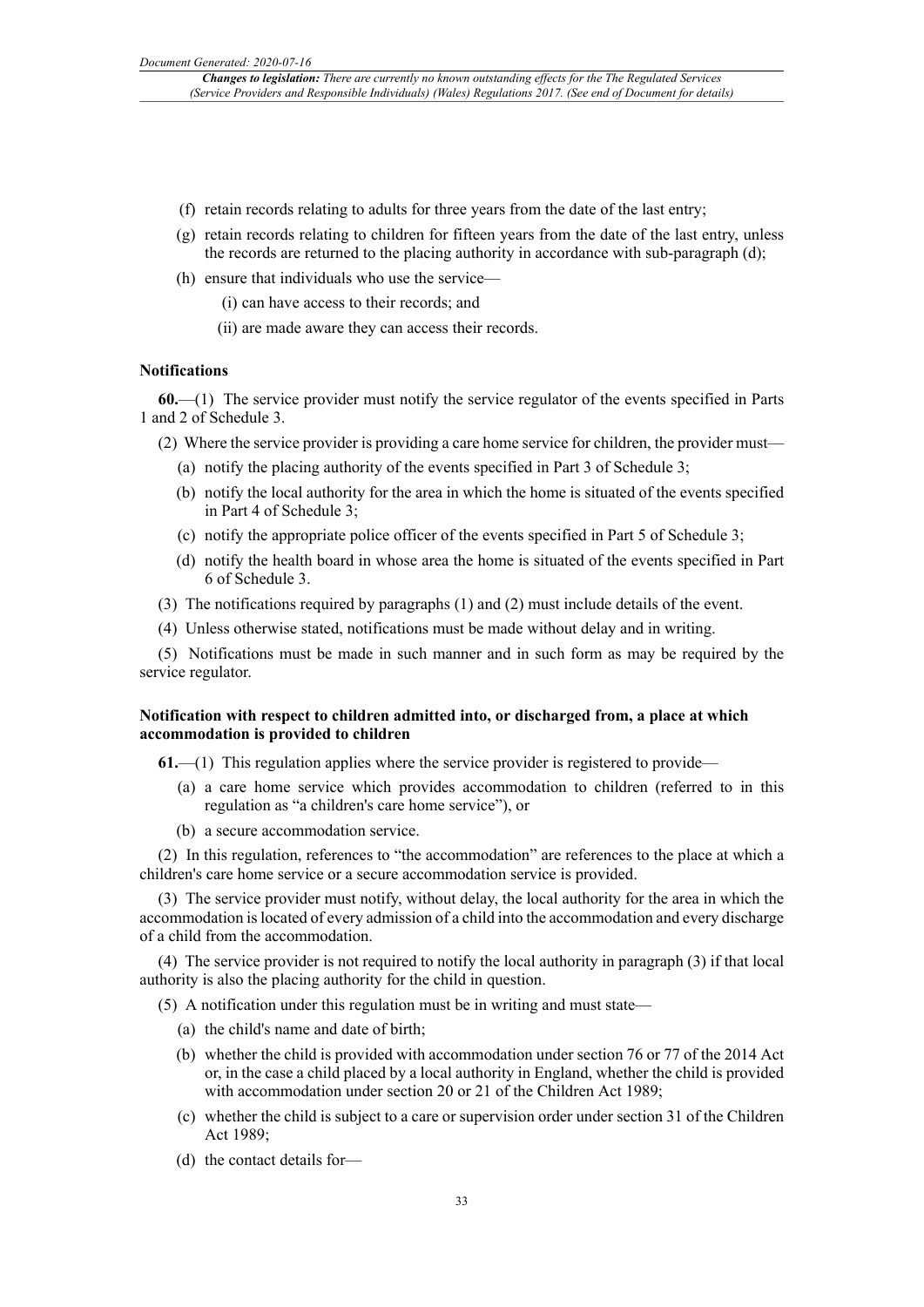- (i) the child's placing authority; and
- (ii) the independent reviewing officer appointed for the child's case; and
- (e) whether the child has a statement of special educational needs or an EHC plan and, if so, details of the local authority with responsibility for maintaining the statement of special educational needs or for the EHC plan.

(6) In this regulation, "EHC plan" has the meaning given in section 37(2) (education, health and care plans) of the Children and Families Act 2014 **F55** .

**F55** 2014 c. 6.

### **Notification with respect to the death of a child accommodated in a secure children's home**

**62.**—(1) This regulation applies where a child to whom a secure accommodation service **F56** is provided dies.

(2) Any requirements imposed by this regulation apply to the service provider of the secure accommodation service which was providing accommodation to the child at the time of the death.

(3) If this regulation applies, the service provider must without delay notify—

- (a) the appropriate office of the service regulator;
- (b) the placing authority;
- (c) the local authority in whose area the secure accommodation service is located;
- (d) the Local Health Board in whose area the secure accommodation service is located;
- (e) the Prisons and Probation Ombudsman for England and Wales ("the PPO"); and
- (f) the child's parent or person who has parental responsibility for the child.
- (4) The service provider must allow the PPO to investigate the death by—
	- (a) granting the PPO access to—
		- (i) the premises of the service, and
		- (ii) the service's documents and records;
	- (b) allowing the PPO to take away from the premises copies of any documents or records accessed under sub-paragraph (a)(ii) provided that the PPO has secure arrangements for doing so; and
	- (c) if they consent, allowing the PPO to interview in private any children, parents (or persons with parental responsibility) or relatives, or persons working at the service.
- (5) A notification under this regulation—
	- (a) must include details of—
		- (i) the circumstances of the death;
		- (ii) the other persons, bodies or organisations (if any) who or which the service provider has notified or proposes to notify; and
		- (iii) any actions the service provider has taken or proposes to take as a result of the death;
	- (b) must be made or confirmed in writing.

(6) In this regulation, references to PPO include a person appointed by, or working on behalf of, the PPO for the purposes of an investigation under paragraph (2).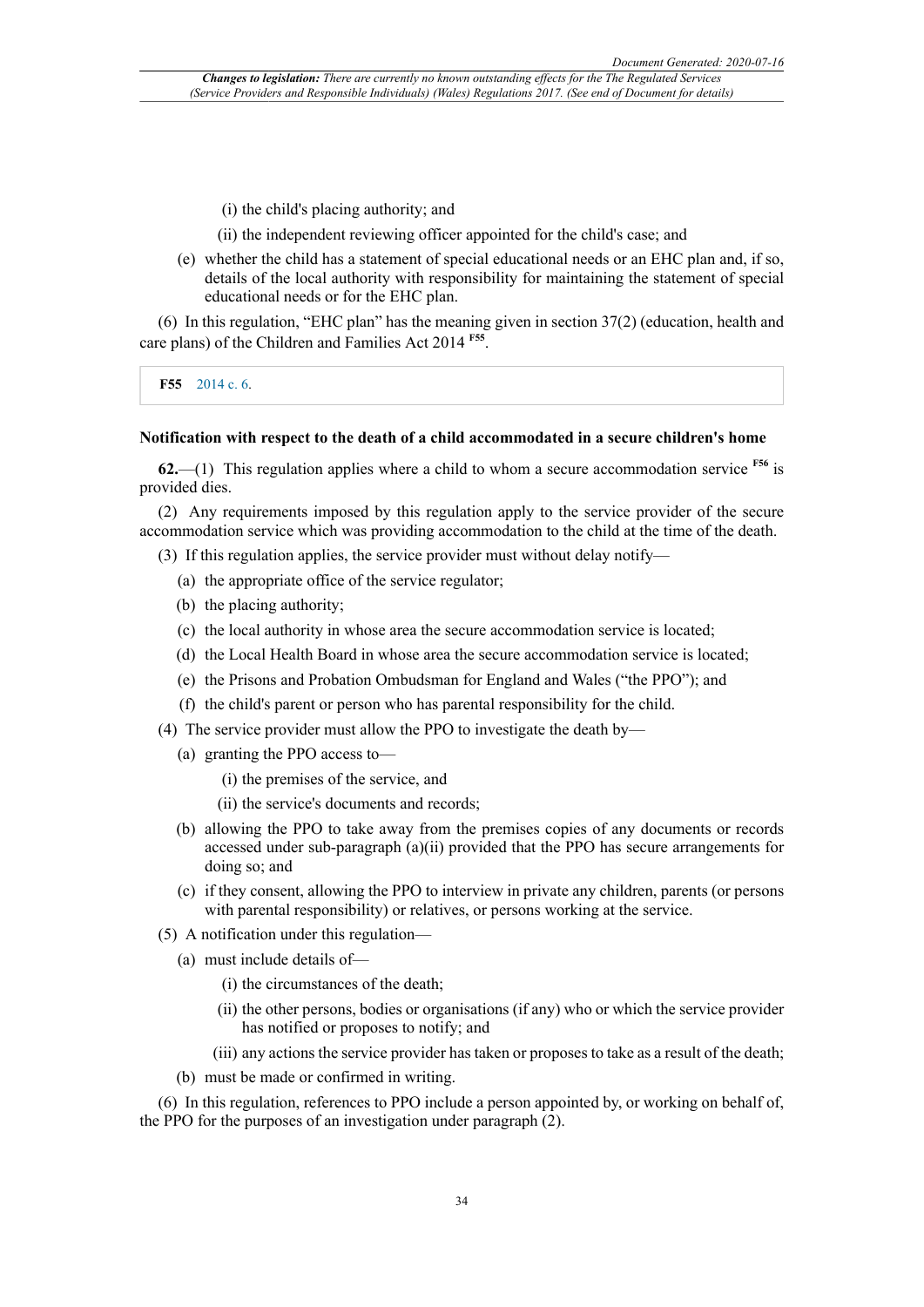**F56** A secure accommodation service is a regulated service under the Act (see section 2(1)(b) of the Act). Paragraph 2 of Schedule 1 to the Act defines "a secure accommodation service" as the provision of accommodation for the purpose of restricting the liberty of children at residential premises in Wales where care and support is provided to those children.

#### **Conflicts of interest (including prohibitions)**

**63.**—(1) The service provider must have effective arrangements in place to identify, record and manage potential conflicts of interest.

(2) The service provider must ensure that a person having a financial interest in the ownership of a care home service does not act as a medical practitioner for any individual for whom that service is provided.

### **Complaints policy and procedure**

**64.**—(1) The service provider must have a complaints policy in place and ensure that the service is operated in accordance with that policy.

(2) The service provider must have effective arrangements in place for dealing with complaints including arrangements for—

- (a) identifying and investigating complaints;
- (b) giving an appropriate response to a person who makes a complaint, if it is reasonably practicable to contact that person;
- (c) ensuring that appropriate action is taken following an investigation;
- (d) keeping records relating to the matters in sub-paragraphs (a) to (c).

(3) The service provider must provide a summary of complaints, responses and subsequent action to the service regulator within 28 days of being requested to do so.

(4) The service provider must—

- (a) analyse information relating to complains and concerns; and
- (b) having regard to that analysis, identify any areas for improvement.

### **Whistleblowing**

**65.**—(1) The service provider must have arrangements in place to ensure that all persons working at the service (including any person allowed to work as a volunteer) are able to raise concerns about matters that may adversely affect the health, safety or well-being of individuals for whom the service is provided.

- (2) These arrangements must include—
	- (a) having a whistleblowing policy in place and acting in accordance with that policy, and
	- (b) establishing arrangements to enable and support people working at the service to raise such concerns.

(3) The provider must ensure that the arrangements required under this regulation are operated effectively.

- (4) When a concern is raised, the service provider must ensure that—
	- (a) the concern is investigated;
	- (b) appropriate steps are taken following an investigation;
	- (c) a record is kept of both the above.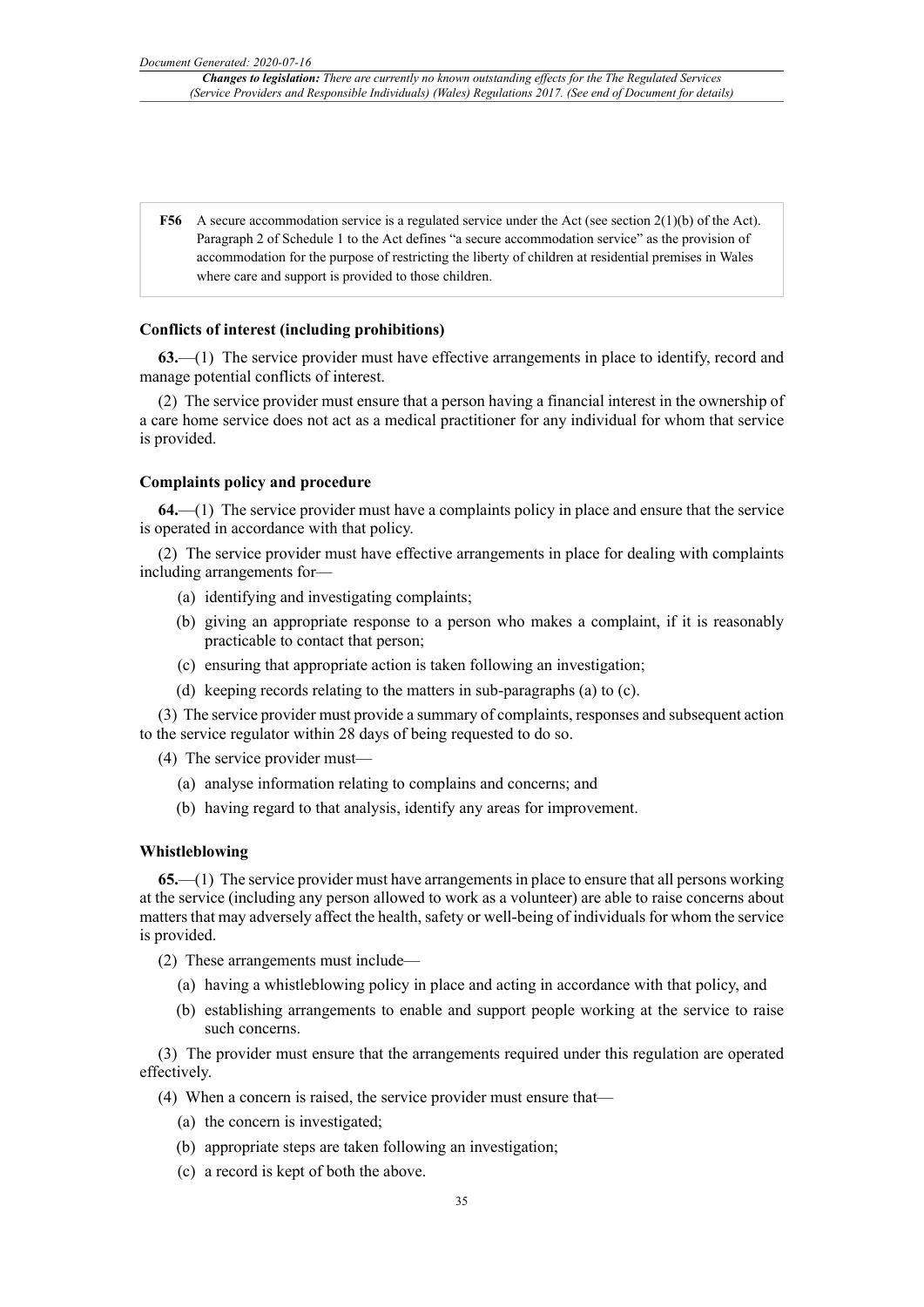# **PART 16**

# Requirements on responsible individuals for ensuring effective management of the service

## **Supervision of management of the service**

**66.** The responsible individual must supervise the management of the service, which includes taking the steps described in regulations 64, 72 and 73.

#### **Duty to appoint a manager**

**67.**—(1) The responsible individual must appoint a person to manage the service. But this requirement does not apply if the conditions in paragraph (2) or (3) apply.

- (2) The conditions are—
	- (a) the service provider is an individual;
	- (b) the service provider proposes to manage the service;
	- (c) the service provider is fit to manage the service;
	- (d) the service provider is registered as a social care manager with Social Care Wales; and
	- (e) the service regulator agrees to the service provider managing the service.
- (3) The conditions are—
	- (a) the service provider is a partnership, body corporate or unincorporated body;
	- (b) the service provider is registered to provide a care home service or residential family centre service at no more than two locations or is registered to provide a domiciliary support service in relation to no more than two areas;
	- (c) the service provider proposes that the individual designated as the responsible individual for the service is to be appointed to manage the service;
	- (d) that individual is fit to manage the service;
	- (e) that individual is registered as a social care manager with Social Care Wales; and
	- (f) the service regulator agrees to that individual managing the service.

(4) For the purposes of paragraph  $(2)(c)$ , the service provider is not fit to manage the service unless the requirements of  $[$ <sup> $F57$ </sup>regulation 35(2)**]** (fitness of staff) are met in respect of the service provider.

(5) The duty in paragraph (1) is not discharged if the person appointed to manage the service is absent for a period of more than three months.

**F57** Words in reg. 67(4) substituted (1.4.2019) by The Regulated Services (Service Providers and Responsible Individuals) (Wales) (Amendment) Regulations 2019 (S.I. 2019/757), regs. 1(2), **13**

### **Fitness requirements for appointment of manager**

**68.**—(1) The responsible individual must not appoint a person to manage the service unless that person is fit to do so.

(2) For the purposes of paragraph (1), a person is not fit to manage the service unless the requirements of regulation 35(2) (fitness of staff) are met in respect of that person.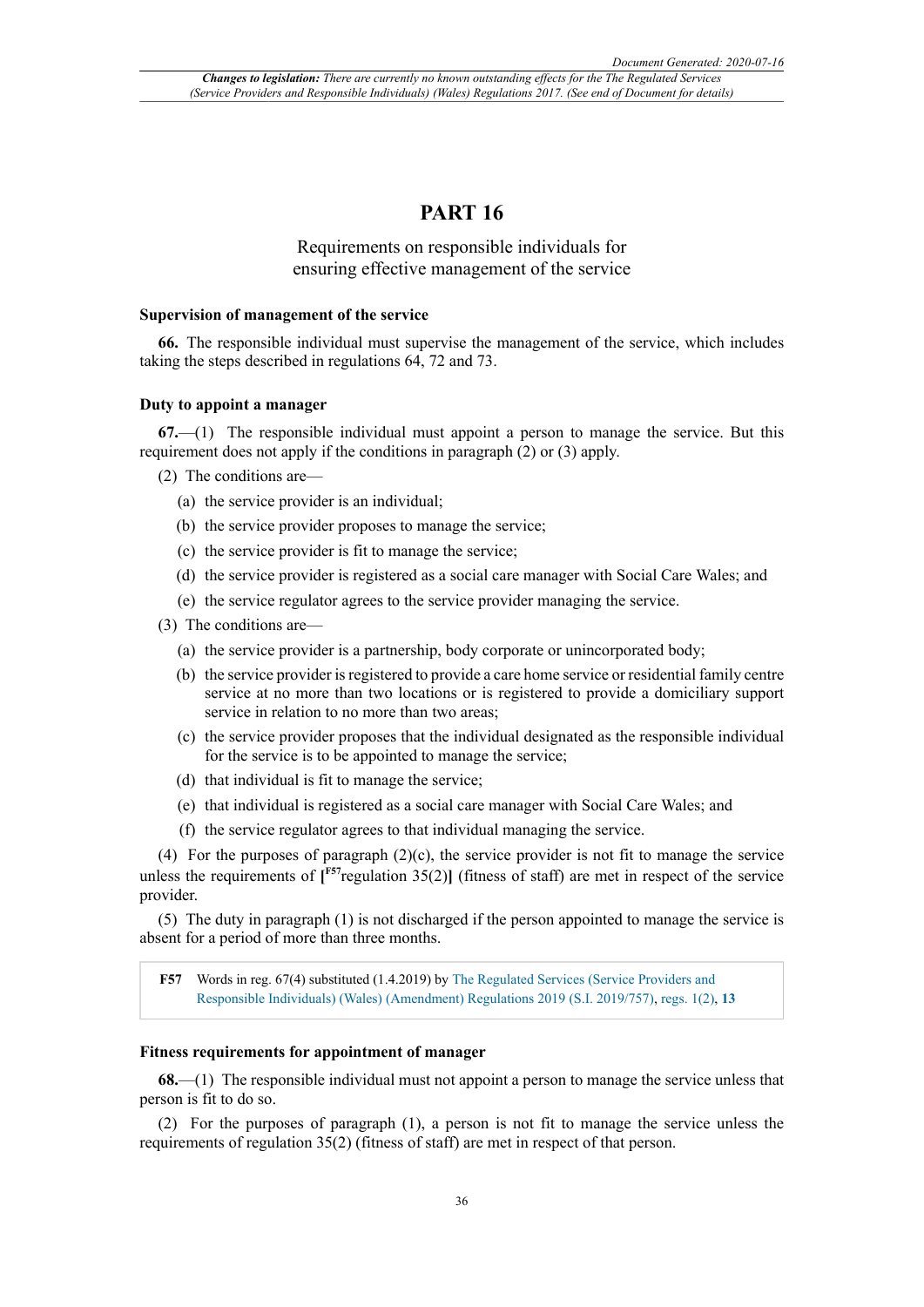#### **Restrictions on appointing manager for more than one service**

**69.**—(1) The responsible individual must not appoint a person to manage more than one service, unless paragraph (2) applies.

- (2) This paragraph applies if—
	- (a) the service provider has applied to the service regulator for permission to appoint a manager for more than one service, and
	- (b) the service regulator is satisfied that the proposed management arrangements—
		- (i) will not have an adverse impact on the health or well-being of individuals, and
		- (ii) will provide reliable and effective oversight of each service.

#### **Duty to report the appointment of manager to service provider**

**70.** On the appointment of a manager in accordance with regulation 67(1), the responsible individual must give notice to the service provider of—

- (a) the name of the person appointed, and
- (b) the date on which the appointment is to take effect.

#### **Duty to report appointment of manager to the workforce and service regulators**

**71.**—(1) On the appointment of a manager in accordance with regulation 67(1), the responsible individual must give notice to the workforce and service regulators of—

- (a) the name, date of birth and Social Care Wales registration number of the person appointed, and
- (b) the date on which the appointment is to take effect.

(2) In a case where the service provider is an individual and the service regulator has agreed to the service provider managing the service, the service provider must give notice to the workforce regulator of—

- (a) the name, date of birth and Social Care Wales registration number of the service provider, and
- (b) the date from which the service provider is to manage the service.

#### **Arrangements when manager is absent**

**72.**—(1) The responsible individual must put suitable arrangements in place to ensure that the service is managed effectively at any time when there is no manager or when the manager is not present at the service.

(2) If there is no manager or the manager is not present at the service for a period of more than 28 days, the responsible individual must—

- (a) notify the service provider and the service regulator, and
- (b) inform them of the arrangements which have been put in place for the effective management of the service.

### **Visits**

**73.**—(1) In the case of care home services, secure accommodation services and residential family centre services **F58**, the responsible individual must—

(a) visit each place in respect of which the responsible individual is designated, and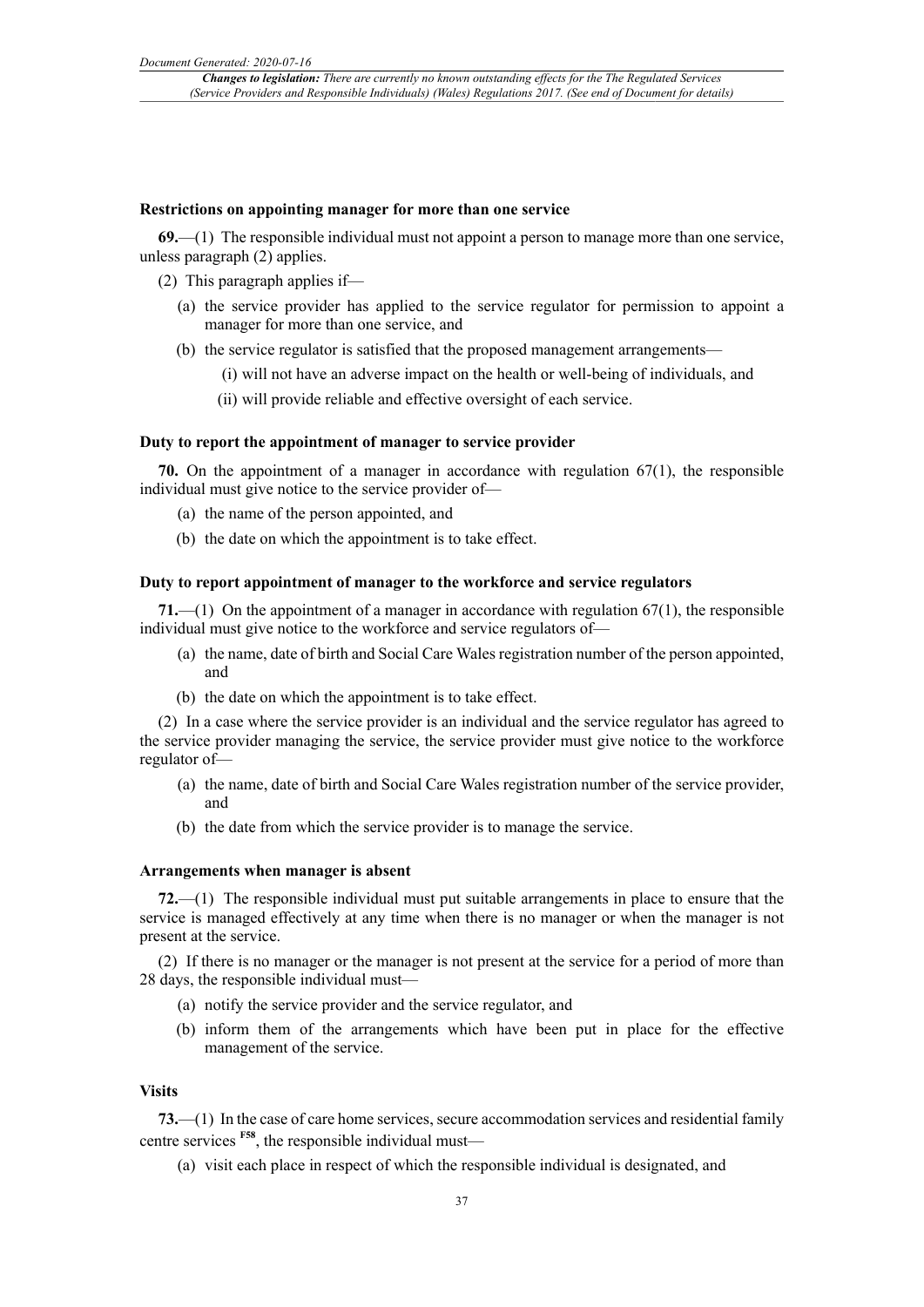- (b) meet with staff and individuals at each such place.
- (2) In the case of **[ F59**a domiciliary support service**]**, the responsible individual must—
	- (a) meet with members of staff who are employed to provide a regulated service at, from or in relation to each place in respect of which the responsible individual is designated, and
	- (b) meet with individuals for whom a regulated service is being provided at, from or in relation to each such place.

(3) The frequency of such visits and meetings is to be determined by the responsible individual having regard to the statement of purpose but must be at least every three months.

- **F58** See Schedule 1 to the Act for further provision about the meaning of care home services, secure accommodation services and residential family centre services.
- **F59** Words in reg. 73(2) substituted (1.4.2019) by The Regulated Services (Service Providers and Responsible Individuals) (Wales) (Amendment) Regulations 2019 (S.I. 2019/757), regs. 1(2), **14**

# **PART 17**

# Requirements on responsible individuals for ensuring effective oversight of the service

### **Oversight of adequacy of resources**

**74.**—(1) The responsible individual must report to the service provider on the adequacy of the resources available to provide the service in accordance with the requirements on service providers in Parts 3 to 15 of these Regulations.

- (2) Such reports must be made on a quarterly basis.
- (3) But this requirement does not apply where the service provider is an individual.

### **Other reports to the service provider**

**75.**—(1) The responsible individual must, without delay, report to the service provider—

- (a) any concerns about the management or provision of the service;
- (b) any significant changes to the way the service is managed or provided;
- (c) any concerns that the service is not being provided in accordance with the statement of purpose for the service.
- (2) But this requirement does not apply where the service provider is an individual.

#### **Engagement with individuals and others**

**76.**—(1) The responsible individual must put suitable arrangements in place for obtaining the views of—

- (a) the individuals who are receiving care and support,
- (b) any representatives of those individuals,
- (c) in the case of a child who is provided with accommodation, the placing authority,
- (d) service commissioners, and
- (e) staff employed at the service, on the quality of care and support provided and how this can be improved.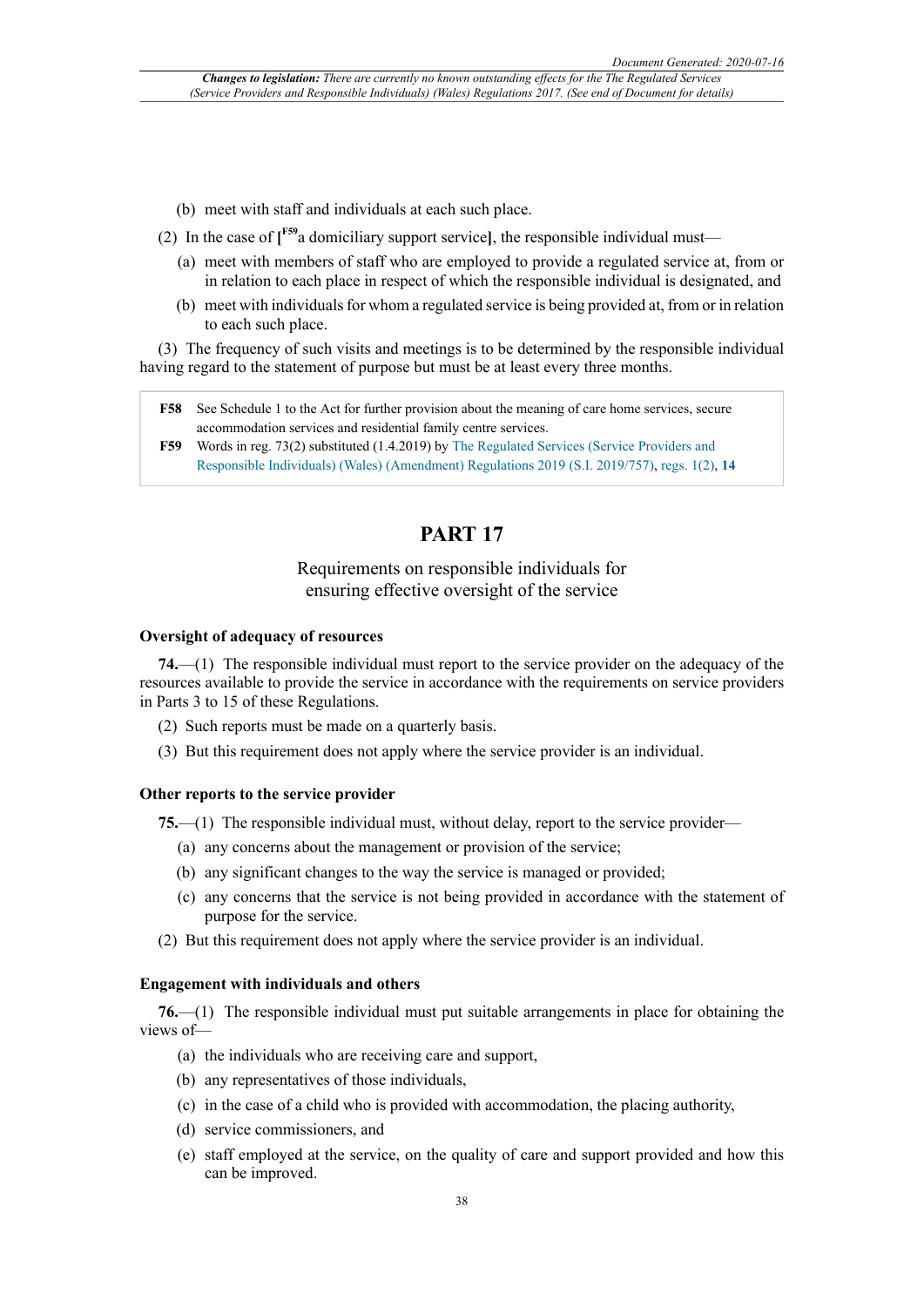(2) The responsible individual must report the views obtained to the service provider so that these views can be taken into account by the service provider when making any decisions on plans for improvement of the quality of care and support provided by the service.

# **PART 18**

Requirements on responsible individuals for ensuring the compliance of the service

### **Duty to ensure there are systems in place to record incidents and complaints**

**77.** The responsible individual must ensure that there are effective systems in place to record incidents, complaints and matters on which notifications must be made in accordance with regulations 60 to 62 and 84.

### **Duty to ensure there are systems in place for keeping of records**

**78.** The responsible individual must ensure that there are effective systems in place in relation to the keeping of records, which include systems for ensuring the accuracy and completeness of records which are required to be kept by regulation 59.

### **Duty to ensure policies and procedures are up to date**

**79.** The responsible individual must put suitable arrangements in place to ensure that the service provider's policies and procedures are kept up to date, having regard to the statement of purpose.

# **PART 19**

Requirements on responsible individuals for monitoring, reviewing and improving the quality of the regulated service

#### **Quality of care review**

**80.**—(1) The responsible individual must put suitable arrangements in place to establish and maintain a system for monitoring, reviewing and improving the quality of care and support provided by the service.

(2) The system established under paragraph (1) must make provision for the quality of care and support to be reviewed as often as required but at least every six months.

(3) As part of any review undertaken, the responsible individual must make arrangements for—

- (a) considering the outcome of the engagement with individuals and others, as required by regulation 76;
- (b) analysing the aggregated data on incidents, notifiable incidents, safeguarding matters, whistleblowing, concerns and complaints;
- (c) reviewing any action taken in relation to complaints;
- (d) considering the outcome of any audit of the accuracy and completeness of records.

(4) On completion of a review of the quality of care and support in accordance with this regulation, the responsible individual must prepare a report to the service provider which must include—

(a) an assessment of the standard of care and support provided, and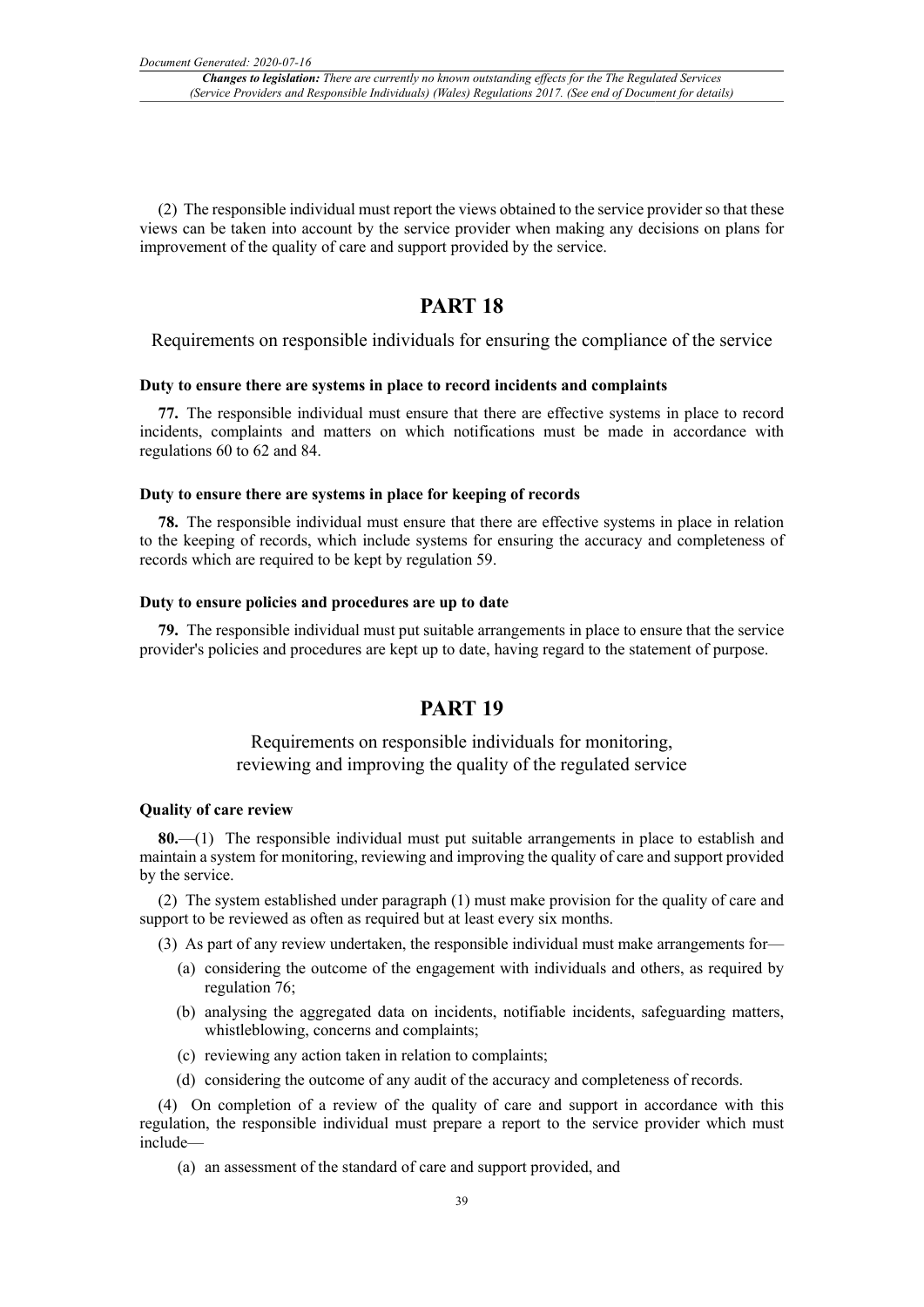(b) recommendations for the improvement of the service.

(5) But the requirement in paragraph (4) does not apply where the service provider is an individual.

#### **Statement of compliance with the requirements as to standards of care and support**

**81.**—(1) The responsible individual must prepare the statement required to be included in the annual return under section  $10(2)(b)$  of the Act, in so far as it relates to the place or places in respect of which the responsible individual has been designated.

(2) When preparing the statement, the responsible individual must have regard to the assessment of the standard of care and support which is contained in a report prepared in accordance with regulation 80(4).

# **PART 20**

### Other requirements on responsible individuals

#### **Support for staff raising concerns**

**82.** The responsible individual must ensure that the provider's whistleblowing policy is being complied with and that the arrangements to enable and support people working at the service to raise such concerns are being operated effectively.

### **Duty of candour**

**83.** The responsible individual must act in an open and transparent way with—

- (a) individuals who are receiving care and support;
- (b) any representatives of those individuals;
- (c) in the case of a child who is provided with accommodation, the placing authority.

### **Notifications**

**84.**—(1) The responsible individual must notify the service regulator of the events specified in Schedule 4

- (2) The notifications required by paragraph (1) must include details of the event.
- (3) Unless otherwise stated, notifications must be made without delay and in writing.

(4) Notifications must be made in such manner and in such form as may be required by the service regulator.

# **PART 21**

### **Offences**

# **Offences – service providers**

**85.**—(1) It is an offence for a service provider to fail to comply with a requirement of any of the provisions specified in paragraph (2) **F60** .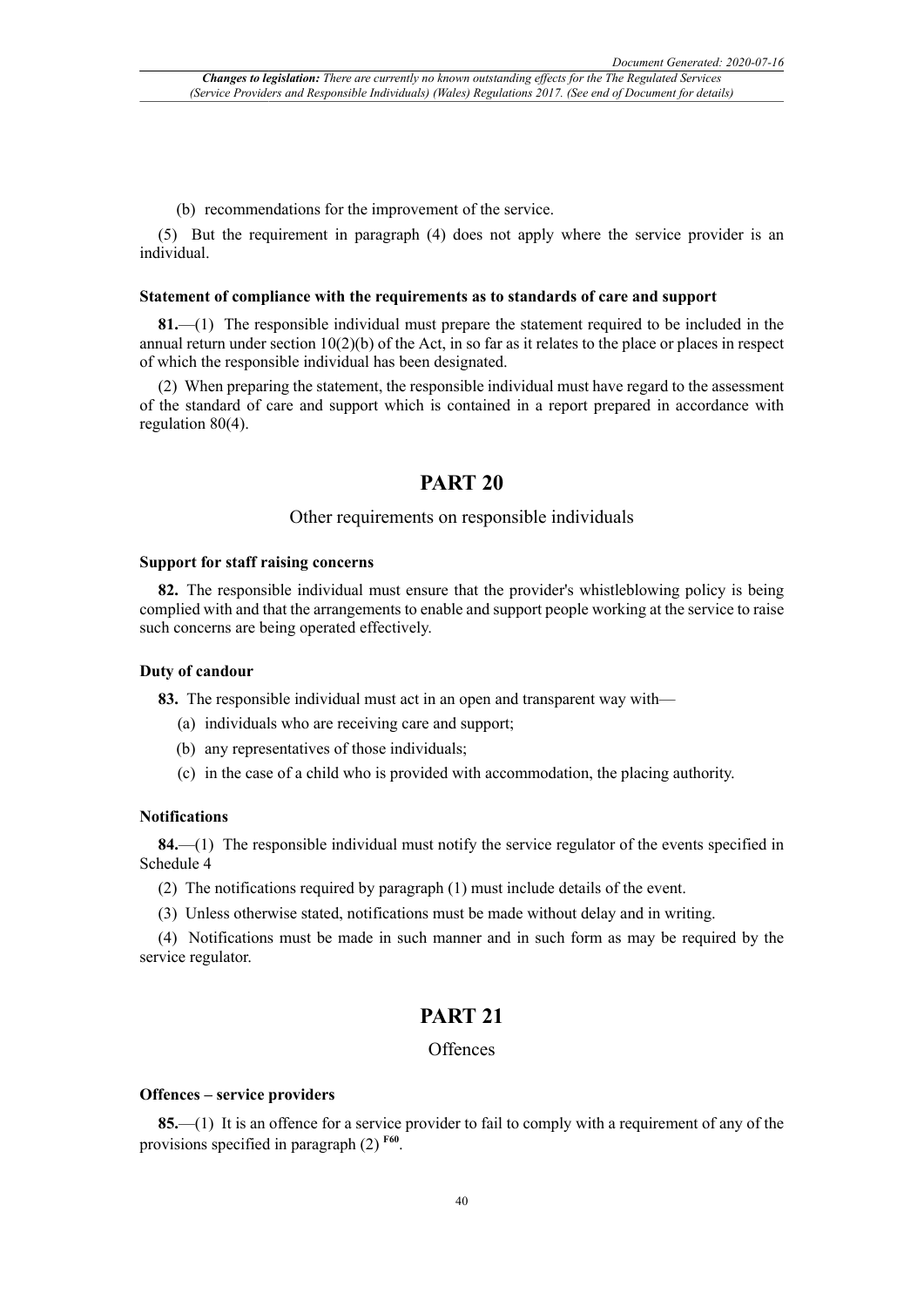(2) The provisions specified for the purposes of paragraph (1) are the provisions of regulations 7(3), 7(5), 11(3), 12(1), 12(2), 19(1), 19(2), 19(3), 20(1), 35(1), 38(1), 59(1), 59(2), 59(3), 60(1), 60(2), 60(4), 61(3) and 62(3).

(3) A service provider commits an offence if the provider fails to comply with a requirement of any of the provisions specified in paragraph (4) and such failure results in—

- (a) avoidable harm (whether of a physical or psychological nature) to an individual,
- (b) an individual being exposed to a significant risk of such harm occurring, or
- (c) in a case of theft, misuse or misappropriation of money or property, any loss by an individual of the money or property concerned.

(4) The provisions specified for the purposes of paragraph (3) are the provisions of regulations 6, 7(1), 12(5), 14(1), 14(3), 15(1), 15(3), 15(5), 16(1), 16(5), 18(1), 18(6), 18(7), 21(1), 21(2), 22, 26, **[ F61**33(2)**]**, 34(1), 34(2) and 34(3).

**F60** For penalties upon conviction for an offence under this regulation, see section 51(1) of the Act. **F61** Word in reg. 85(4) substituted (1.4.2019) by The Regulated Services (Service Providers and Responsible Individuals) (Wales) (Amendment) Regulations 2019 (S.I. 2019/757), regs. 1(2), **15**

### **Offences – responsible individuals**

**86.**—(1) It is an offence for the responsible individual to fail to comply with a requirement of any of the provisions specified in paragraph  $(2)$ <sup>F62</sup>.

The provisions specified for the purposes of paragraph (1) are the provisions of regulations 67(1), 68(1), 71(1), 71(2), 73(1), 73(2), 73(3), 74(1), 74(2), 75(1), 80(4), 81(1), 84(1) and 84(3).

**F62** For penalties upon conviction for an offence under this regulation, see section 51(1) of the Act.

# **PART 22**

Service providers who are liquidated etc. or who have died

### **Appointment of liquidators etc.**

**87.**—(1) An appointed person must—

- (a) without delay, give written notification to the service regulator of their appointment and the reasons for their appointment;
- (b) within 28 days of their appointment, notify the service regulator of their intentions regarding the future operation of the service.
- (2) In this regulation—

"appointed person" ("*person a benodir*") has the same meaning as in section 30 of the Act;

"the service" ("*y gwasanaeth*") means the regulated service or services which the service provider to which the appointment relates is registered to provide.

## **Death of service provider**

**88.**—(1) Where a service provider who is an individual has died, the personal representatives of the individual must—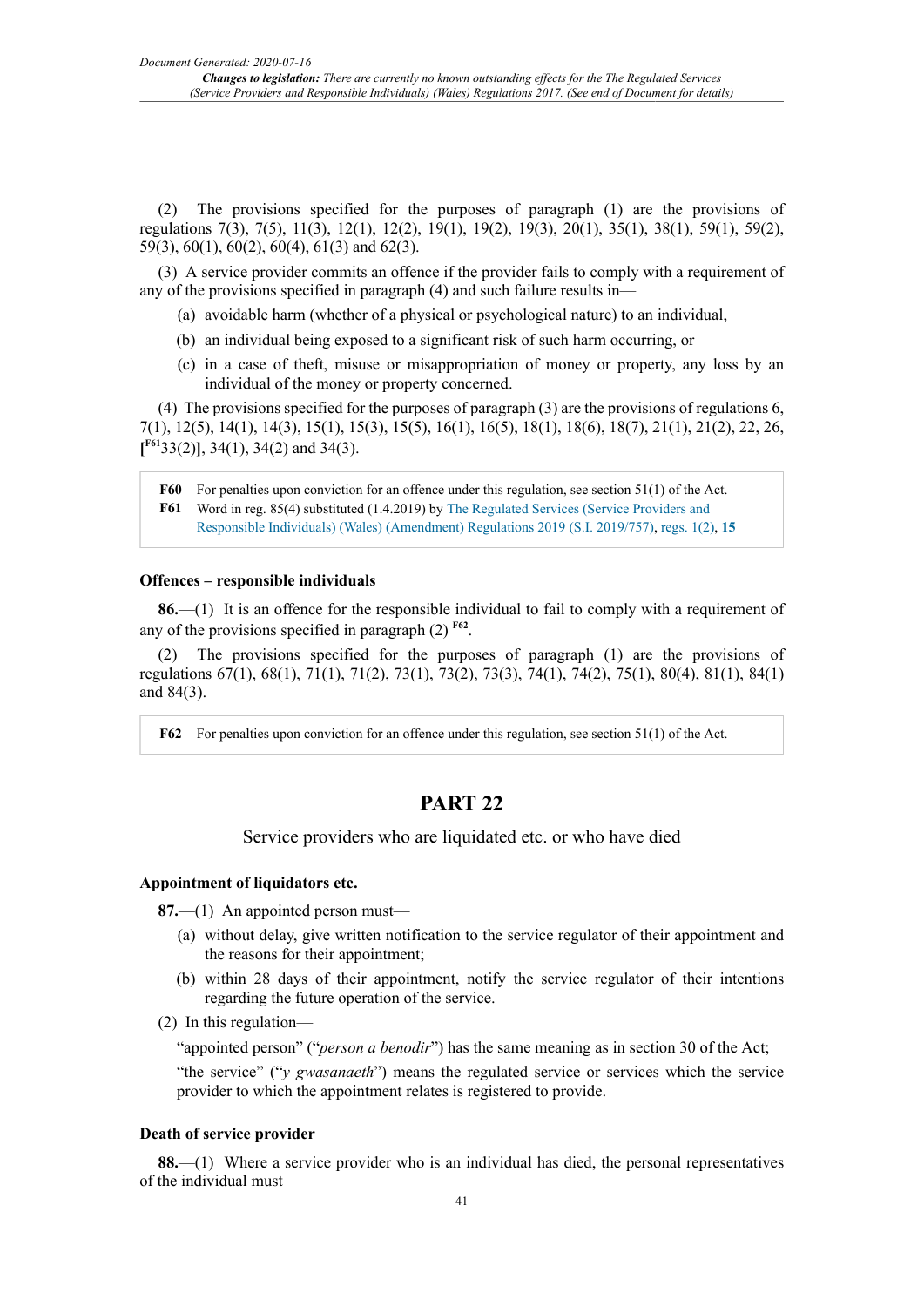- (a) without delay, give written notification of the death to the service regulator;
- (b) within 28 days of the death, notify the service regulator of their intentions regarding the future operation of the service.

(2) The personal representatives of the individual may act in the capacity of the service provider for a period not exceeding 28 days or for such longer period (not exceeding one year) as the service regulator may agree.

(3) Where the personal representatives are acting in the capacity of the service provider in accordance with paragraph (2), Part 1 of the Act applies with the following modifications—

- (a) section 5 (requirement to register) does not apply;
- (b) in section 21(2) (responsible individuals) after paragraph (a) insert—
	- "(aa) where the personal representatives of a service provider who has died are acting in the capacity of the service provider, be one of the personal representatives;".

(4) In this regulation, "the service" means the regulated service or services which the service provider who has died was registered to provide at the time of their death.

# **PART 23**

# Regulations under section 21(5) of the Act

### **Designation of responsible individual by Welsh Ministers**

**89.** The Welsh Ministers (instead of a service provider) may designate an individual to be a responsible individual, despite the requirements of section 21(2) of the Act not being met in respect of the individual, in the following circumstances—

- (a) the service provider is an individual who has died and the personal representatives of the service provider have notified the service regulator that they do not intend to make an application under section  $11(1)(c)$  of the Act;
- (b) the service provider is an individual and they have notified the service regulator—
	- (i) that they are no longer able to comply with their duties as a responsible individual, and
	- (ii) the reasons for this being the case;
- (c) the service provider is a corporate body or partnership and they have notified the service regulator—
	- (i) that the individual designated by the service provider as the responsible individual is no longer able to comply with their duties as a responsible individual,
	- (ii) the reasons for this being the case, and
	- (iii) that there is no other individual who is eligible to be a responsible individual and who is able to comply with the duties of a responsible individual.

*Huw Irranca-Davies* Minister for Children and Social Care under authority of the Cabinet Secretary for Health and Social Services, one of the Welsh Ministers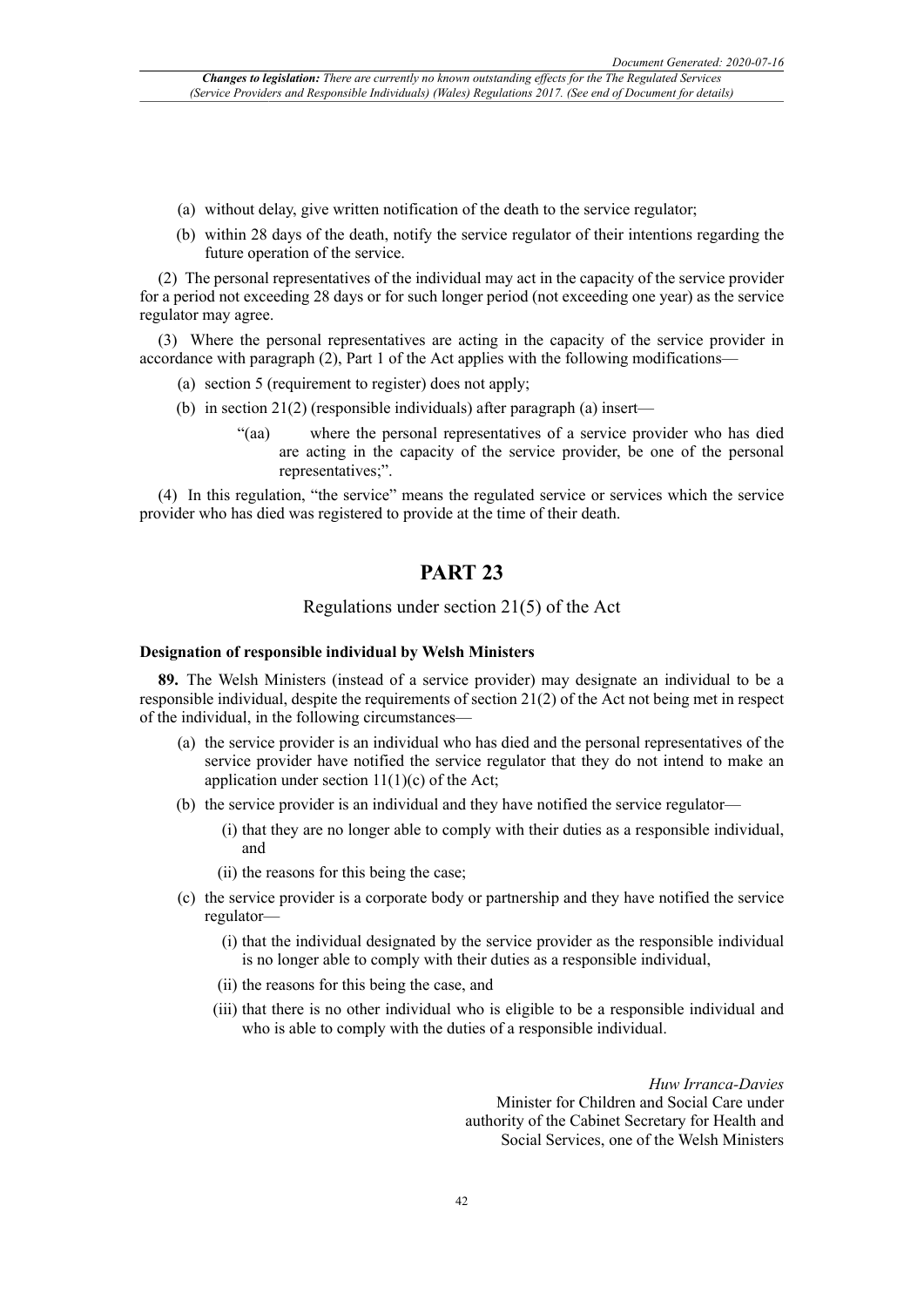### SCHEDULE 1 Regulation 35

# **PART 1**

# Information and documents to be available in respect of persons working in regulated services

**1.** Proof of identity including a recent photograph.

**2.** Where required for the purposes of an exempted question in accordance with section 113A(2) (b) of the Police Act 1997 **F63**, a copy of a valid **F64** criminal record certificate issued under section 113A of that Act together with, after the appointed day and where applicable, the information mentioned in section 30A(3) of the Safeguarding Vulnerable Groups Act 2006 (provision of barring information on request).

**F63** 1997 c. 50. **F64** For the meaning of "valid", see Part 2 of this Schedule.

**3.** Where required for the purposes of an exempted question asked for a prescribed purpose under section 113B(2)(b) of the Police Act 1997, a copy of a valid <sup>F65</sup> enhanced criminal record certificate issued under section 113B of that Act together with, where applicable, suitability information relating to children (within the meaning of section 113BA(2) of that Act) or suitability information relating to vulnerable adults (within the meaning of section 113BB(2) of that Act).

**F65** For the meaning of "valid", see Part 2 of this Schedule.

**4.** Two written references, including a reference from the last employer, if any.

**5.** Where a person has previously worked in a position whose duties involved work with children or vulnerable adults, so far as reasonably practicable verification of the reason why the employment or position ended.

**6.** Documentary evidence of any relevant qualification.

**7.** Where relevant, documentary evidence of registration with Social Care Wales.

**8.** A full employment history, together with a satisfactory written explanation of any gaps in employment.

**9.** Evidence of satisfactory linguistic ability for the purposes of providing care and support to those individuals for whom the worker is to provide care and support.

**10.** Details of registration with or membership of any professional body.

# **PART 2**

# Interpretation of Part 1

- **11.** For the purposes of paragraphs 2 and 3 of Part 1 of this Schedule—
	- (a) if the person to whom the certificate relates is not registered with the DBS update service, a certificate is only valid if—
		- (i) it has been issued in response to an application by the service provider in accordance with regulation 34(3) or (6), and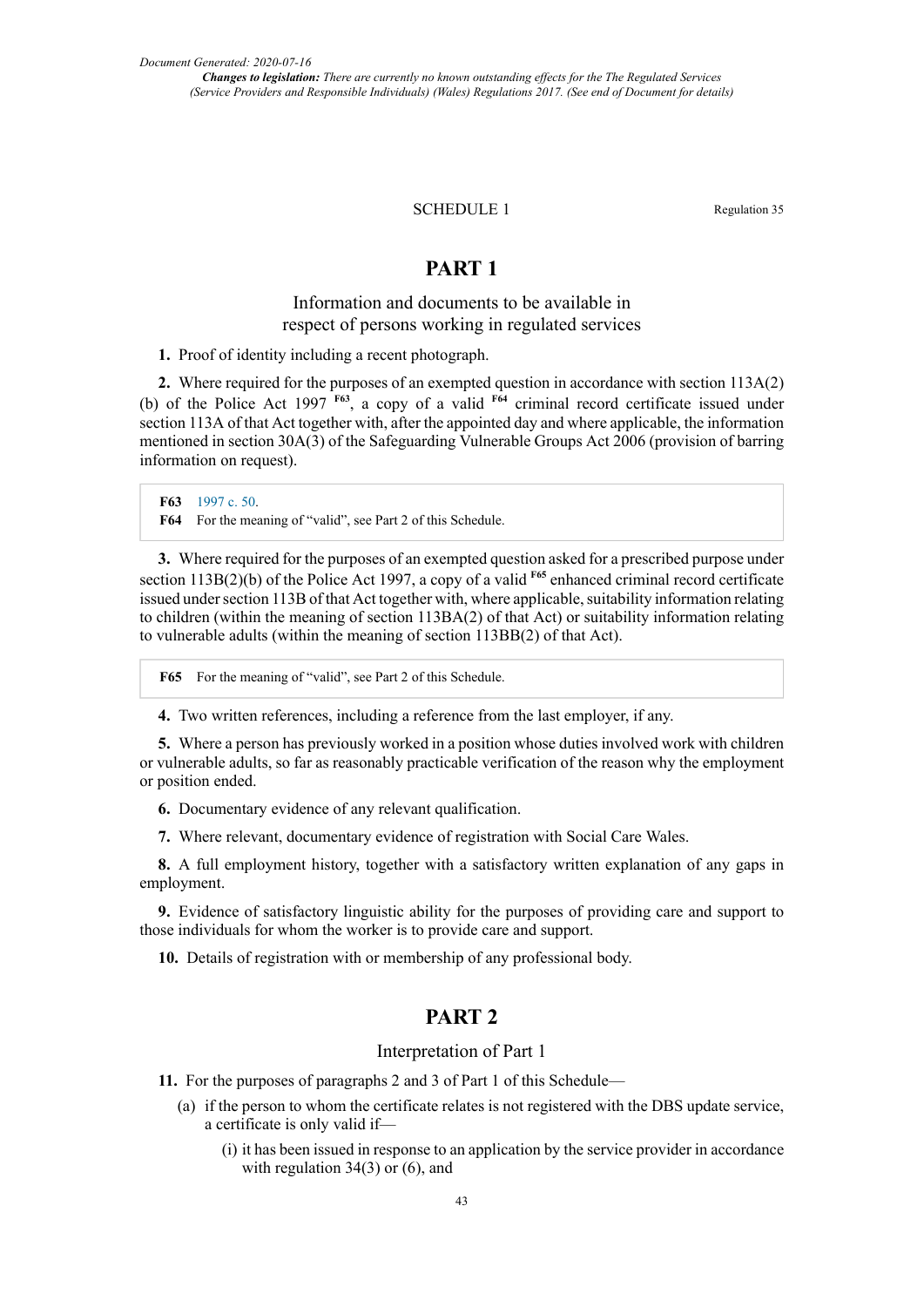(ii) no more than three years have elapsed since the certificate was issued;

(b) if the person to whom the certificate relates is registered with the DBS update service, the certificate is valid regardless of when it was issued.

### SCHEDULE 2 Regulation 59

Records to be kept in respect of regulated services

# **PART 1**

Records to be kept in respect of all regulated services

- **1.** In respect of each individual, records of—
	- (a) all relevant assessments;
	- (b) personal plans:
	- (c) reviews of personal plans;
	- (d) care and support plans;
	- (e) reviews of care and support plans;
	- (f) care provided, including daily records or records of specific care interventions;
	- (g) correspondence, reports and records in relation to additional support provided by education, health and other allied services.

**2.** A record of any charges by the service provider to individuals for the provision of care and support and any additional services.

**3.** A record of all medicines kept in the service for each individual and the date and time on which they were administered to the individual.

**4.** A record of all money or other valuables deposited by the individual for safekeeping or received on the individual's behalf, which must include a record of—

- (a) the date on which the money or valuables were deposited or received;
- (b) the date on which any money or valuables were—
	- (i) returned to the individual, or
	- (ii) used, at the request of the individual, on their behalf;
- (c) where applicable, the purpose for which the money or valuables were used;
- (d) the written acknowledgment of the return of the money or valuables.

**5.** A record of the following events that occur in the service—

- (a) any serious accident **[ F66**or injury**]** which is significantly detrimental to the well-being of an individual;
- (b) the outbreak of infectious disease in the service;
- (c) any theft or burglary;
- (d) any safeguarding referral made in respect of an individual;
- (e) falls and consequent treatment provided to an individual;
- (f) incidence of pressure **[ F67**damage**]** and of consequent treatment provided to an individual;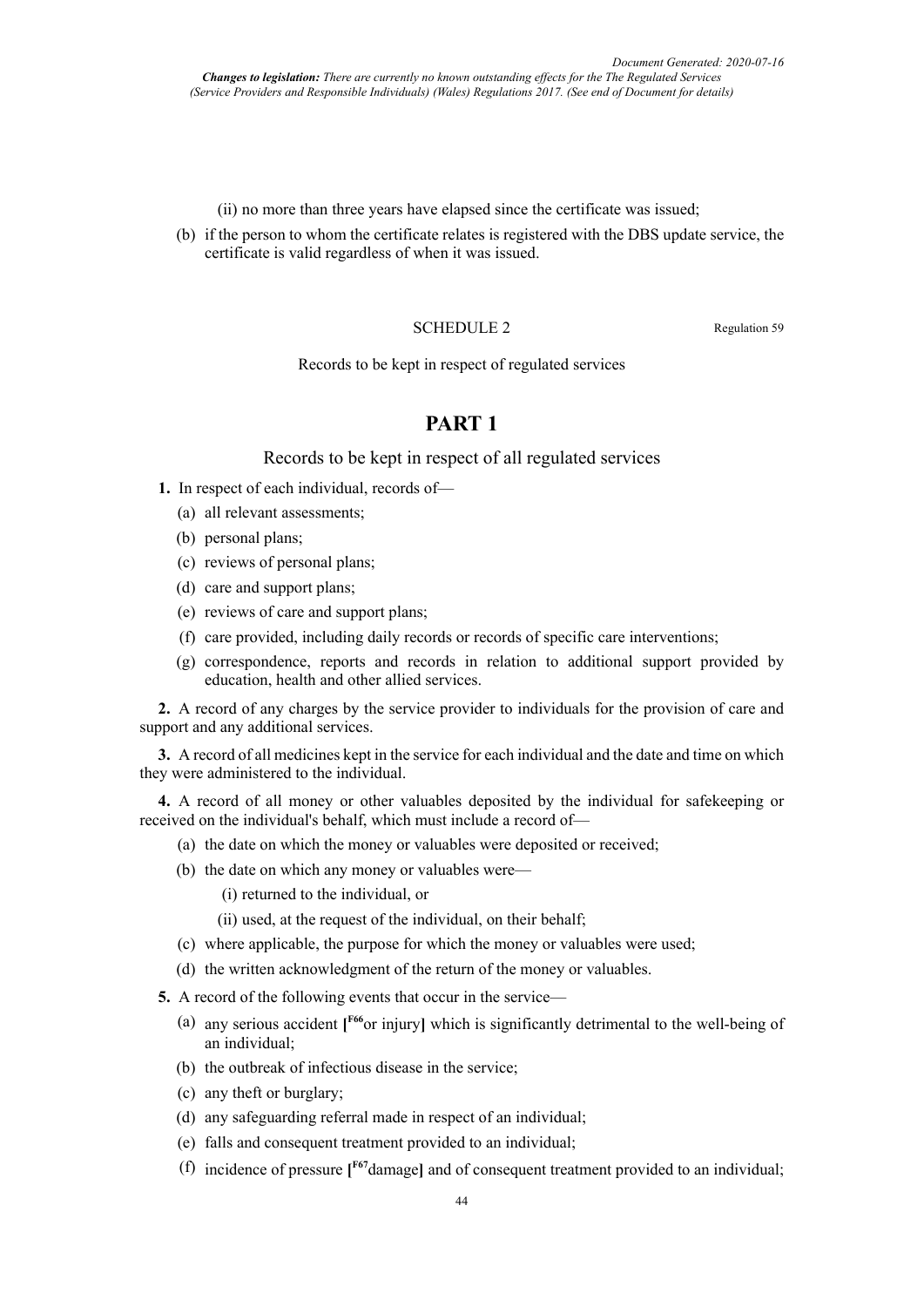- (g) date and circumstances of any measures of control, restraint or discipline used on an individual.
- **F66** Words in Sch. 2 para. 5(a) substituted (1.4.2019) by The Regulated Services (Service Providers and Responsible Individuals) (Wales) (Amendment) Regulations 2019 (S.I. 2019/757), regs. 1(2), **16(a) F67** Word in Sch. 2 para. 5(f) substituted (1.4.2019) by The Regulated Services (Service Providers and Responsible Individuals) (Wales) (Amendment) Regulations 2019 (S.I. 2019/757), regs. 1(2), **16(b)**

**6.** A record of every fire practice, drill or test of fire equipment (including fire alarm equipment) conducted in the service and of any action taken to remedy defects in the fire equipment.

**7.** A record of all complaints made by individuals or their representatives or by persons working at the service about the operation of the service, and the action taken by the service provider in respect of any such complaint.

**8.** A record of all persons working at the service, which must include the following matters—

- (a) the person's full name, address, date of birth, qualifications and experience;
- (b) a copy of the person's birth certificate and passport (if any);
- (c) a copy of each reference obtained in respect of the person;
- (d) the dates on which the person commences and ceases to be so employed;
- (e) the position the person holds at the service, the work he or she performs and the number of hours for which he or she is employed each week;
- (f) records of disciplinary action and any other records in relation to the person's employment;
- (g) a record of the date of a DBS certificate and whether there was any action taken as a result of the content of the certificate.

**9.** A copy of the duty roster of persons working at the service, and a record of whether the roster was actually worked as intended.

# **PART 2**

Additional records to be kept in respect of care home services, secure accommodation services and residential family centre services

- **10.** A record of any furniture brought by an individual into the room occupied by him or her.
- **11.** A record of any of the following events that occur in the service—
	- (a) any fire;
	- (b) unexplained or unauthorised absence;
	- (c) death of an individual.

**12.** A record of all visitors to the service, including the names of visitors and the persons they are visiting.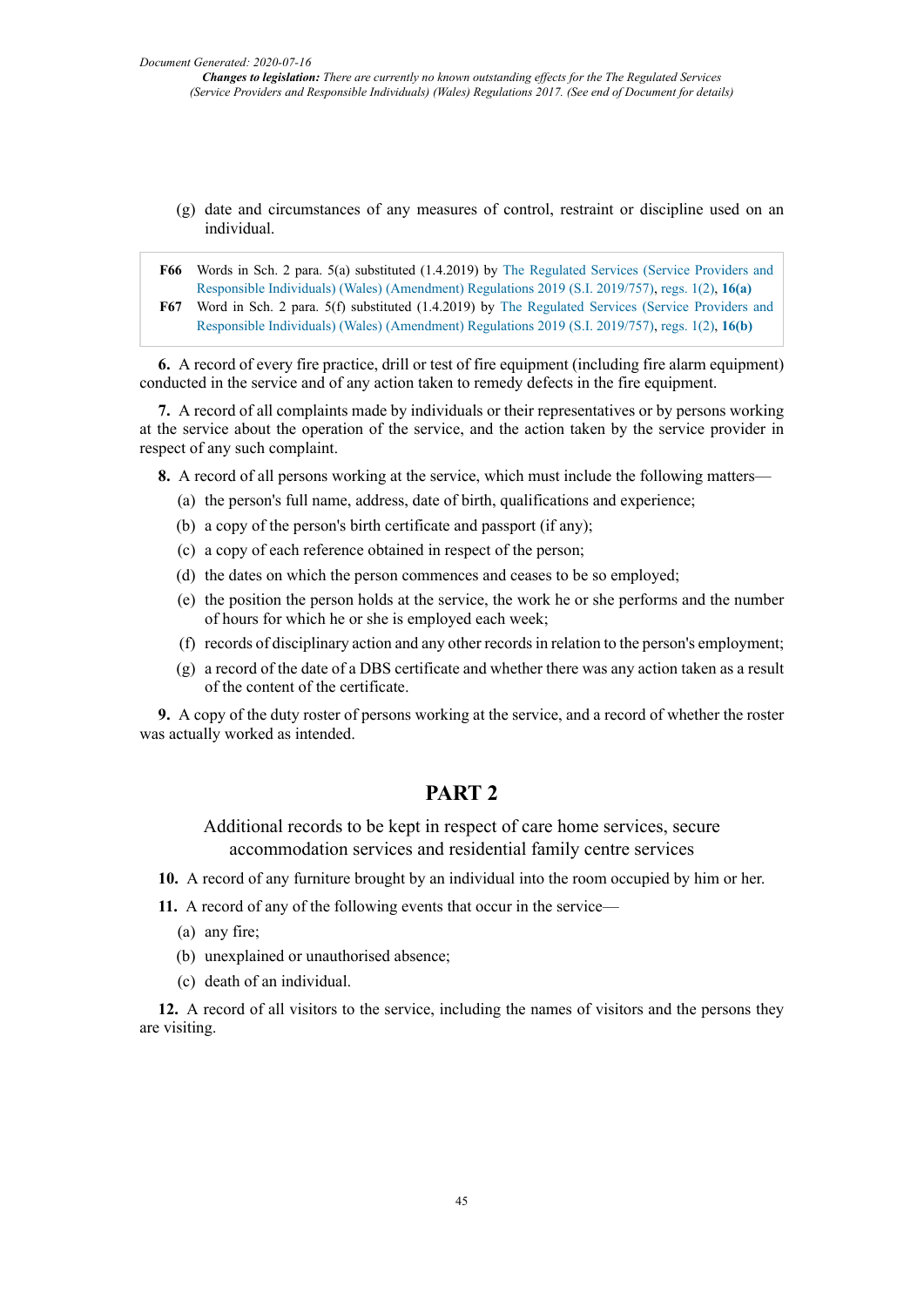### SCHEDULE 3 Regulation 60

### Notifications by the service provider

# **PART 1**

# Notifications to the service regulator in respect of all services

**1.** Any revision to the statement of purpose, 28 days prior to the revised statement of purpose coming into effect.

**2.** Service provider (individual or organisation) changes their name.

**[ F683.** Where, on or after 1 April 2020, the service provider is a body corporate, any change in the—

- (a) directors,
- (b) trustees, or
- (c) members of the managing committee,

of the body corporate.

**F68** Sch. 3 paras. 3, 3A substituted for Sch. 3 para. 3 (1.4.2020) by The Regulation and Inspection of Social Care (Wales) Act 2016 and Regulated Services (Miscellaneous Amendments) Regulations 2020 (S.I. 2020/389), regs. 1(2), **9(a)**

**3A.** Where, on or after 1 April 2020, the service provider is an unincorporated body, any change in the persons who are concerned in the management and control of the body.**]**

**F68** Sch. 3 paras. 3, 3A substituted for Sch. 3 para. 3 (1.4.2020) by The Regulation and Inspection of Social Care (Wales) Act 2016 and Regulated Services (Miscellaneous Amendments) Regulations 2020 (S.I. 2020/389), regs. 1(2), **9(a)**

**4.** Where the service provider is an individual, the appointment of a trustee in bankruptcy in relation to that individual.

**5.** Where the service provider is a body corporate or partnership, the appointment of a receiver, manager, liquidator or provisional liquidator in relation to that **[ F69**body corporate**]** or partnership.

**F69** Words in Sch. 3 para. 5 substituted (1.4.2020) by The Regulation and Inspection of Social Care (Wales) Act 2016 and Regulated Services (Miscellaneous Amendments) Regulations 2020 (S.I. 2020/389), regs. 1(2), **9(b)**

**6.** Where the service provider is a partnership, death of one of the partners.

**7.** Where the service provider is a partnership, any change in the partners.

**8.** Expected absence of the responsible individual for 28 days or more, 7 days prior to commencement of the absence.

**9.** The unexpected absence of the responsible individual, no later than 7 days after the commencement of the absence.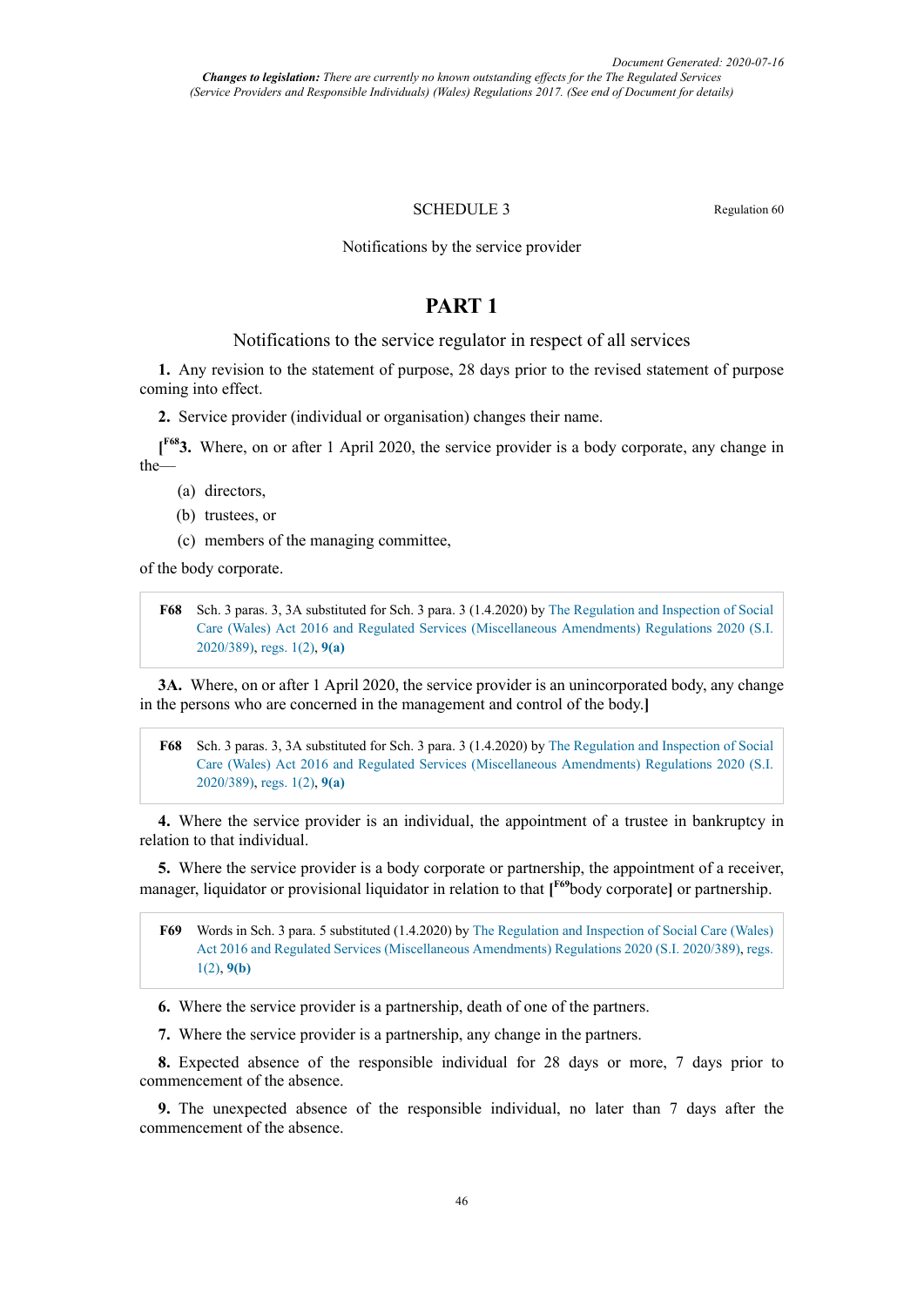**10.** Unexpected absence of the responsible individual for 28 days or more, where no prior notification has been given, immediately on the expiry of 28 days following the commencement of the absence.

**11.** Return from absence of the responsible individual.

**12.** The responsible individual ceases, or proposes to cease, being the responsible individual for the service.

**13.** Any abuse or allegation of abuse in relation to an individual that involves the service provider and/or a member of staff **[ F70**and/or a volunteer**]**.

**F70** Wordsin Sch. 3 para. 13 added (1.4.2019) by The Regulated Services (Service Providers and Responsible Individuals) (Wales) (Amendment) Regulations 2019 (S.I. 2019/757), regs. 1(2), **17(a)**

**14.** Service provider, responsible individual or appointed manager convicted of a criminal offence.

**15.** Any allegation of misconduct by a member of staff.

**16.** Any occurrence of **[ F71**category 3 or 4 pressure damage or unstageable pressure damage**]**.

**F71** Words in Sch. 3 para. 16 substituted (1.4.2019) by The Regulated Services (Service Providers and Responsible Individuals) (Wales) (Amendment) Regulations 2019 (S.I. 2019/757), regs. 1(2), **17(b)**

**17.** Serious accident **[ F72**or injury to**]** an individual.

**F72** Words in Sch. 3 para. 17 substituted (1.4.2019) by The Regulated Services (Service Providers and Responsible Individuals) (Wales) (Amendment) Regulations 2019 (S.I. 2019/757), regs. 1(2), **17(c)**

**18.** The outbreak of any infectious disease.

**19.** Any incident reported to the police.

**20.** Any events which prevent, or could prevent, the provider from continuing to provide the service safely.

**21.** Where accommodation is provided, the death of an individual and the circumstances.

**22.** Any request to a supervisory body in relation to the application of the deprivation of liberty safeguards (DOLS).

**23.** The premises are, or are proposed to be, significantly altered or extended.

**24.** Additional premises are, or are proposed to be acquired.

**25.** Any proposal to change the address of the principal office, 28 days prior to the change taking place.

# **PART 2**

Additional notifications to the service regulator where care and support is provided to children

**26.** Any referral to the DBS pursuant to the Safeguarding Vulnerable Groups Act 2006.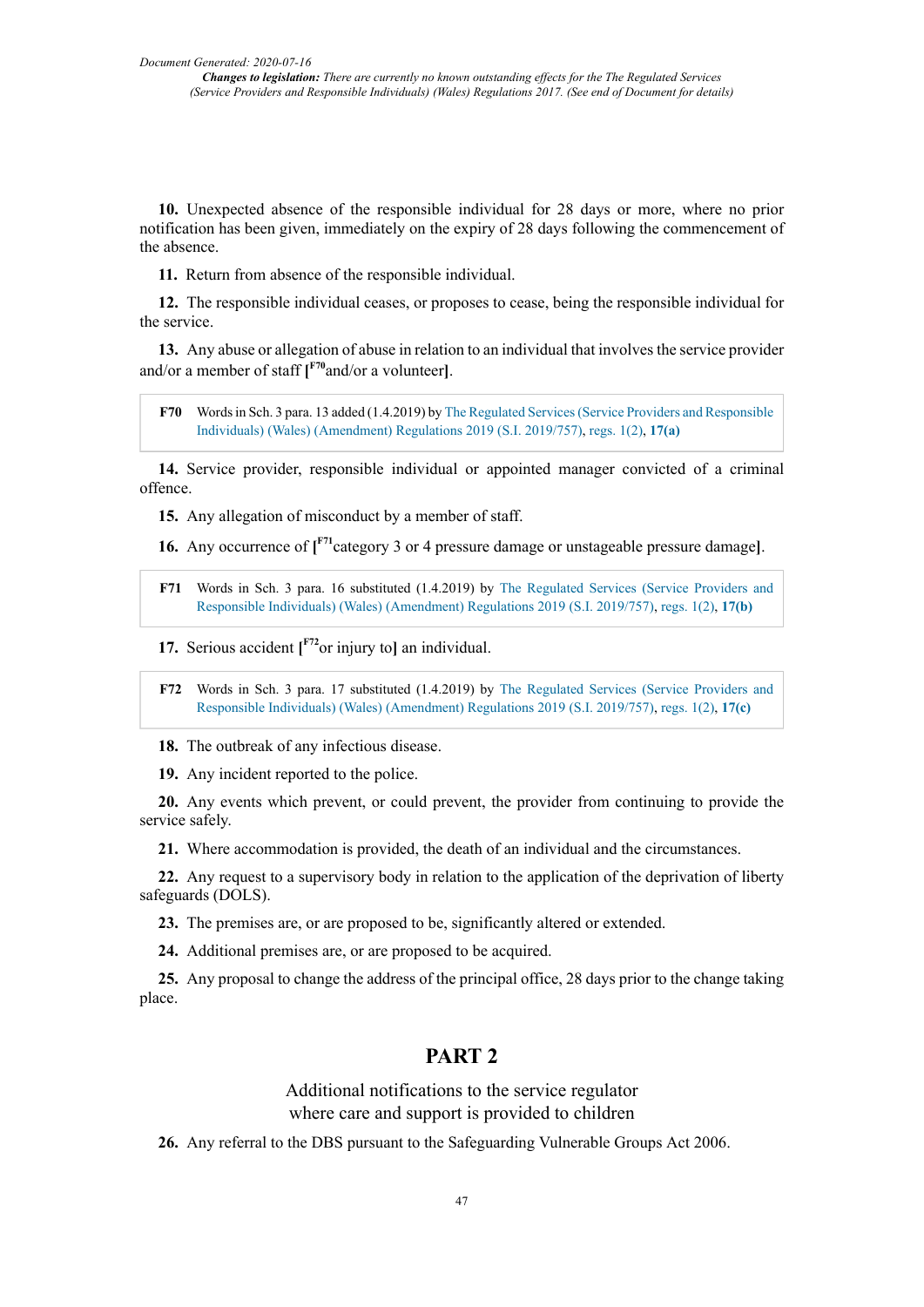**27.** Where the service provider, responsible individual or appointed manager is charged with any offence specified in the Schedule to the Safeguarding Vulnerable Groups Act 2006 (Prescribed Criteria and Miscellaneous Provisions) Regulations 2009 **F73** , notice of the offence charged and the place of charge.

### **F73** S.I. 2009/37.

**28.** Instigation and subsequent outcome of any child protection enquiry involving a child accommodated by the service.

**29.** Any allegation that a child accommodated by the service has committed a serious offence.

**30. [ F74**Any incident of child sexual or criminal exploitation or suspected child sexual or criminal exploitation**]**.

**F74** Words in Sch. 3 para. 30 substituted (1.4.2019) by The Regulated Services (Service Providers and Responsible Individuals) (Wales) (Amendment) Regulations 2019 (S.I. 2019/757), regs. 1(2), **17(d)**

**31.** Any incident where an accommodated child goes missing or has an unexplained absence.

# **PART 3**

# Notifications to the placing authority where a care home service is provided to children

**32.** Any abuse or allegation of abuse in relation to a child accommodated by the service that involves the provider or a member of staff.

**33.** Serious accident **[ F75**or injury to**]** a child accommodated by the service.

**F75** Words in Sch. 3 para. 33 substituted (1.4.2019) by The Regulated Services (Service Providers and Responsible Individuals) (Wales) (Amendment) Regulations 2019 (S.I. 2019/757), regs. 1(2), **17(e)**

**34.** Any occurrence of **[ F76**category 3 or 4 pressure damage or unstageable pressure damage.**]**

**F76** Words in Sch. 3 para. 34 substituted (1.4.2019) by The Regulated Services (Service Providers and Responsible Individuals) (Wales) (Amendment) Regulations 2019 (S.I. 2019/757), regs. 1(2), **17(f)**

**35.** The outbreak of any infectious disease.

**36.** Any incident reported to the police.

**37.** The death of a child accommodated by the service and the circumstances.

**38.** Any referral to the DBS pursuant to the Safeguarding Vulnerable Groups Act 2006.

**39.** An allegation that a child accommodated by the service has committed a serious offence.

**40.** Any incident where an accommodated child goes missing or has an unexplained absence.

**41.** Instigation and subsequent outcome of any child protection enquiry involving a child accommodated by the service.

**42. [ F77**Any incident of child sexual or criminal exploitation or suspected child sexual or criminal exploitation**]**.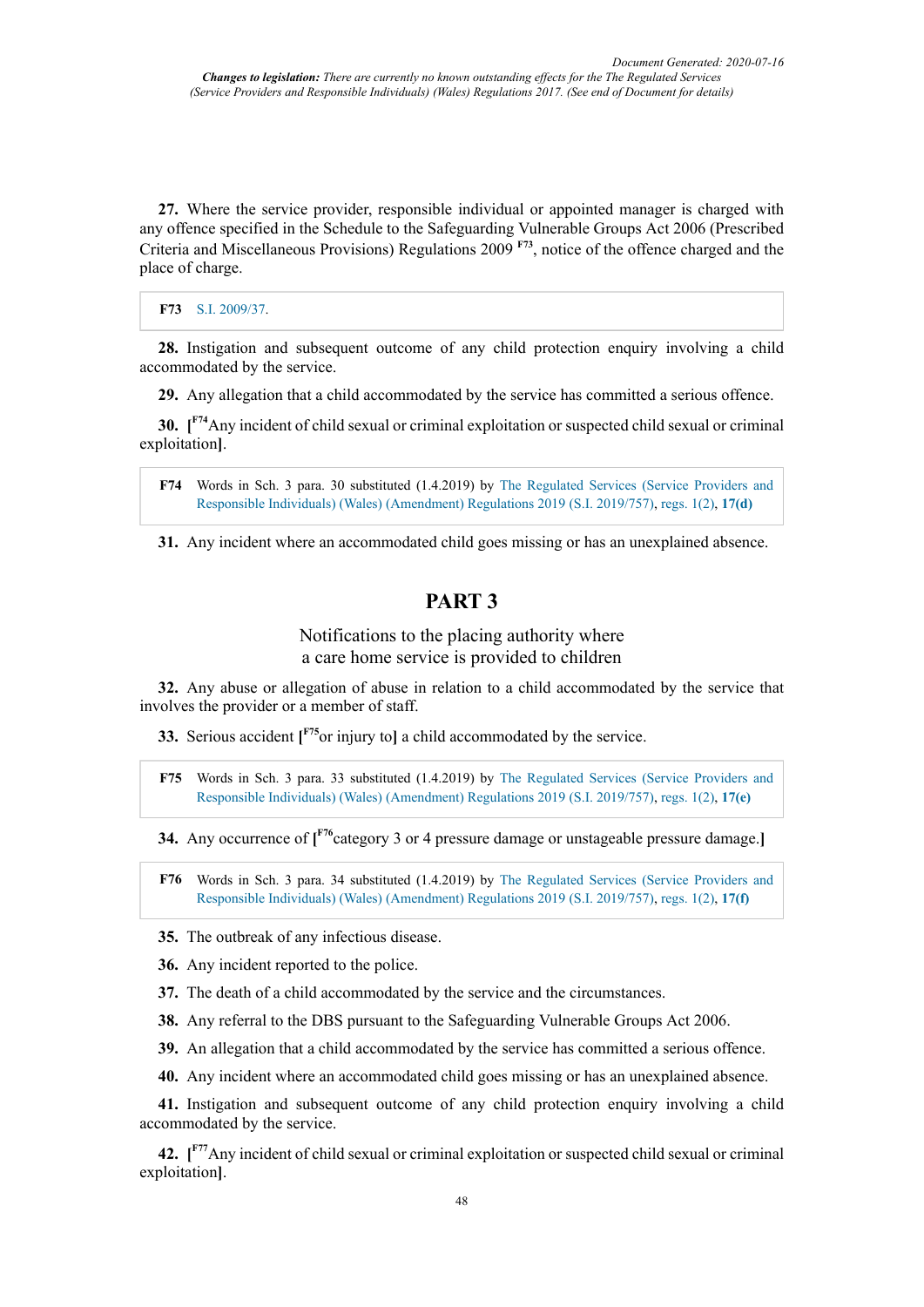**F77** Words in Sch. 3 para. 42 substituted (1.4.2019) by The Regulated Services (Service Providers and Responsible Individuals) (Wales) (Amendment) Regulations 2019 (S.I. 2019/757), regs. 1(2), **17(g)**

# **PART 4**

Notifications to the local authority in whose area the home is situated where a care home service is provided to children

**43.** Death of a child and the circumstances.

**44. [ F78**Any incident of child sexual or criminal exploitation or suspected child sexual or criminal exploitation**]**.

**F78** Words in Sch. 3 para. 44 substituted (1.4.2019) by The Regulated Services (Service Providers and Responsible Individuals) (Wales) (Amendment) Regulations 2019 (S.I. 2019/757), regs. 1(2), **17(g)**

**45.** Any incident where an accommodated child goes missing or has an unexplained absence.

# **PART 5**

Notifications to the appropriate police officer where a care home service is provided to children

**46. [ F79**Any incident of child sexual or criminal exploitation or suspected child sexual or criminal exploitation**]**.

**F79** Words in Sch. 3 para. 46 substituted (1.4.2019) by The Regulated Services (Service Providers and Responsible Individuals) (Wales) (Amendment) Regulations 2019 (S.I. 2019/757), regs. 1(2), **17(g)**

# **PART 6**

Notifications to the health board in whose area the home is situated where a care home service is provided to children

- **47.** The outbreak of any infectious disease.
- **48.** The death of a child and the circumstances.

# SCHEDULE 4 Regulation 84

Notifications by the responsible individual

**1.** The appointment of a manager (see regulation 7(1)).

**2.** The expected absence of the appointed manager for 28 days or more, 7 days prior to the commencement of the absence.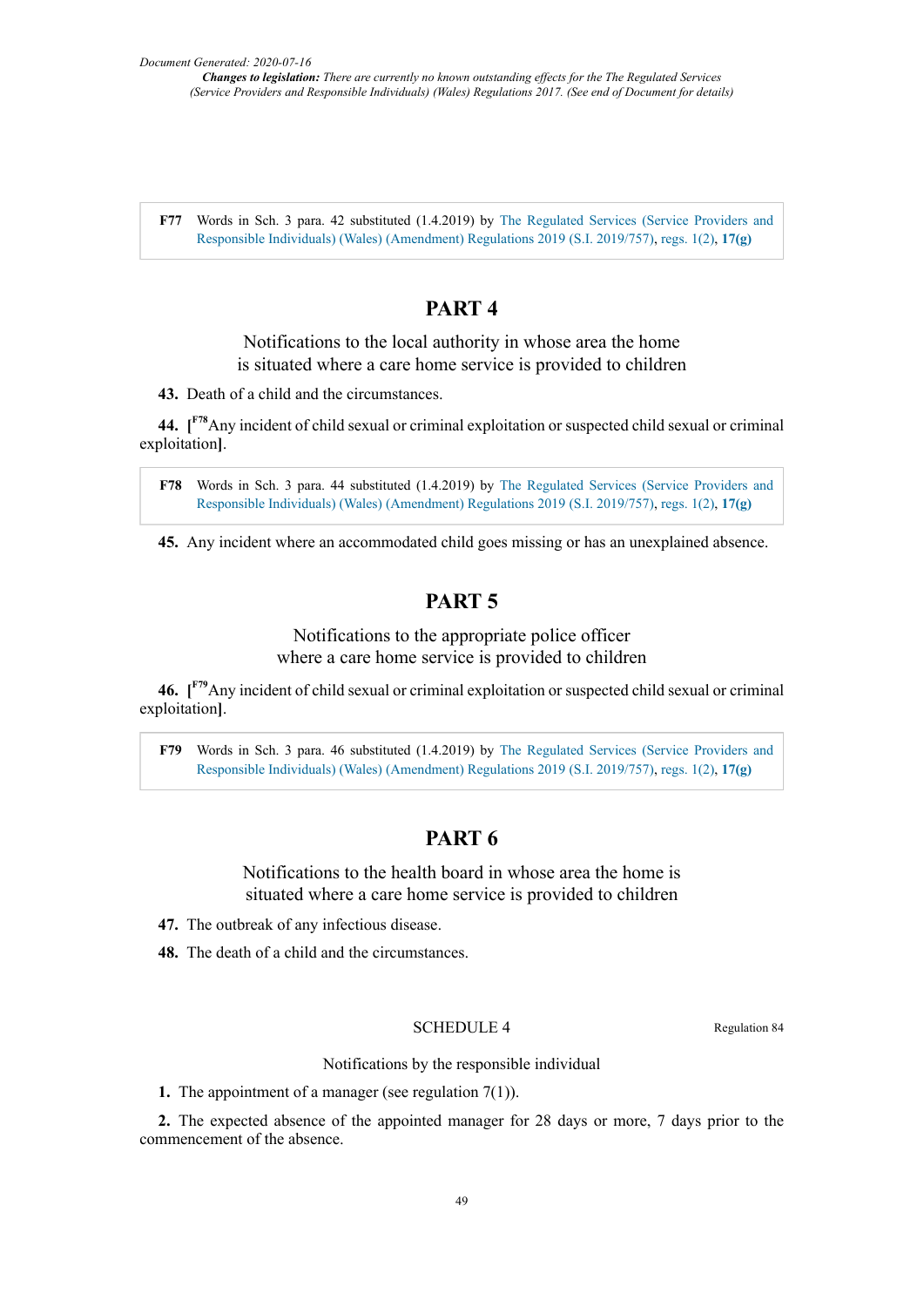**3.** The unexpected absence of the appointed manager, no later than 7 days after the commencement of the absence.

**4.** The unexpected absence of appointed manager for 28 days or more where no prior notification has been given, immediately on the expiry of 28 days following the commencement of the absence.

- **5.** Return from absence of appointed manager.
- **6.** Interim arrangements where the manager is absent for longer than 28 days.
- **7.** Someone other than the appointed manager is proposing to manage or is managing the service.
- **8.** The appointed manager ceases, or proposes to cease, managing the service.

## **EXPLANATORY NOTE**

*(This note is not part of the Regulations)*

Part 1 of the Regulation and Inspection of Social Care (Wales) Act 2016 ("the Act") introduces a new system of regulation of care and support services in Wales, replacing that established under the Care Standards Act 2000 ("the Care Standards Act").

The Act introduces a new concept of "regulated services" which is defined in section 2 of the Act. A person who wants to provide a regulated service must make an application for registration to the Welsh Ministers (in the exercise of their regulatory functions) specifying the regulated service that the person wants to provide. A person who is registered to provide a regulated service is referred to as a "service provider".

The application for registration must specify the places at, from or in relation to which the service is to be provided. The application for registration must also designate an individual as the responsible individual in respect of each place at, from or in relation to which a regulated service is to be provided. The Welsh Ministers must be satisfied that the individual is a fit and proper person to be a responsible individual and that they are eligible to be a responsible individual. In accordance with powers in section 27 of the Act, these Regulations impose requirements on service providers in relation to a regulated service, including requirements as to the standard of care and support to be provided.

In accordance with powers in section 28 of the Act, these Regulations impose requirements on responsible individuals in relation to a place in respect of which the individual is designated. These Regulations also provide for offences in the event of failure by a service provider or a responsible individual to comply with specified requirements.

Guidance has been published about how service providers and responsible individuals may comply with the requirements imposed by these Regulations (including how providers may meet any standards for the provision of a regulated service) and section 29 of the Act requires service providers and responsible individuals to have regard to this guidance.

As well as placing requirements on service providers, these Regulations also place requirements on other persons: on the "appointed person" in the event of the insolvency of the service provider and on the personal representatives of the deceased in the event of the death of a service provider who is an individual.

Part 1 of the Regulations contains definitions of certain terms used in the Regulations. In particular, the definition of "the service" means that, in relation to a care home service, secure accommodation service or residential family centre service, a reference to "the service" is a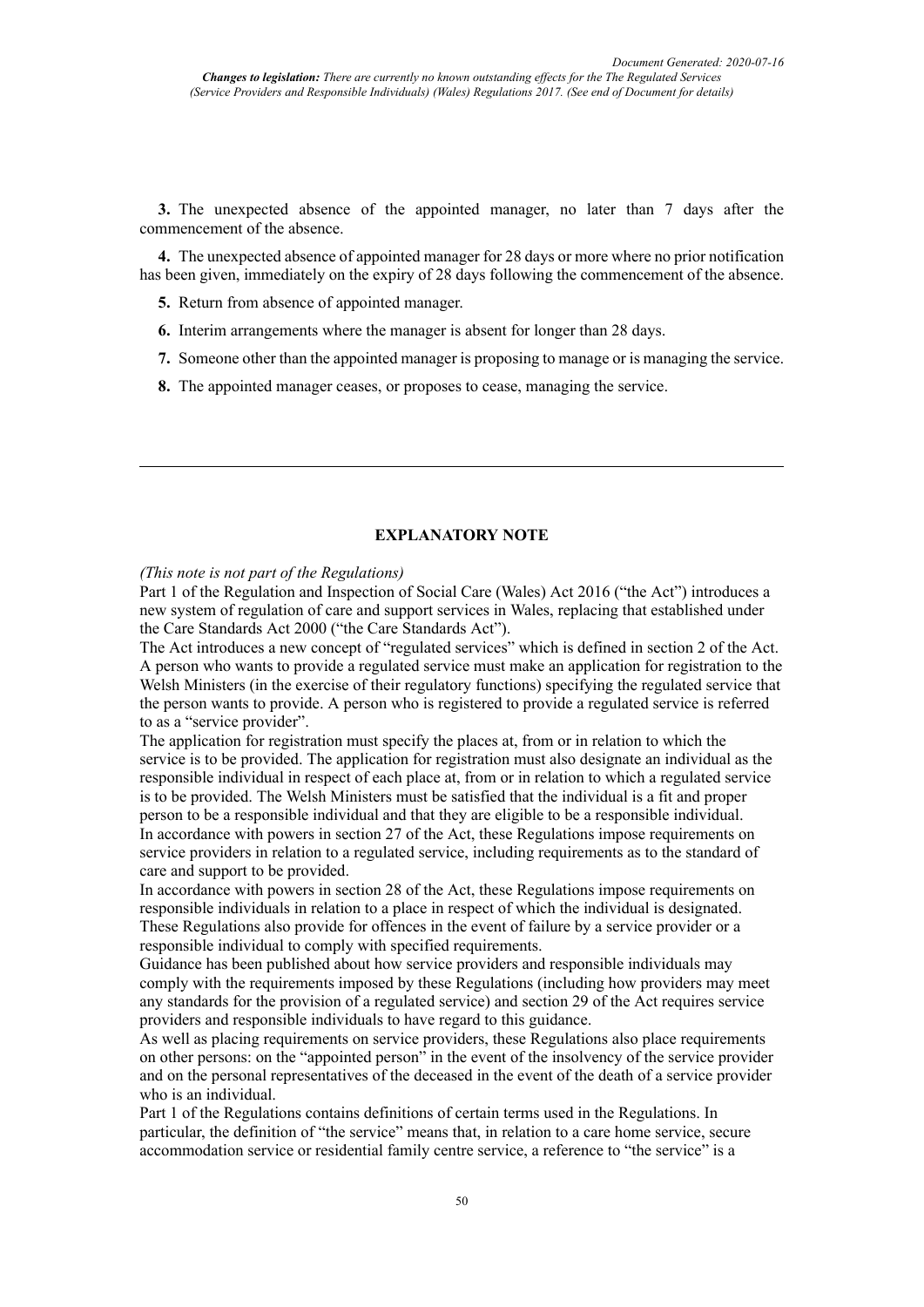reference the service provided at a particular location; in relation to a domiciliary support service, a reference to "the service" is a reference to the service provided in relation to a particular area. Part 2 of the Regulations covers exceptions. The regulations in Part 2 are made under the powers in section 2(3) of the Act which enable the Welsh Ministers to prescribe things which, despite Schedule 1 to the Act (which sets out the definitions of regulated services), are not to be treated as regulated services. Regulations 2 and 4 set out the situations where the provision of accommodation is not to be treated as a care home service or as a residential family centre service respectively. Regulation 3 sets out the situations where the provision of care and support is not to be treated as a domiciliary support service.

Part 3 covers general requirements on the service provider as to the way the service is provided, including requirements in relation to the statement of purpose, the arrangements for monitoring and improvement, the support to be provided to the responsible individual, the steps to be taken to ensure the financial sustainability of the service and the policies and procedures which must be in place.

Part 4 covers the requirements as to the steps to be taken before the service provider agrees to provide care and support to an individual. A service provider must not agree to provide care and support unless they have first determined that the service is suitable to meet the individual's needs. Regulation 14 sets out the steps that must be taken and the matters which must be taken into account when making this determination. Where there is no local authority care and support plan in place, the steps to be taken include carrying out an assessment of the individual's needs. Part 5 covers the requirements as to the steps to be taken once the service provider has agreed to provide care and support to an individual. Before the commencement of such provision, the provider must prepare an initial personal plan which, among other things, sets out how on a day to day basis the individual needs will be met. Within 7 days of the commencement of the provision, the service provider must carry out a detailed assessment of how the individual's care and support needs can best be met and this assessment then prompts a review of the initial personal plan, which will usually lead to a more comprehensive plan being prepared.

Part 5 also makes provision for the review of personal plans and the keeping and sharing of records of the personal plan.

Part 6 deals with the requirements as to the information to be provided to individuals on the commencement of the provision of care and support. Regulation 19 requires that this information must be in the form of a written guide and sets out detailed requirements about the guide, including its contents and format. More detail of the information it is expected the guide would usually contain is in the guidance issued under section 29 of the Act.

Part 7 contains requirements as to the standard of care and support to be provided. These include overarching requirements as well as more detailed requirements relating to continuity of care, the provision of information, meeting individual's language and communication needs and treating individuals with respect and sensitivity.

Part 8 contains specific requirements in relation to ensuring individuals are safe and protected from abuse, neglect and improper treatment. As well as requiring policies and procedures to be in place in relation safeguarding and in relation to the appropriate use of control and restraint, the regulations in this Part place specific requirements as to the action to be taken in the event of an allegation or evidence of abuse.

Part 9 sets out additional requirements as to the standards of care and support which only apply where accommodation is provided. This is where the regulated service is a care home service, a secure accommodation service or a residential family centre service. These requirements relate to arrangements for individuals to access health and other services and, where accommodation is provided to children, the designation of a link worker.

Part 10 contains requirements as to staffing, which include general requirements as to the deployment of sufficient numbers of staff together with specific requirements as to the deployment of registered nurses to work at a care home service in certain circumstances.

Part 10 contains specific requirements as to the fitness of individuals working at the service. These requirements apply not just to employees but extend also to volunteers and to other persons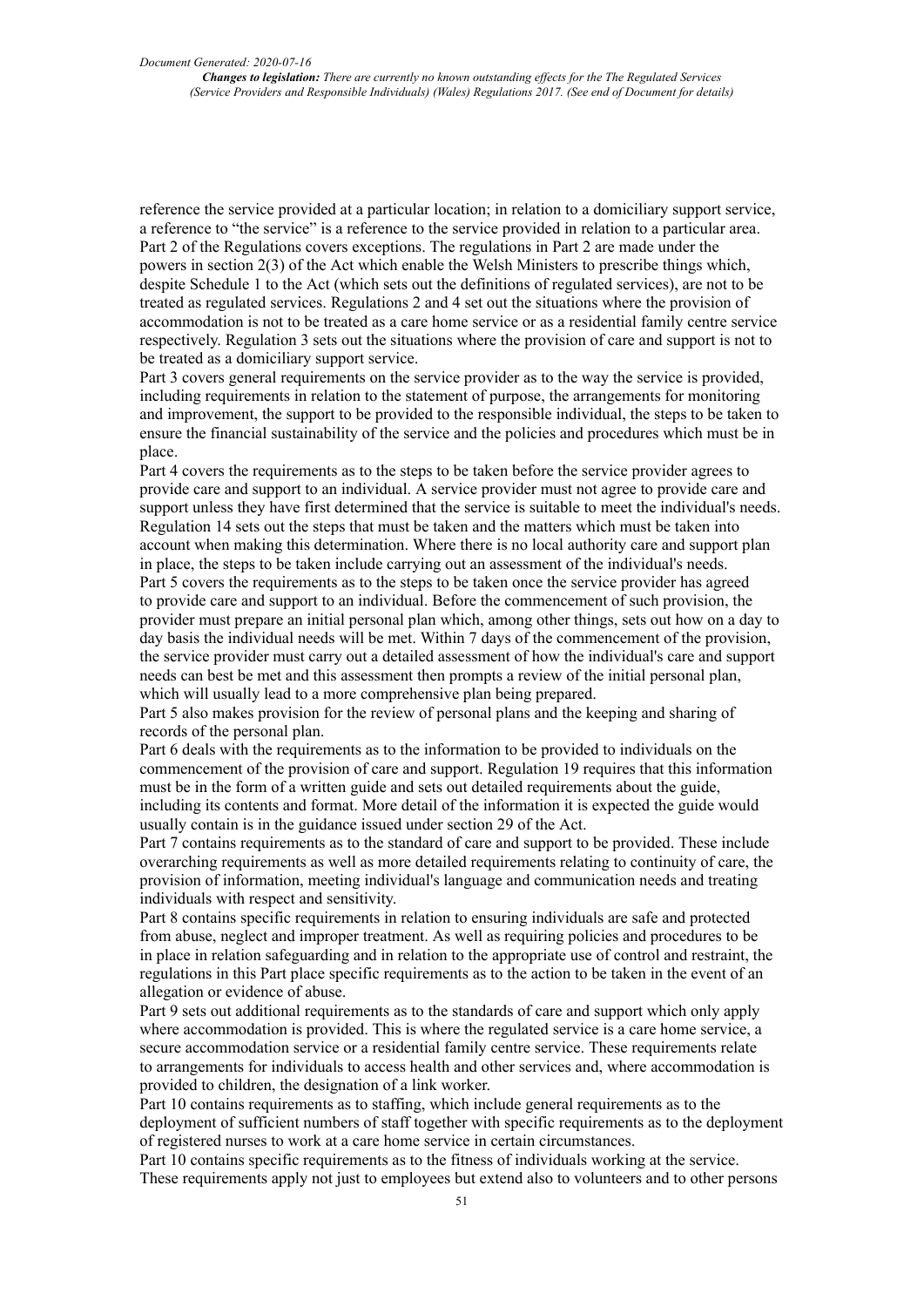working at the service, which would include agency staff. The fitness requirements include a requirement for specific information and documents to be available, as set out in Schedule 1. Persons employed to manage the regulated service must be registered with Social Care Wales, the workforce regulator, but there is no longer a requirement, as there was under the Care Standards Act, for managers to be registered with the Welsh Ministers, as the service regulator. Certain categories of persons employed to work in certain regulated services which provide accommodation to children must also be registered with Social Care Wales within six months of commencing their employment.

Other requirements contained in Part 10 include requirements relating to supporting and developing staff, providing information to staff and the operation of a disciplinary procedure. To ensure that employees report incidents of abuse to an appropriate person, the regulations in this Part require the provider's disciplinary procedure to provide that a failure to report would be grounds for disciplinary proceedings.

Part 11 contains particular requirements which apply to providers in respect of domiciliary support services. This includes a requirement for a "schedule of visits" to be prepared which delineates the time allowed for each visit and the time allowed for travel between each visit. There is also a requirement for the provider to offer domiciliary care workers on non-guaranteed hours contracts the choice of alternative contractual arrangements.

Part 12 covers requirements as to premises, facilities and equipment. The requirements as to premises in regulations 44 to 46 only apply where accommodation is provided, whereas the requirements in regulation 47 apply in all cases.

The requirements in Part 12 apply to all providers of care home services, secure accommodation services or residential family centre services. In particular, regulations 45 and 46 contain specific requirements in relation to single occupancy and shared rooms, for adults and children respectively.

Part 13 sets out additional requirements which apply to service providers who are registered to provide a care home service, secure accommodation service or residential family centre service but only if the premises which are to be used for the provision of the service fall into one of three categories: a new or converted building; an extension to a building which is used for the purpose of providing an existing service ; a building which was used for the purpose of providing a service registered by another service provider but is unoccupied at the time of the service provider's registration..

The additional requirements in Part 13 set out more specific environmental standards, including standards as to en-suite bathrooms, room sizes and the amount of communal space.

Part 14 sets out requirements as to supplies, hygiene, health and safety and medicines. These requirements will apply to all regulated services, whether accommodation based or not.

Part 15 contains miscellaneous requirements on service providers, including requirements as to the keeping of records and the making of notifications to the service regulator and other bodies. Schedule 2 sets out the records which are required to be kept and Schedule 3 sets out the specific notifications which are required to be made.

Part 15 includes specific notification requirements which apply to secure accommodation services and care home services which provide accommodation to children.

Part 15 also contains requirements on the service provider to have a complaints policy and a whistleblowing policy in place.

Parts 16 to 20 contain the requirements imposed on responsible individuals. The regulations in these Parts are made under section 28 of the Act.

Parts 16 sets out requirements on responsible individuals which relate to the effective management of the service. The responsible individual has a general duty to supervise the management of the service (regulation 66) and specific duties to appoint a fit person to manage the service (regulations 67 and 68), to put arrangements in place for the management of the service when the manager is absent (regulation 72) and to visit the places where the service is being provided (regulation 73).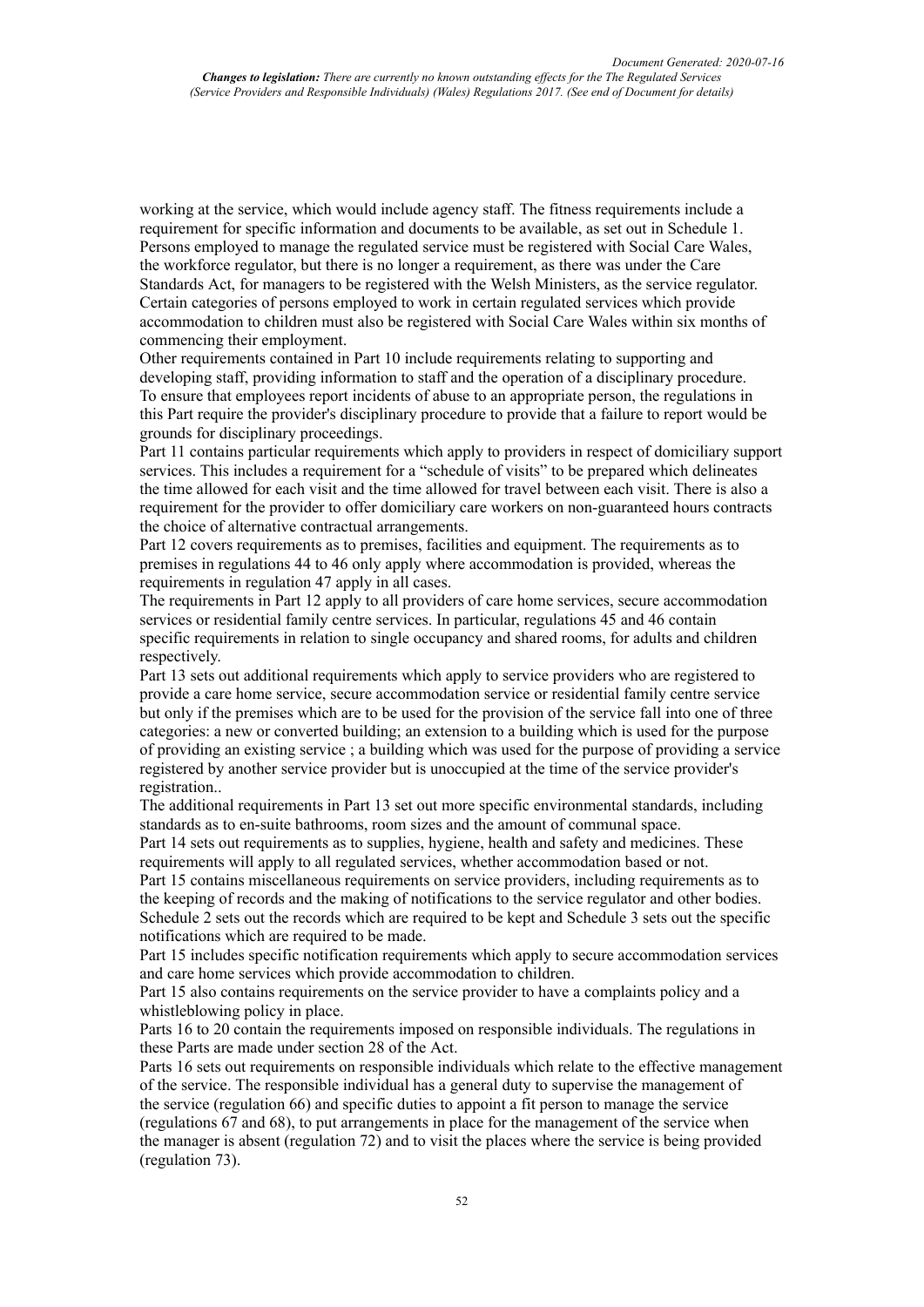Part 17 contains requirements on responsible individuals for ensuring the effective oversight of the service. By placing these requirements on the responsible individual, the regulations in this Part ensure that a person of an appropriately senior level in the organisation is accountable for service quality and compliance. The responsible individual is required to make reports to the service provider on the adequacy of resources (regulation 74) and on other matters (regulation 75). The responsible individual is required to make arrangements for engagement with individuals and others so that their views on the quality of care and support provided can be taken into account by the service provider (regulation 76).

Part 18 sets out the requirements on the responsible individual for ensuring the compliance of the service with other requirements, including requirements as to the notification of incidents and complaints (regulation 77) and the keeping of records (regulation 78). The responsible individual must also put arrangements in place for ensuring that the provider's policies and procedures are kept up to date (regulation 79).

Part 19 sets out the requirements on the responsible individual in relation to monitoring, reviewing and improving the quality of care and support provided, including making a report to the service provider.

Part 20 sets out other requirements on the responsible individual, including requirements to make certain notifications to the service regulator, contained in Schedule 4.

Part 21 deals with offences. Regulation 85 is made under the powers in section 45 of the Act and provides that failure of a service provider to comply with the requirements of specified provisions in these Regulations is an offence. There is a further qualification which applies in the case of a service provider's failure to comply with certain requirements. In these cases, the regulation provides that this is only an offence if the failure to comply results in individuals being exposed to avoidable harm or significant risk of such harm or suffering a loss of money or property as a result of theft, misuse or misappropriation.

Regulation 86 provides that it is an offence for the responsible individual to fail to comply with the requirements of specified provisions in these Regulations. This regulation is made under section 46 of the Act.

Part 22 sets out specific requirements which apply when the service provider is insolvent or when a service provider who is an individual has died. In these circumstances, the regulations in this Part place specific notification duties on the appointed person (in the case of insolvency) or the personal representatives (in the case of the death of a service provider who is an individual). Regulation 88 enables the personal representatives to act in the capacity of the service provider and the Act is modified so that in these circumstances the personal representatives are not required to register and one of the personal representatives can be designated as the responsible individual in respect of a place where the service is provided.

Part 23 (regulation 89) specifies the circumstances in which the Welsh Ministers (instead of a service provider) may designate an individual to be a responsible individual, despite the eligibility requirements of section 21(2) of the Act not being met in respect of the individual. This regulation is made under section 21(5) of the Act.

The Welsh Ministers' Code of Practice on the carrying out of Regulatory Impact Assessments was considered in relation to these Regulations. As a result, a regulatory impact assessment has been prepared as to the likely costs and benefits of complying with these Regulations. A copy can be obtained from the Department of Health and Social Services, Welsh Government, Cathays Park, Cardiff, CF10 3NQ.